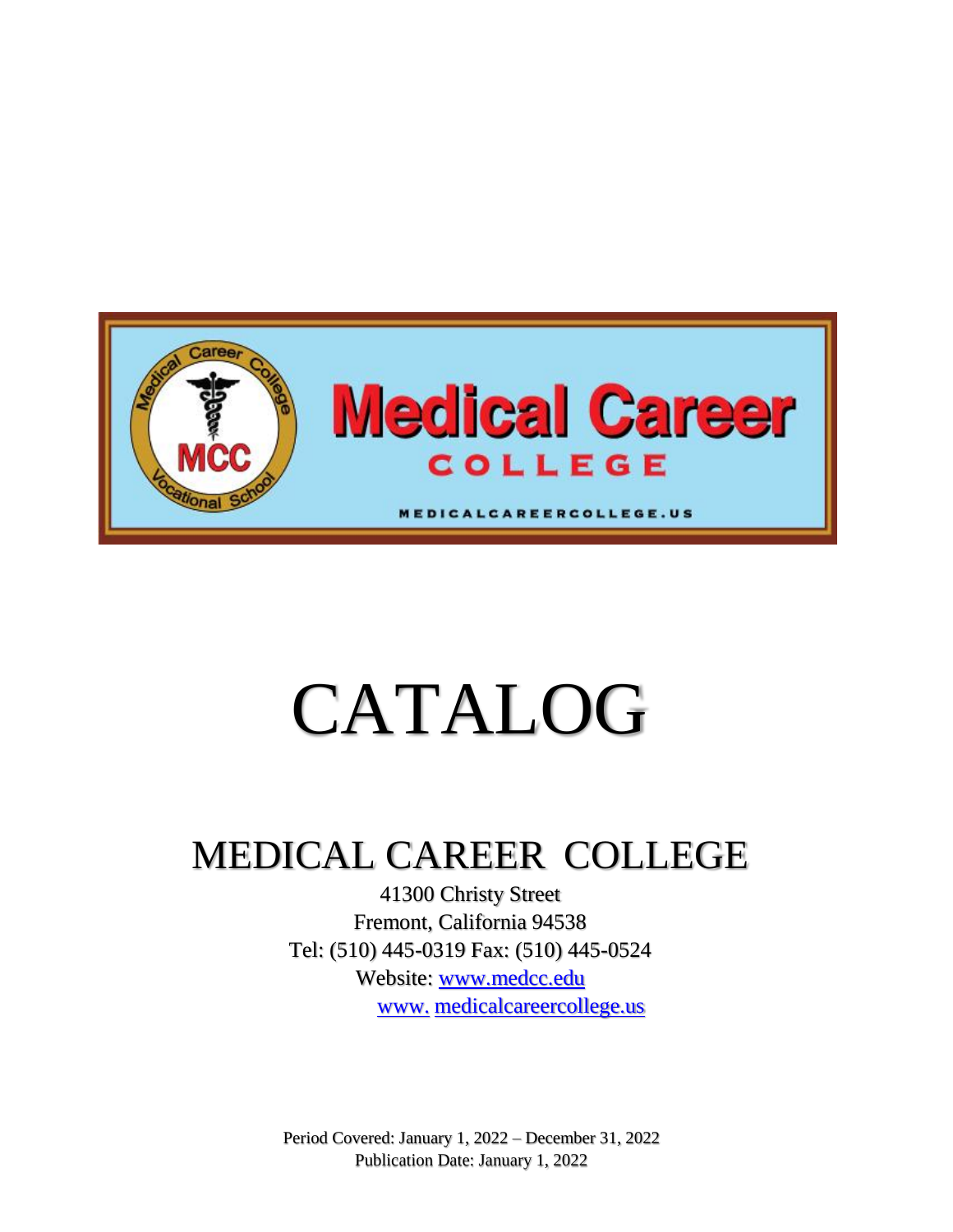# Contents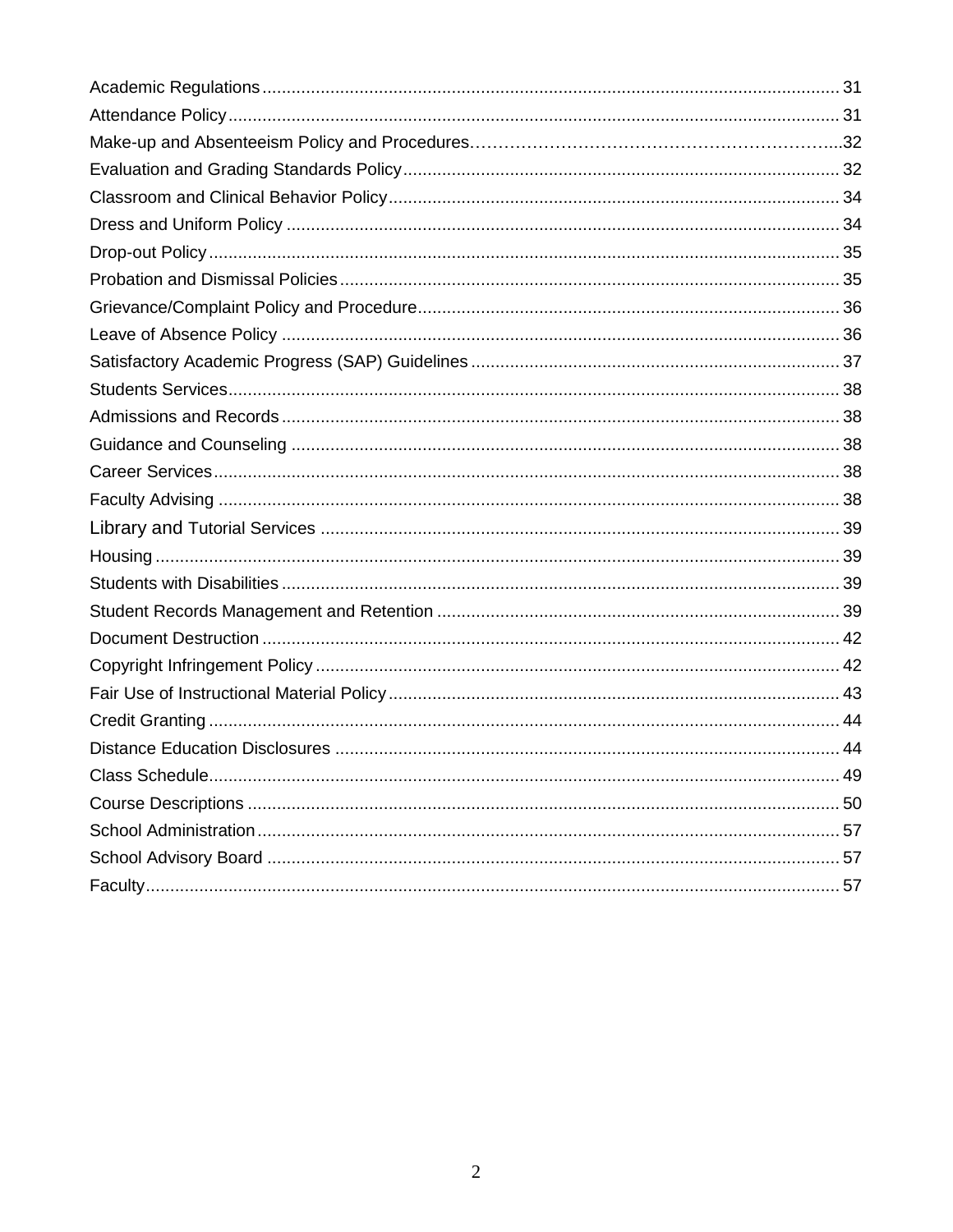#### IMPORTANT

Any questions a student may have regarding this Student Catalog that have not been satisfactorily answered by the institution may be directed to:

> Bureau for Private Postsecondary Education (BPPE) 1747 N. Market Blvd., Suite 225 Sacramento, CA 95834 Website Address: www.bppe.ca.gov Telephone #'s: Toll- free (888) 370-7589 or Direct Line (916) 574-8900 Fax# (916) 263-1897

As a prospective student, you are encouraged to review this catalog prior to signing an enrollment agreement. You are also encouraged to review the School Performance Fact Sheet, which must be provided to you prior to signing an enrollment agreement.

A student or any member of the public may file a complaint about this institution with the Bureau for Private Postsecondary Education by calling Toll Free: (888) 370-7589 or by completing a complaint form, which can be obtained on the bureau's Internet Web site: [www.bppe.ca.gov](http://www.bppe.ca.gov/)

Be informed that Medical Career College has no pending petition in bankruptcy, is not operating as a debtor in possession, has not filed a petition within the preceding five years, and had no petition in bankruptcy filed against it within the preceding five years that resulted in reorganization under Chapter 11 of the United States Bankruptcy Code (11 U.S.C. Sec. 1101 et seq.).

This catalog is updated annually and reflects all information of the approved curricular programs of Medical Career College to provide students and other interested persons prior to enrollment as required by Education Code 94909.

> Any concern regarding this School Catalog may be directed to: Medical Career College 41300 Christy Street Fremont, CA 94538 Tel: (510) 445-0319 Fax: (510) 257-1538 Web site: [www.medcc.edu](http://www.medcc.edu/) www.medicalcareercollege.us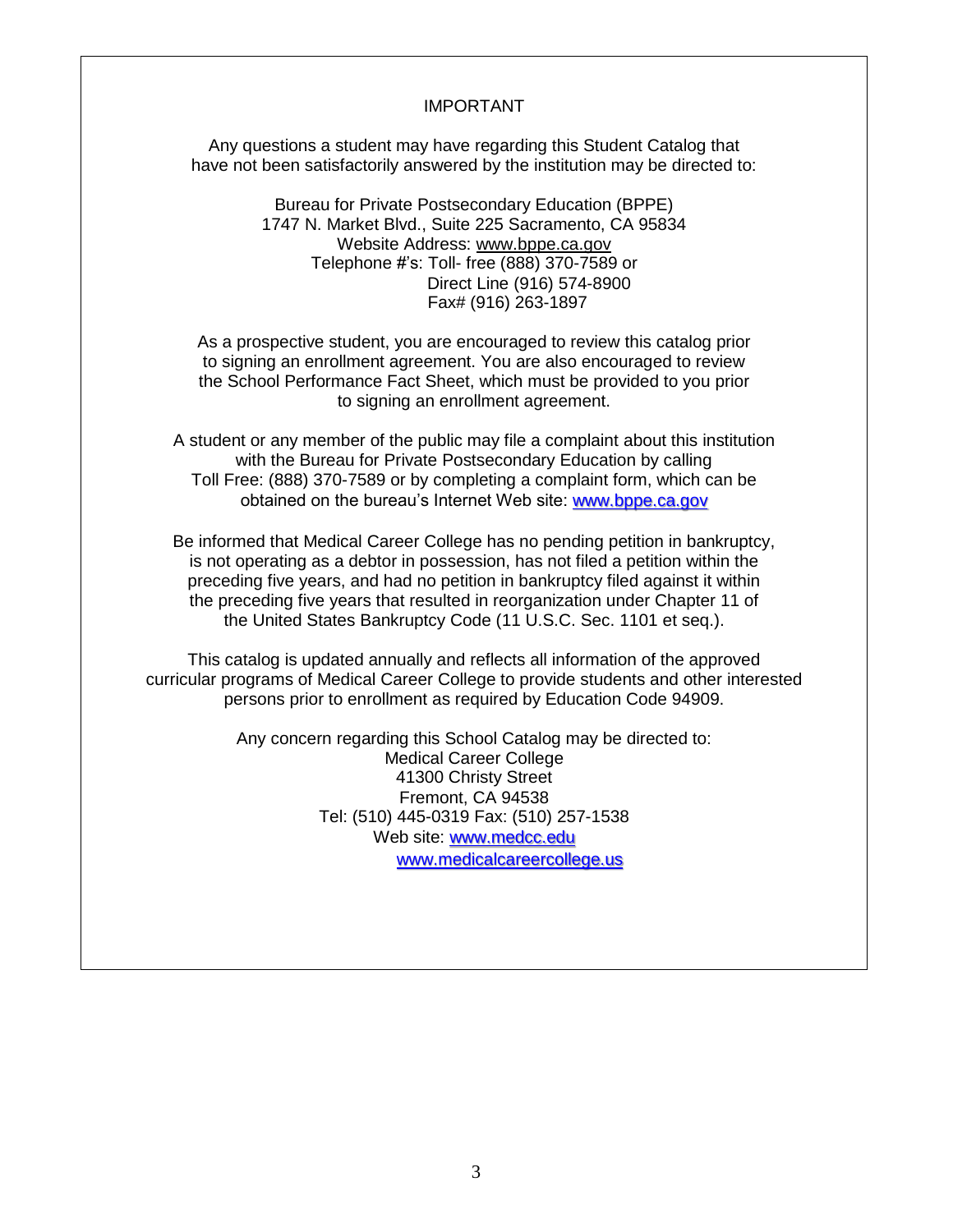# <span id="page-4-0"></span>**2022 School Holidays**

# <span id="page-4-1"></span>**Schedule of Operations**

The business hours of operation are from 8:30 a.m. to 6:00 p.m. Monday thru Friday. All class sessions and instructions are held at 41300 Christy Street, Fremont, CA 94538.

\*\* Winter Break…………………………………………………December 24, 2022-January 2, 2023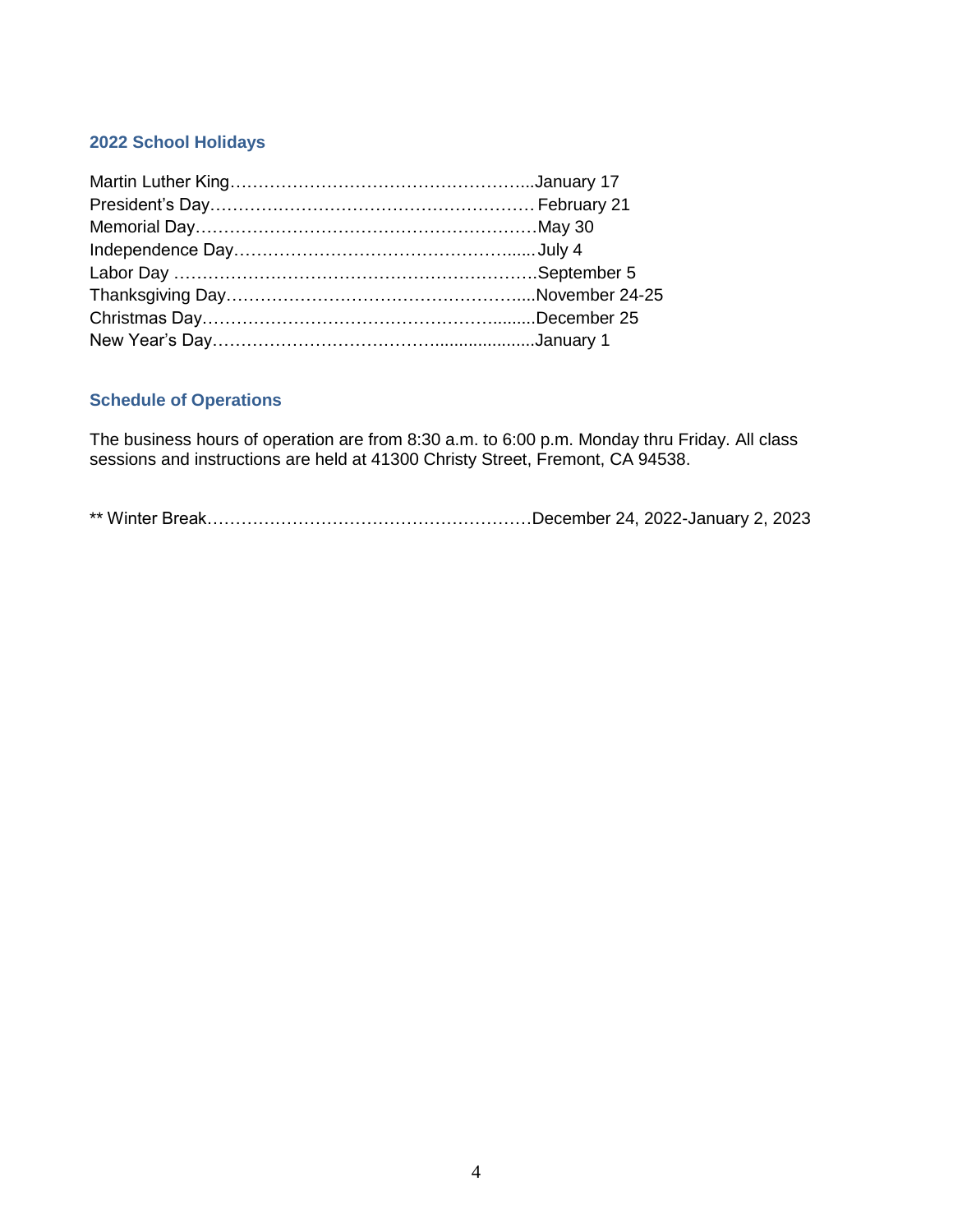# <span id="page-5-0"></span>**School Location and Direction**

Medical Career College is located in the Fremont Business Center near Auto Mall Parkway in southern Fremont, with easy access from I-880, I-680, and AC Transit Bus # 212.

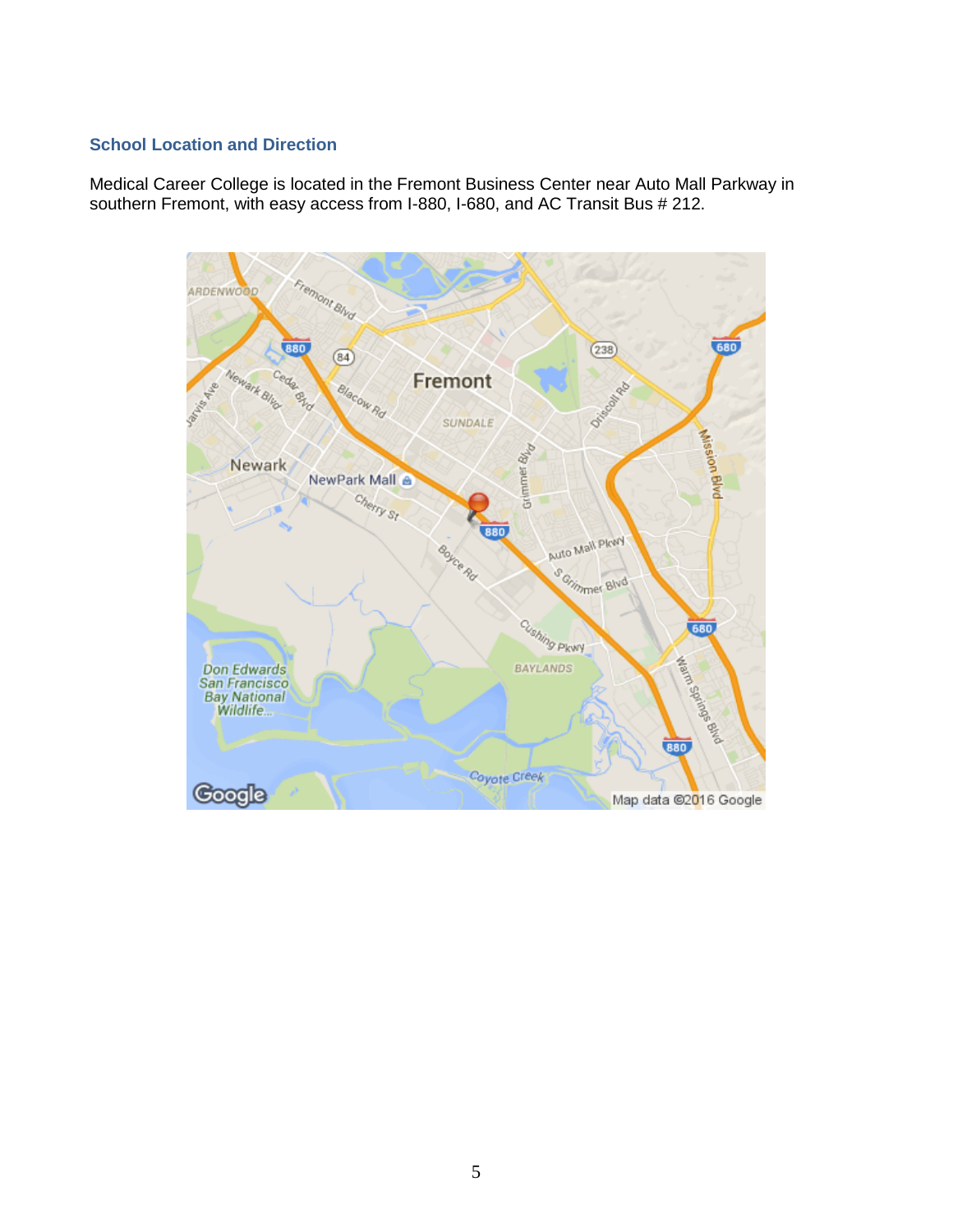#### <span id="page-6-0"></span>**Welcome to Medical Career College**

On behalf of the Medical Career College, I welcome and applaud you for taking this giant step towards making your dreams come true.

Healthcare is one of the most rewarding professions today. There is an urgent need to prepare culturally diverse professionals to cope with the expanding demographics and the aging population globally.

Our school is situated in a desirable urban environment that is built around a diverse group of students. MCC targets adults to access a career lattice to entry level professions moving subsequently to vocational programs. Experienced faculty and staff will mentor you in communication and critical thinking skills utilizing the best practices in the learning process.

I have an open door policy, always ready to listen to your challenges, suggestions, and opinions. Your goals are our goals and your concerns, our concerns.

Thank you for choosing Medical Career College.

Sincerely,

Marilyn Castillo, RN, BSN, MD President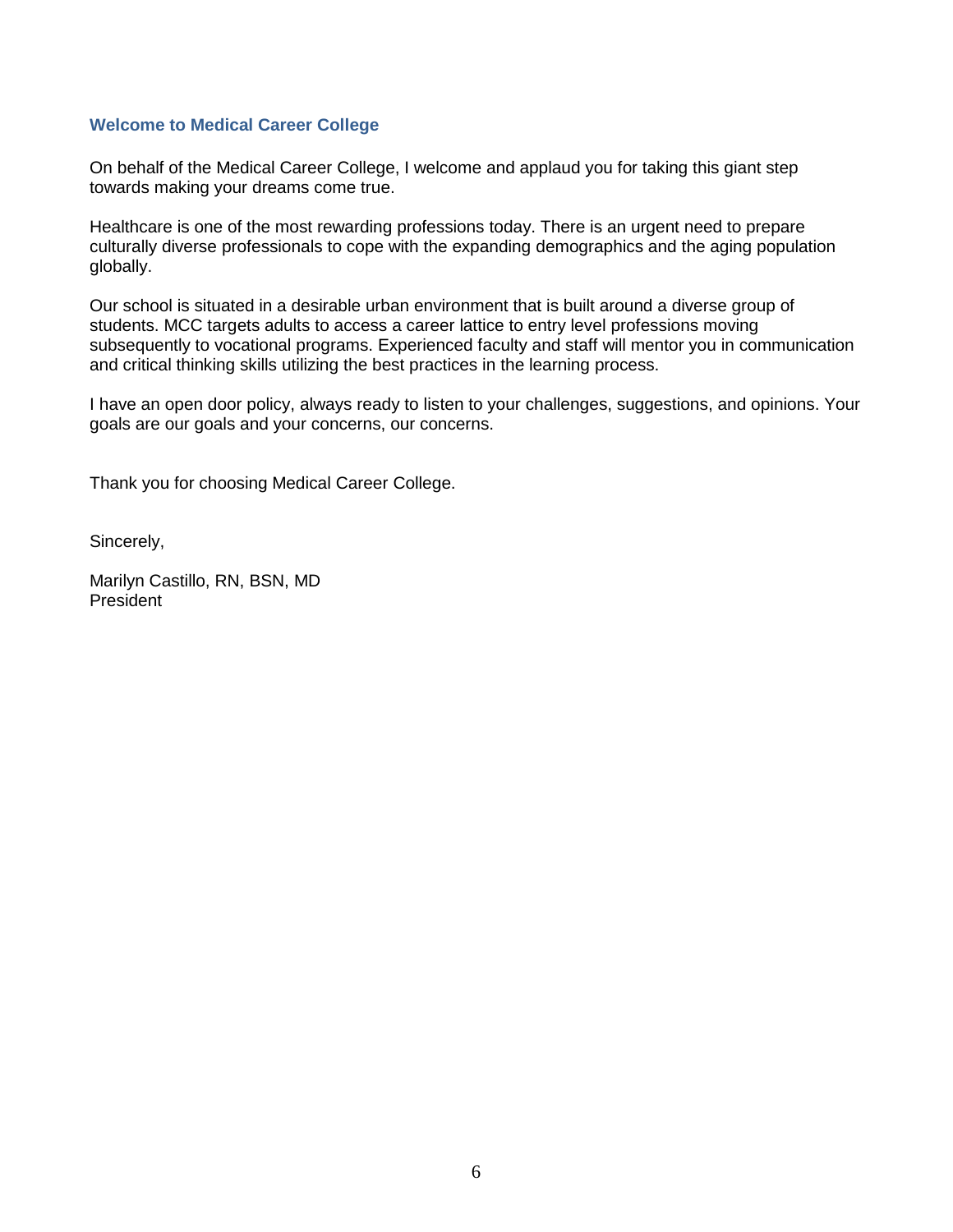#### **History of Medical Career College**

In 2003, the institution was established as a partnership in Fremont, California. It is a branch of Prime Career College with its main school location in Vallejo, California. Due to change of ownership in 2005, Dr. Marilyn Castillo, a registered nurse with vast nursing and teaching experience as a charge nurse and director in skilled nursing facilities took over as a sole proprietor and named the school as Medical Career College.

In 2006, the College has received its approval to operate from the California Bureau of Postsecondary Council and Vocational Education, approval from California Department of Public Health Licensing and Certification and from California Board of Vocational Nursing and Psychiatric Technicians to start the program offerings such as Vocational Nursing, Nursing Assistant, Home Health Aide and Hemodialysis Technician Program.

Medical Career College was granted an institutional accreditation by the Accrediting Bureau of Health Education Schools (ABHES) recognized by the United States Department of Education last August 8, 2016. Presently, MCC offers the different programs: Medical Assistant, Nursing Assistant, Acute Care CNA and Associate of Science in Healthcare Management.

#### <span id="page-7-0"></span>**Approval**

This institution is a private institution approved to operate by the California Bureau for Private Postsecondary Education. Approval to operate means the Institution has met the minimum standards set for by the California Education Code and Title 5, Division 7.5 of the California Code of Regulations.

In 2006, the California Department of Public Health Licensing and Certification Section approved the Nursing Assistant Program.

In 2007, the California Department of Public Health Licensing and Certification Section approved the Hemodialysis Technician Program.

In 2008, the California Department of Public Health Licensing and Certification Section approved the Home Health Aide Program and Acute Care CNA Program.

In 2016, the Accrediting Bureau of Health Education Schools approved the Medical Assistant Program.

In 2019, the Accrediting Bureau of Health Education Schools approved the Nursing Program and Distance Education Delivery for the Associate of Science in Healthcare Management Program. In 2020, the Accrediting Bureau of Health Education Schools approved the Blended Delivery for Medical Assistant Program

In 2020, the Board of Vocational Nursing & Psychiatric Technicians and Bureau for Private Postsecondary Education approved the Vocational Nursing Program

#### <span id="page-7-1"></span>**Accreditation**

<span id="page-7-2"></span>Medical Career College is institutionally accredited by Accrediting Bureau of Health Education Schools recognized by the United States Department of Education. ABHES address is 7777 Leesburg Pike, Suite 314 N, Falls Church, Virginia 22043 and telephone number is (703) 917-9503.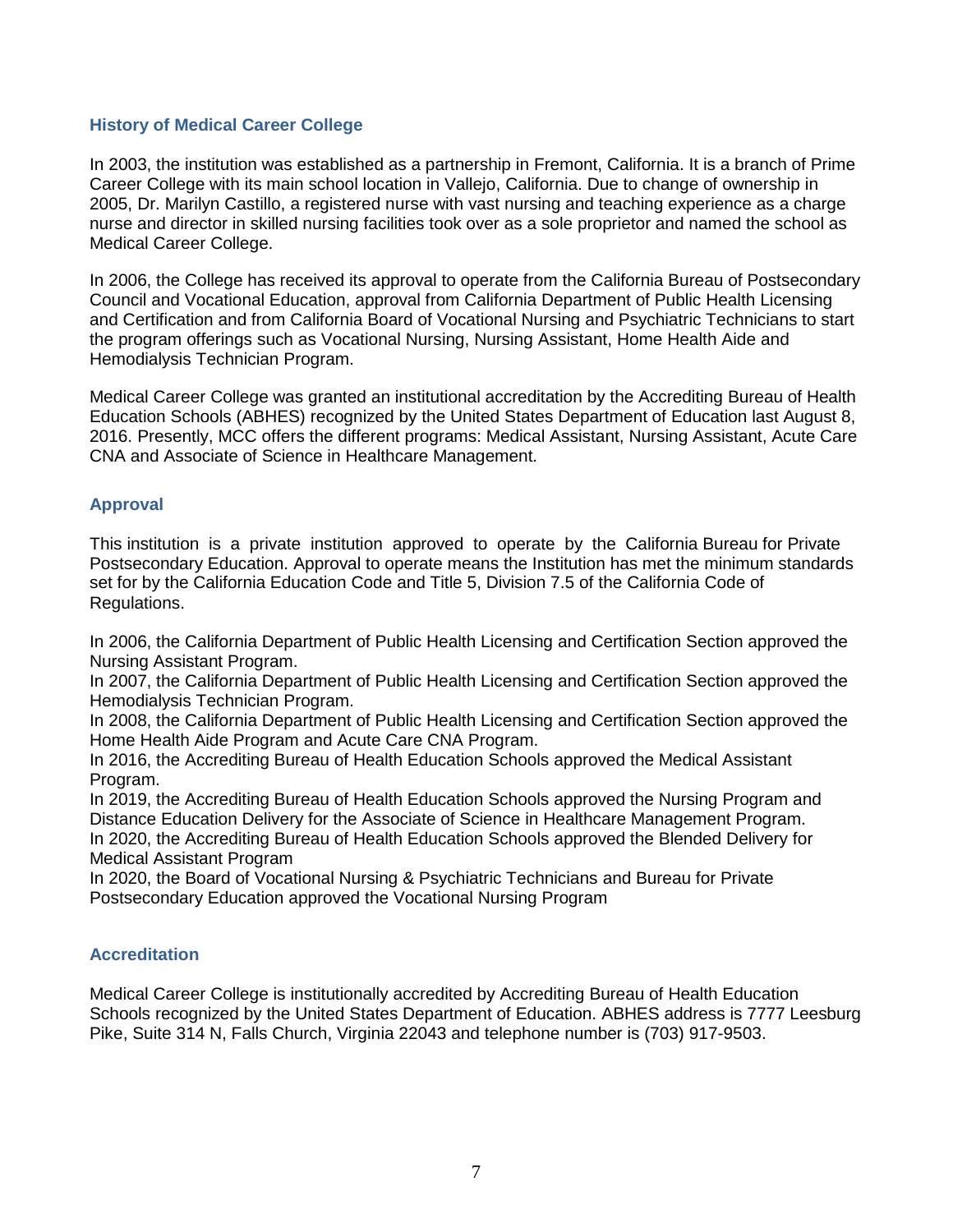#### **Mission Statement**

Medical Career College provides working adults rigorous academic programs geared to becoming independent learners and compassionate healthcare providers. Entry- level competencies are taught to transition them in to the workforce and to contribute to their respective diverse communities.

The goal of Medical Career College is the development of the student to become caring and competent becoming successful in their future career in the healthcare field

#### <span id="page-8-0"></span>**Objectives**

- To promote lifelong learning in the adult
- To provide quality health care education leading to gainful employment
- To apply best practices in their chosen career
- To encourage community involvement and immersion

#### <span id="page-8-1"></span>**Vision**

Medical Career College, a learner centered institution, will continuously provide the local community and the healthcare field, competent and caring individuals who foster the delivery of quality healthcare.

#### <span id="page-8-2"></span>**Accuracy Policy**

The current catalog is in effect January 2020 until December 2020. Every reasonable effort has been made to determine that everything stated in this catalog is accurate. However, courses and programs offered, together with other matters contained herein, are subject to change, without notice. This may be related to student enrollment, level of financial support, or for any other reason, at the discretion of the College. MCC further reserves the right to add, amend, or repeal any of its rules, regulations, tuition rates, policies, and procedures. When size and curriculum permit, classes may be combined to provide meaningful instruction and training, and to contribute to the level of interaction among students.

Any questions a student may have regarding this catalog that have not been satisfactorily answered by the institution may be directed to the Bureau for Private Postsecondary Education at 1747 N. Market Blvd., Suite 225 Sacramento, CA 95834 Web site Address: [www.bppe.ca.gov](http://www.bppe.ca.gov/) Telephone numbers (888)370-7589 and (916)574-8900 Fax number (916)263-1897

A student or any member of the public may file a complaint about this institution with the Bureau for Private Postsecondary Education by calling (toll free telephone number 888 370-7589) or by completing a complaint form, which can be obtained on the bureau's internet Web site (www.bppe.ca.gov).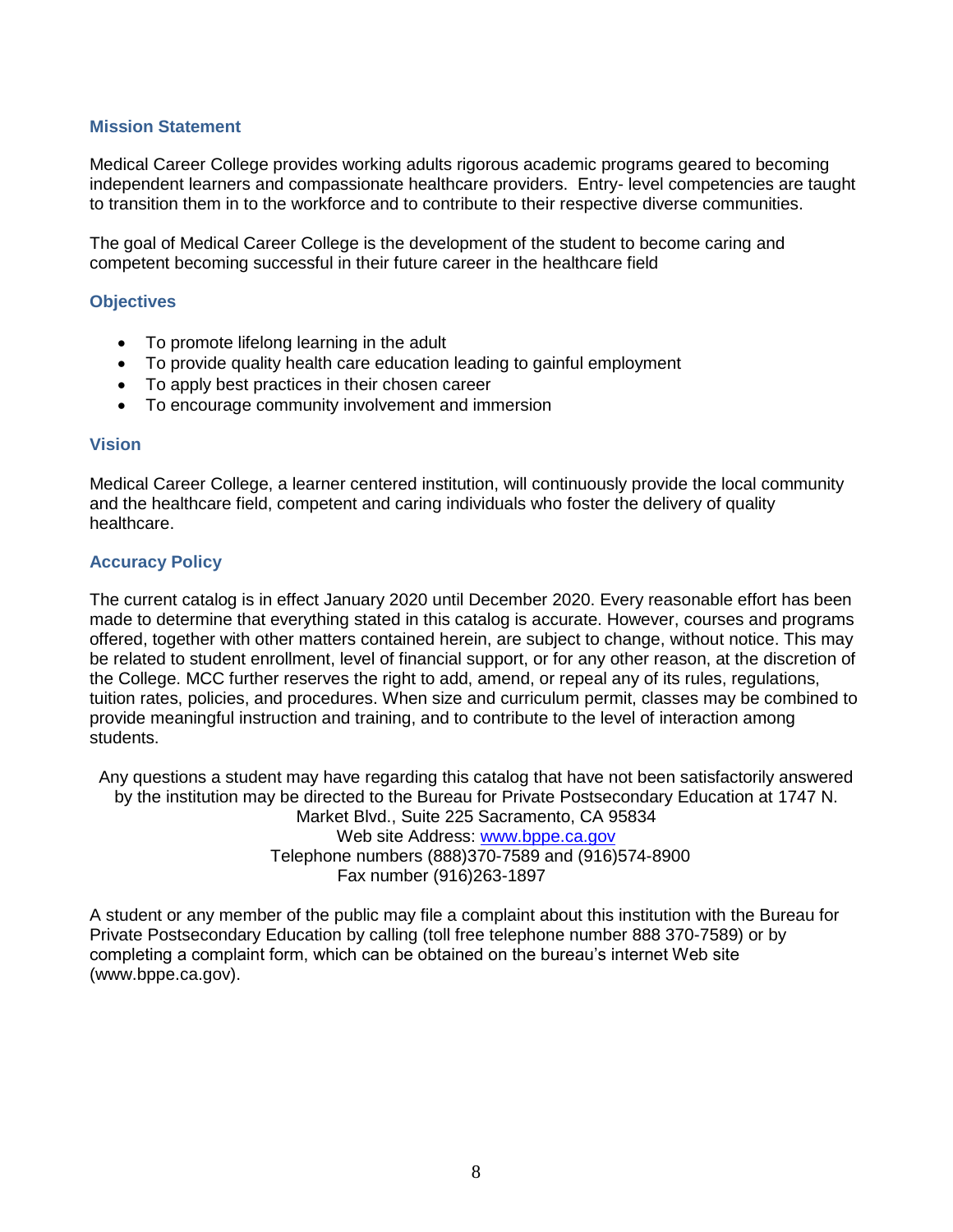#### <span id="page-9-0"></span>**Programs**

The programs offered at Medical Career College are all taught in English instructions.

The method of instructional delivery is residential for Nursing Assistant and Vocational Nursing, full distance learning for Associate of Science in Healthcare Management and combination of residential and distance learning for the Medical Assistant Program.

| <b>PROGRAM</b>                                   | <b>THEORY</b> | <b>LAB/CLINICAL</b> | <b>EXTERNSHIP</b> | <b>RECOGNIZED</b><br><b>OUTSIDE</b><br><b>CLOCK HOURS</b> | <b>TOTAL CLOCK</b><br><b>HOURS</b> |
|--------------------------------------------------|---------------|---------------------|-------------------|-----------------------------------------------------------|------------------------------------|
| <b>Nursing Assistant</b>                         | 60            | 100                 | 0                 | 0                                                         | 160                                |
| <b>Vocational Nursing</b>                        | 675           | 954                 | 0                 | 0                                                         | 1629                               |
| <b>Medical Assistant</b>                         | 400           | 140                 | 180               | 0                                                         | 720                                |
| Associate of Science in<br>Healthcare Management | 900           | 0                   | 0                 | 0                                                         | 900                                |

#### <span id="page-9-1"></span>**Curricular Offerings**

| <b>Program Name</b>       | <b>SOC Code</b> | <b>Clock Hours</b> |                 | Recognized<br><b>Outside Clock</b> | <b>Credential</b> |
|---------------------------|-----------------|--------------------|-----------------|------------------------------------|-------------------|
| Awarded                   |                 | <b>Theory</b>      | <b>Clinical</b> | <b>Hours</b>                       |                   |
| Nursing Assistant         | 31-1014         | 60                 | 100             | N/A                                | Certificate       |
| <b>Vocational Nursing</b> | 29-2061         | 675                | 954             | N/A                                | Certificate       |
| <b>Medical Assistant</b>  | 31-9092         | 400                | 320             | N/A                                | Certificate       |
| ASHM                      | 51.0711         | 900                | 0               | N/A                                | Diploma           |

Medical Career College awards clock hour for the successful completion of courses (i.e. 15 clock hours of instruction in a lecture setting; 30 clock hours of instruction in a laboratory setting; or 45 clock hours of instruction in an externship setting, or an appropriate combination of all three). It awards semester credits for the ASHM.

**\***SOC Code can be accessed thru U.S. Department of Labor's Standard Occupational Classification codes.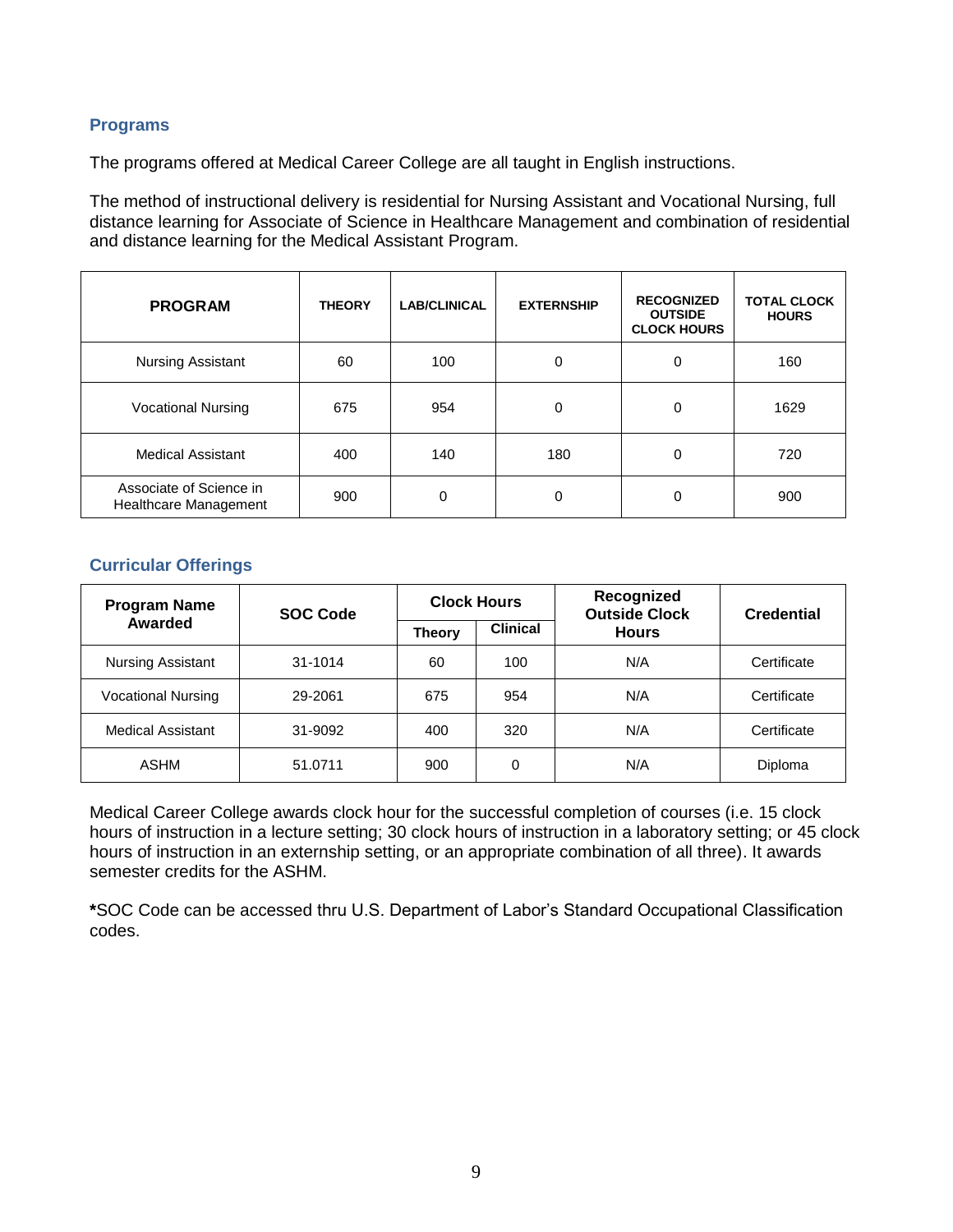#### **Class Size**

The maximum number of students in both the classroom/online and skills laboratory is in compliance with the program requirements.

#### **Admission Requirements and Registration**

Medical Career College offers the following programs: Nursing Assistant, Vocational Nursing, Medical Assistant and Associate of Science in Health Care Management. Each program has specific requirements to follow.

#### **Nursing Assistant Program:**

- 1. Students must submit valid I.D. and Social Security Card;
- 2. Pass the entrance examination administered by the school with at least a 70% grade, testing fee \$10.00;
- 3. Minimum age requirement at 17 years of age with parents' consent;
- 4. Students must submit a physical examination performed by either a physician or nurse practitioner that indicates the student does not have a health condition that creates hazard to self or others; and a tuberculosis clearance that is no more than sixty (60) days prior to admission. A purified protein derivative intradermal skin test is required, unless medically contraindicated. A positive PPD is 10 millimeters or more of induration (swelling). Redness alone at the skin test site is not considered a positive reaction. A chest x-ray is required for students with positive PPD, unless medically contraindicated.

Students with positive PPD results and negative chest x-ray will be referred to their physician for clearance. The cost for the physical examination and tuberculosis clearance is the student's responsibility.

- 5. Completed live scan form;
- 6. Completed CDPH 283 B application form.
- 7. Submit a valid CPR for the Health Care Provider or Professional Rescuer Certification (AHAapproved)
- 8. Must not have been convicted in any court of law of any major crime
- 9. Completed Enrollment Agreement Form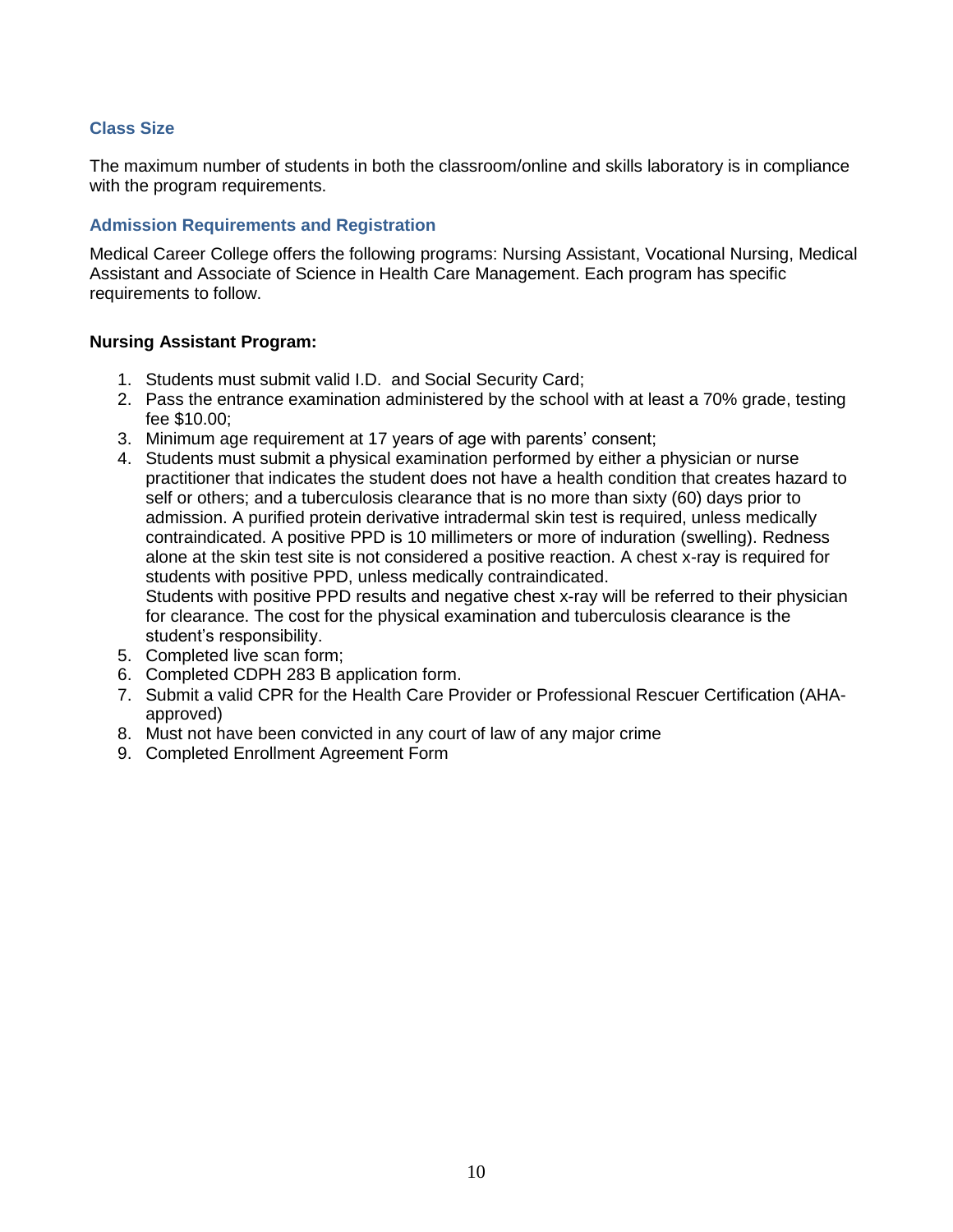# **Vocational Nursing Program**

# Process of General Admissions

All program applicants must be able to write, read, and understand English language as all courses in the college are taught in English and no translation services are provided. Applicants must also be able to meet physical demands needed in the Vocational Program. All applicants will be required to meet standardized criteria and educational requirements for admission.

- 1. Personal information
	- a. Must be 17-year-old or older. Applicants who are 17 y/o at the time of admission process must be accompanied by parents or legal guardian/s to sign enrollment agreement.
	- b. Valid identification card (ID)
	- c. A U.S citizen, permanent U.S resident with valid social security number.
	- d. Clear criminal background.
- 2. Proof of high school completion: copy of High School Diploma, transcript of records, or GED certificate, copy homeschooling completion certificate, copy of transcript of records other attained educational degree such as Master's Degree.
	- a. Graduate from foreign country
		- i. Required to submit official transcript of academic records of all educational degrees achieved including high school evaluated by recognized agency as a proof that the program finished is equivalent to the U.S or even higher.
		- ii. The school will not pay for any cost for transcript evaluation by these agencies.
- 3. Completion of an interview by the admission representatives
	- a. Applicants are required to complete an interview with an admission representative. Other family members (approved by an applicant) are welcome to attend as well to get the same information about the vocational nursing program and other programs offered. This will give them an opportunity as well to meet the campus' staff, facilities, and academic team (if needed) to provide them answers should they have any further questions about the program.
- 4. Completion and submission of the application packet and other required documents.
	- a. The admission team will review the submitted packet of application and other documents for completeness and if it meets the criteria for admissions.
		- i. If the applicant is accepted: will proceed to the next step in admission process
		- ii. If the applicant is not accepted: won't be able to move forward in the admission process and the registration fee will not be refunded.
- 5. Passing grade of 17 on the entrance exam (SLE)
- 6. Payment of registration fee (\$200)

#### Specific Admission Criteria for the Vocational Nursing Program

- 1. Meeting the standardized criteria and educational requirements for admission (as mentioned above).
- 2. Interview with the VN Program director or designee.
- 3. Successful completion of the prerequisite course for the VN program within the past 3 years. Applicants who completed the VN prerequisites course more than 3 years ago and were not enrolled in the Vocational Nursing Program within that time frame are required to re-enroll the VN prerequisite course and pay full amount of the tuition. Student must have a minimum of a C grade.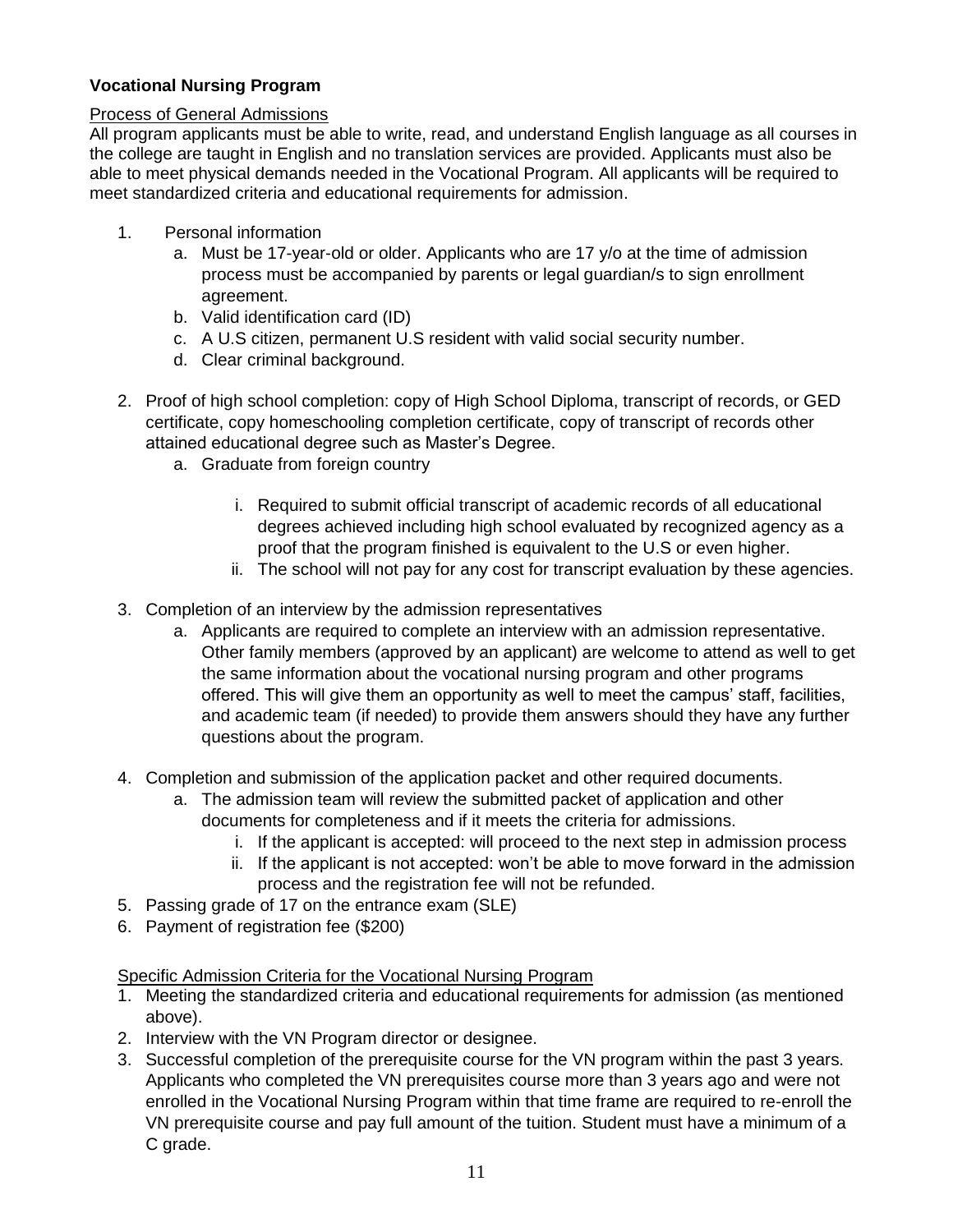- 4. A physical examination, immunizations and TB testing, must be completed before the start date of the Term I of the program. The physical examination must be conducted by a licensed physician, licensed physician's assistant or nurse practitioner. Failure to successfully complete these medical requirements will cause the applicant not to be accepted in the vocational nursing program.
- 5. Applicant who scored 75% in the pre-requisite course will not be accepted in the Vocational Nursing Program regardless of the score in the interview.

#### Ranking

Applicants will be ranked upon the completion of the VN prerequisite course. Ranking is computed from the combined core of Vocational Nursing Prerequisite and interview. Ranking is based from this grade computation: 30% from interview course and 70% of prerequisite grade. Applicants who garnered highest overall combined scores will take the first priority seat on the soonest cohort start. Applicants who pass the Vocational Nursing Prerequisite course and meet all the admission criteria but are not selected for the soonest VN Program cohort start will be listed in the next available start.

Completion of the above-mentioned programs does not guarantee employment. Certification examinations are needed for job applications.

#### **Medical Assistant Program:**

- 1. Provide proof of graduation from high school or GED transcript and or diploma;
- 2. Certified in BLS. ( Basic Life Support) by the American Heart Association;
- 3. Must pass the entrance test administered by Wonderlic with at least a score of 16 out of 50 questions within 12 minutes to assess the aptitude of prospective applicants. Testing fee is \$ 30.00.
- 4. Students must submit a physical examination performed by either a physician or nurse practitioner that indicates the student does not have a health condition that creates hazard to self or others; and a tuberculosis clearance that is no more than sixty (60) days prior to admission. A purified protein derivative intradermal skin test is required, unless medically contraindicated. A positive PPD is 10 millimeters or more of induration (swelling). Redness alone at the skin test site is not considered a positive reaction. A chest x-ray is required for students with positive PPD, unless medically contraindicated. Students with positive PPD results and a negative chest x-ray will be referred to their physician for clearance. The cost for the physical examination and tuberculosis clearance is the student's responsibility.
- 5. Proof of Hepatitis B series, MMR and Varicella and Tetanus immunization prior to externship.
- 6. Proof of liability insurance prior to externship.
- 7. Criminal Background Screening and 10 Panel Drug Screen (MA Externship at Stanford only).
- 8. Valid I.D. and Social Security Card
- 9. Computer literacy
- 10. Basic knowledge of computer and internet skills
- 11. Knowledge of terminology such as browser, application, etc.
- 12. Understanding of basic computer hardware and software
- 13. Ability to perform computer operations
- 14. Knowledge of copying and pasting, spell checking, saving files
- 15. Knowledge of sending and downloading attachments
- 16. Internet skills and ability to perform online research using various search engines and visit distance library databases
- 17. Ability to use online communication tools such as email, discussion boards, chats and Messenger
- 18. Undergone orientation with the Learning Management System
- 19. Completed Enrollment Agreement Form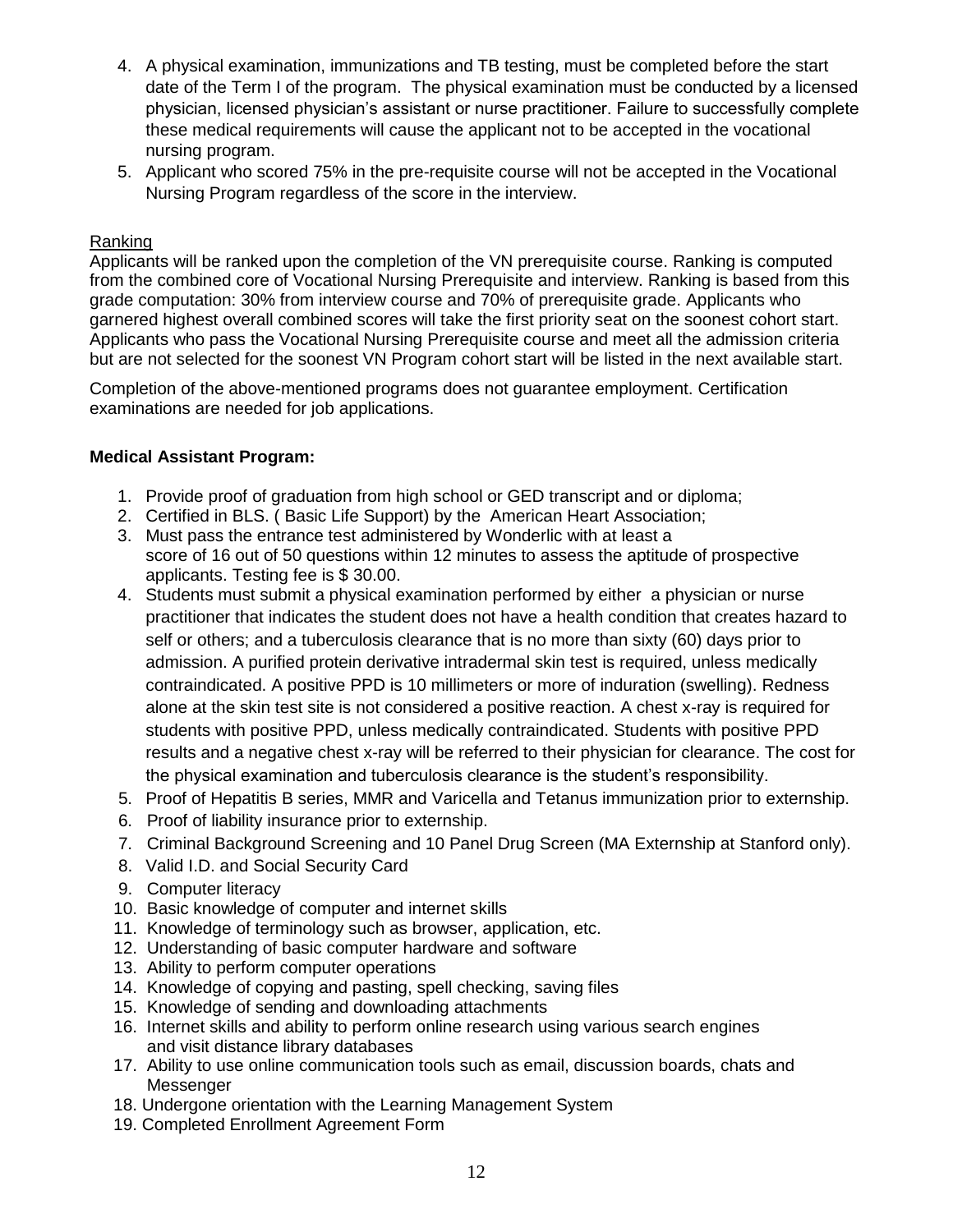# **Associate of Science in Healthcare Management**

- 1. Possess a High School Diploma or GED;
- 2. Valid I.D. and Social Security Card
- 3. Computer literacy
- 4. Basic knowledge of computer and internet skills
- 5. Knowledge of terminology such as browser, application, etc.
- 6. Understanding of basic computer hardware and software
- 7. Ability to perform computer operations
- 8. Knowledge of copying and pasting, spell checking, saving files
- 9. Knowledge of sending and downloading attachments
- 10. Internet skills and ability to perform online research using various search engines and visit distance library databases
- 11. Ability to use online communication tools such as email, discussion boards, chats and Messenger
- 12. Undergone orientation with the Learning Management System

Completion of the above-mentioned programs does not guarantee employment. Certification examinations are needed for job applications.

# **REQUIREMENTS FOR PROGRAM COMPLETION**

A certificate or diploma will be awarded upon successful completion of all courses offered at Medical Career College. The student must have a grade of 70% or better and all other curriculum requirements, clinical hours, classroom hours, laboratory skills proficiency and other applicable requirements are met with a minimum of satisfactory level or higher. The student must settle all the financial obligations to the school to attain program completion.

# **PROGRAM DESCRIPTION**

#### **NURSING ASSISTANT 160 HOURS RESIDENTIAL DELIVERY**

The Nursing Assistant Program prepares students for entry-level positions as nurse assistants in a variety of healthcare settings, ambulatory and in-patient. The Nursing Assistant Program presents the theory, principles, and application of bedside patient care under the guidelines of the federal and state requirements. The roles and responsibilities of nursing, the legal and ethical aspects of nursing, healthcare delivery system, communication, emergency situations, and fundamental practice of the nursing skills needed to care for patients of all ages are included. It is focused on health and its preservation. The Maslow's basic human needs of nutrition, oxygenation, and elimination are used as guidelines.

The nurse assistant profession is very valuable in the healthcare field. Physicians and registered nurses are dependent on nurse assistants to handle routine but very important tasks. Nurse assistants provide patients with face to face communication with patients relaying the gathered information to supervising practitioners. Growing much faster than normal job growth opportunities exist for program graduates in medical offices, ambulatory care providers, clinics, hospitals, urgent care centers, nursing homes, and home health agencies.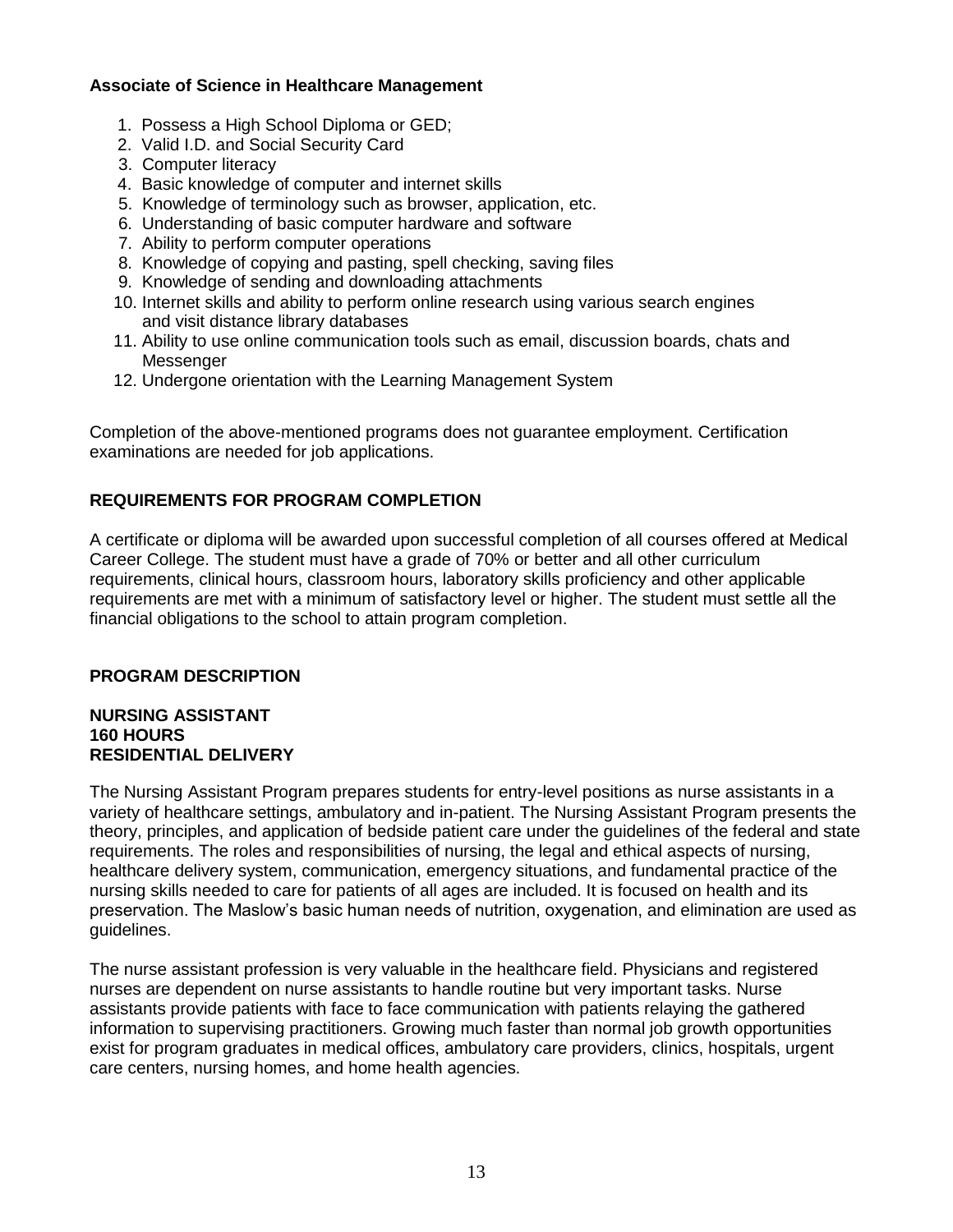# **Program Objectives**

1. Use basic knowledge of normal human anatomy and function, principles of communication of different diseases and human psychological conditions as well as the physical responses to diseases to provide safe and effective nursing care to all clients of all ages in different health care settings.

2. Utilize the nursing process in observing, recognizing, reporting and participates in patient care planning and implementation to meet the client and their families holistic needs by performing technical and manual nursing skills within the scope of practice for the Nursing Assistant in State of California.

3. Recognize, respect and support growth and development and cultural diversity of all people under his/her care with respect to their rights, dignity and individuality

4. Use proper and effective interpersonal skills when communicating with clients, families and coworkers by fostering confidentiality and collaboration between the client and to all members of the health care team by organizing care in a health care setting that will provide appropriate direction to staff members.

5. Recognize each client as a unique entity as well as an integral part of a family, a culture and the community by assisting and helping the client to meet and attain his/her optimal physical, emotional, psychological, social, spiritual, and intellectual and safety needs.

6. Provide health education and information related to community health services, and resources in relation to activities of daily living and health practices for clients with common illnesses.

7. Function and assume responsibilities within the legal and ethical boundaries of his/her role as a Nursing Assistant in the State of California.

8. Assume responsibility for personal and professional growth to broaden and advance his/her knowledge and skills.

9. Successfully complete the State Competency examination.

# **Program Learning Outcomes**

Graduates of this program will be able to:

- 1. identify the physical and psychological of the ill and injured
- 2. understand basic human anatomy and physiology
- 3. recognize the signs and symptoms of common diseases, identify changes in condition and/or complications, report these changes to the appropriate person, and document properly
- 4. provide meaningful communication to clients/patients, family and other healthcare team members
- 5. establish and maintain a collaborative relationship when working with clients/patients, family and other health care team members
- 6. give basic nursing care by recognizing the responsibilities of the nurse assistant role and the role of the ancillary health team members
- 7. ensures safety of clients/ patients and personnel in the clinical sites
- 8. meet the eligibility requirements of the State of California Department of Public Health to take the Nurse Assistant Certification Examination
- 9. use the skills and knowledge acquired at the nurse assistant level to prepare for continued professional growth advancement.

# **GRADUATION REQUIREMENTS**

A Certificate of Completion will be awarded to those students meeting the Nursing Assistant Program graduation requirements. Students eligible for certificates of completion are those who have satisfactorily completed their modules of study and all clock hours of the program with a cumulative grade point average of C, passed the final exam with letter grades of "C" or better, and are cleared through Student Accounts.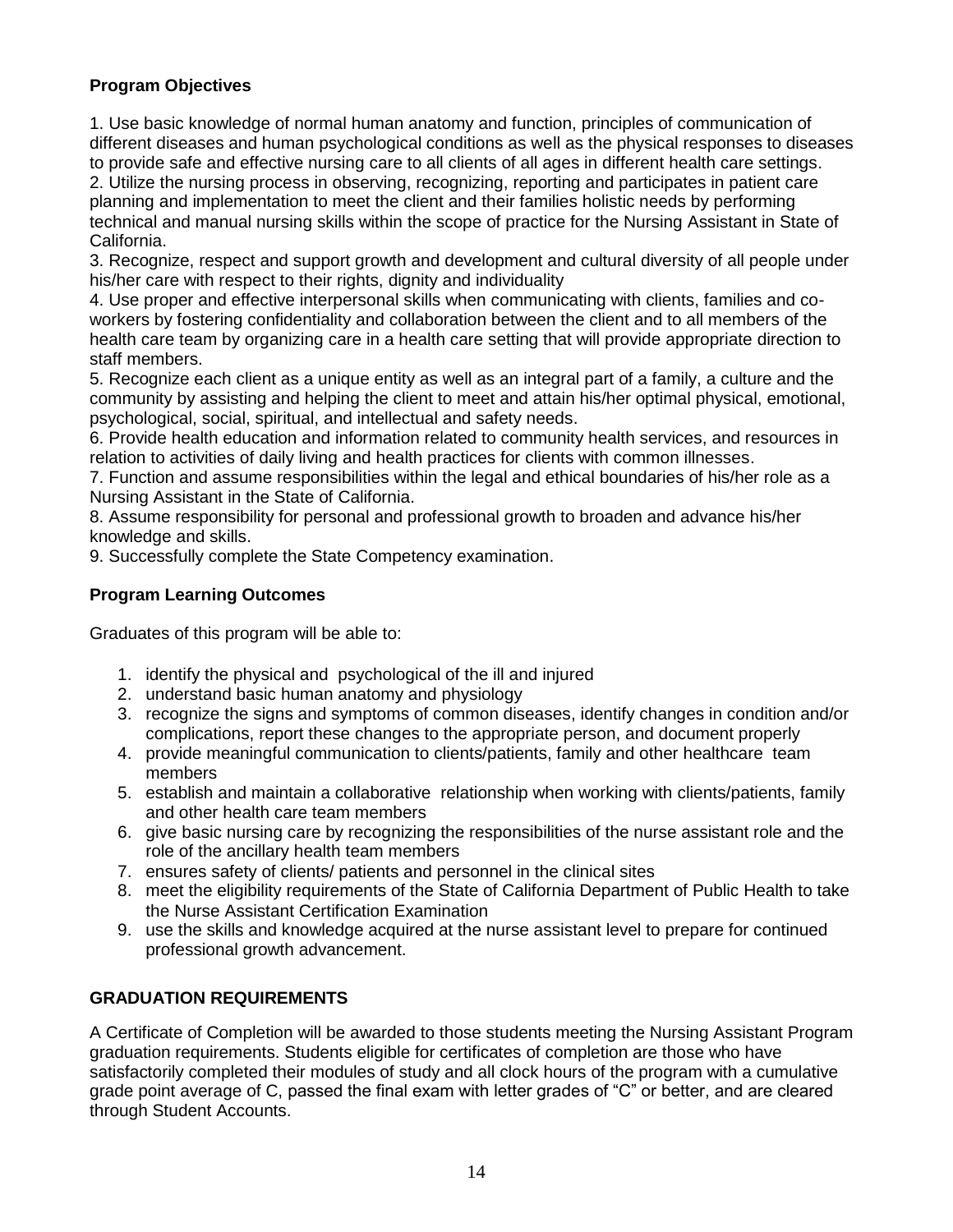# **REQUIREMENTS FOR ELIGIBILITY FOR LICENSURE**

Upon successful completion of the Nursing Assistant Program and all financial obligations to the school are settled, the student is eligible for the CNA licensure examination. The requirements of the California Department of Public health should also be fulfilled:

- 1. Applicant must at least be 17 years old
- 2. Training should at least be 160 hours
- 3. Applicants should submit their fingerprints to the California Department of Justice
- 4. Cleared of any criminal record upon admission.

#### **VOCATIONAL NURSING 1629 HOURS RESIDENTIAL DELIVERY**

The Vocational Nursing Program prepares students for entry-level positions as licensed vocational nurse in a variety of healthcare settings, ambulatory and in-patient. The Vocational Nursing Program presents the theory, principles, and application of patient-centered nursing care under the guidelines of the federal and state requirements. The roles and responsibilities of nursing, the legal and ethical aspects of nursing, healthcare delivery system, communication, emergency situations, and fundamental practice of the nursing skills needed to care for patients of all ages are included. It is focused on health and its preservation. The conceptual framework for the development of the curriculum is based upon Maslow's Hierarchy of Human Needs. The vocational nurse profession is very valuable in the healthcare field and works well with physicians and registered, nurse assistants and other healthcare professionals in handling entry level health tasks.

# **Program Objectives**

1. Use basic knowledge of normal human anatomy and function, principles of communication of different diseases and human psychological conditions as well as the physical responses to diseases to provide safe and effective nursing care to all clients of all ages in different health care settings. 2. Utilize the nursing process in observing, recognizing, reporting and participates in patient care planning and implementation to meet the client and their families holistic needs by performing technical and manual nursing skills within the scope of practice for the Licensed Vocational Nurse in State of California.

3. Recognize, respect and support growth and development and cultural diversity of all people under his/her care with respect to their rights, dignity and individuality

4. Use proper and effective interpersonal skills when communicating with clients, families and coworkers by fostering confidentiality and collaboration between the client and to all members of the health care team by organizing care in a health care setting that will provide appropriate direction to staff members.

5. Recognize each client as a unique entity as well as an integral part of a family, a culture and the community by assisting and helping the client to meet and attain his/her optimal physical, emotional, psychological, social, spiritual, and intellectual and safety needs.

6. Provide health education and information related to community health services, and resources in relation to activities of daily living and health practices for clients with common illnesses.

7. Function and assume responsibilities within the legal and ethical boundaries of his/her role as a Licensed Vocational Nurse in the State of California.

8. Assume responsibility for personal and professional growth to broaden and advance his/her knowledge and skills.

9. Successfully complete the NCLEX-PN examination to become a Licensed Vocational Nurse.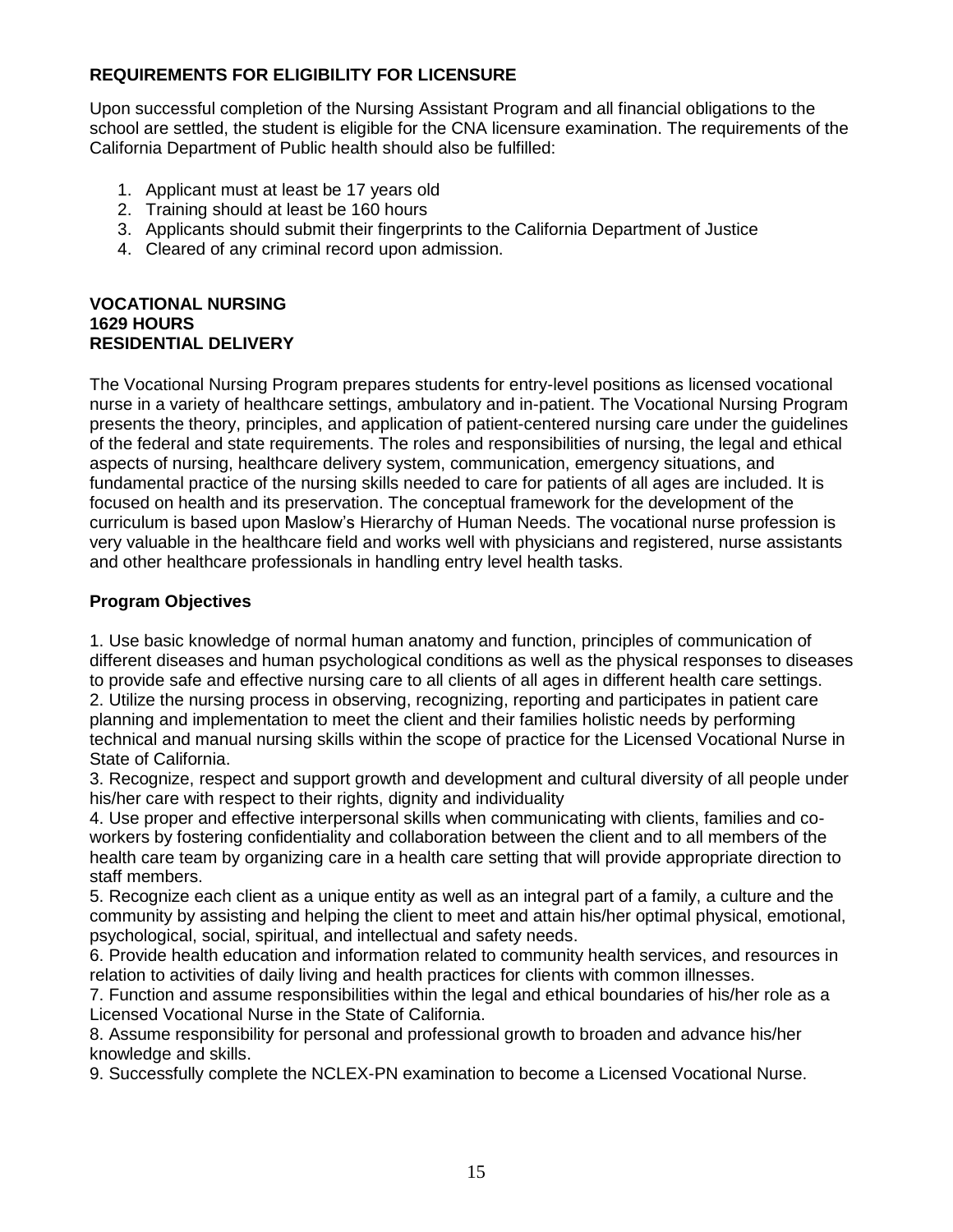# **Program Learning Outcomes**

Graduates of this program will be able to:

1. identify the physical and psychological of the ill and injured

2. understand basic human anatomy and physiology

3. recognize the signs and symptoms of common diseases

4. identify changes in condition and/or complications, report these changes to the appropriate person, and document properly

5. provide meaningful communication to clients/patients, family and other healthcare team members

6. establish and maintain a collaborative relationship when working with clients/patients, family and other health care team members

7. give basic nursing care by recognizing the responsibilities of the licensed vocational nurse role and the role of the ancillary health team members

8. ensures safety of clients/ patients and personnel in the clinical sites

9. meet the eligibility requirements of the California Board of Vocational Nursing and Psychiatric Technician Certification Examination

10. use the skills and knowledge acquired at the vocational nurse level to prepare for continued professional growth and advancement.

# **GRADUATION REQUIREMENTS**

A Certificate of Completion will be awarded to those students meeting the VOCATIONAL NURSING Program graduation requirements. Students eligible for certificates of completion are those who have satisfactorily completed their modules of study and all clock hours of the program with a cumulative grade point average of C, passed the final exam with letter grades of "C" or better, and are cleared through Student Accounts.

All students in the Vocational Nursing Program are required to take an EXIT Examination and must successfully pass it with minimum Comprehensive Predictor Test (ATI) result set by MCC at 90%.

# **REQUIREMENTS FOR ELIGIBILITY FOR LICENSURE**

Upon successful completion of the VOCATIONAL NURSING Program and all financial obligations to the school obligations are settled, the student is eligible for the VOCATIONAL NURSING certificate. Below are the requirements of the Board of Vocational Nursing & Psychiatric Technicians:

- 1. The applicant should at least be 17 years old.
- 2. Completed 1629 hours of Vocational Nursing training.
- 3. Holder of a High School Diploma or GED.
- 4. Cleared of any criminal record upon admission.

#### **MEDICAL ASSISTANT 720 HOURS BLENDED DELIVERY**

The program offers both administrative (front) and clinical (back) skills for a medical office. Administrative skills include patient appointment scheduling, billing, coding, insurance, reimbursement procedures, and clerical procedures. Clinical skills include determination of vitals, obtaining and recording of patient's history, administration of medications and giving injections. A certificate is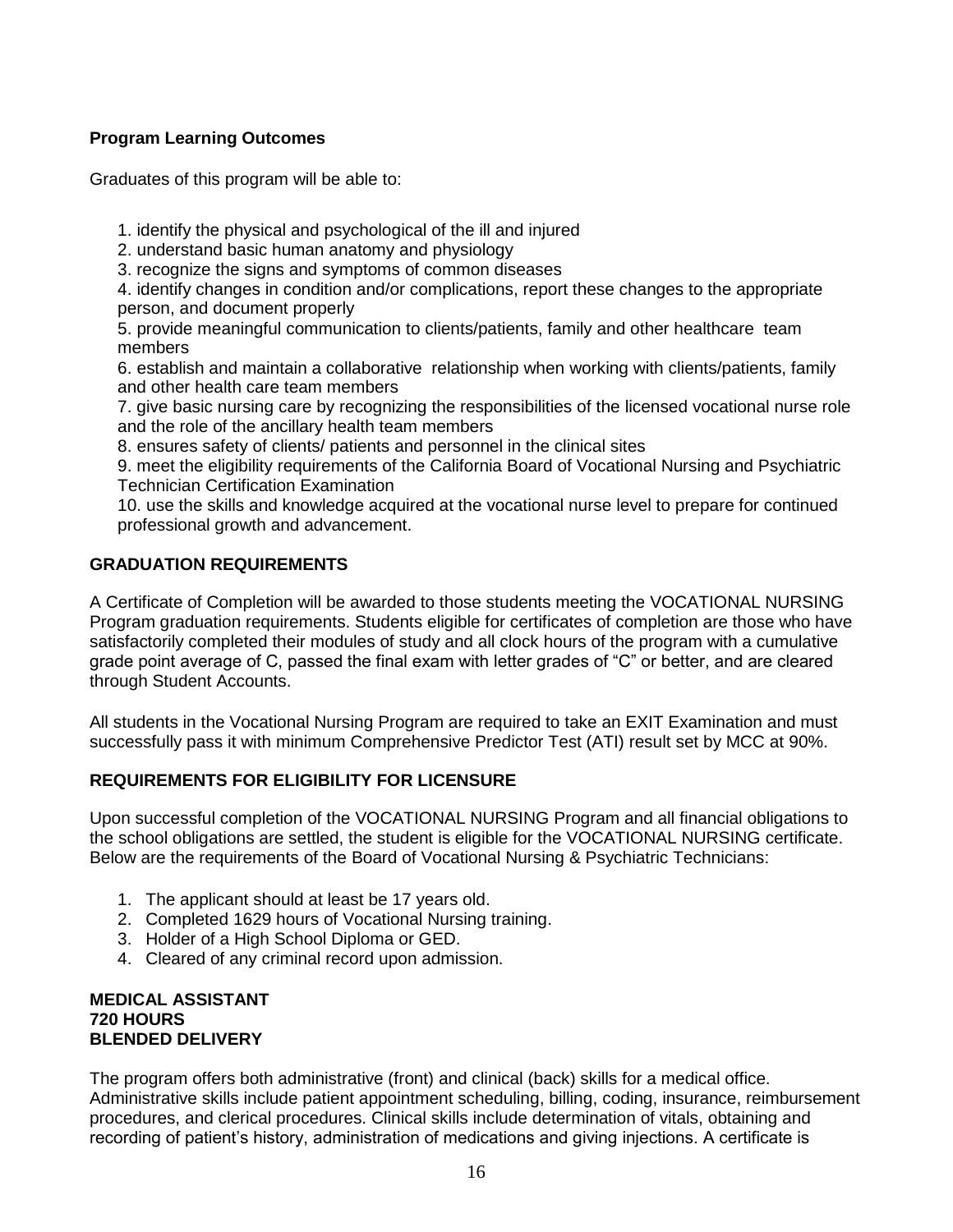awarded after sufficient skills for placement at entry-level positions in ambulatory and medical offices is attained. Method of instructions are theoretical, laboratory and externship components.

# **Program Objectives**

- 1. Safely assist with selected clinical duties
- 2. Transfer scientific knowledge to clinical skills
- 3. Competently perform administrative functions
- 4. Communicate using medical terminology effectively
- 5. Recognize and respond to medical emergencies
- 6. Demonstrate professional attitudes
- 7. Recognize that continuing education is a process.

# **Program Learning Outcomes**

Upon successful completion of the Medical Assistant Program, the graduate will be able to demonstrate entry-level competency in the day to day duties as a medical assistant in medical office examinations, perform basic laboratory skills and procedures, perform back office procedures, such as taking and charting medical histories and recording vital signs, explaining treatment procedures to patients, record, monitor and mount electrocardiograms, complete physical examinations, tray setups, injections, positioning and draping, draw blood, remove sutures, change dressings, sterilize medical instruments, authorize drug refills and telephone prescriptions to pharmacy as directed by the physician.

Medical Assistant graduate will also obtain knowledge in performing front office duties such as scheduling appointments, customer service and telephone techniques, bookkeeping, record management, insurance billing and collecting, diagnostic and procedural coding, written communications as well as mail processing and medical practice management.

# **GRADUATION REQUIREMENTS**

A Certificate of Completion will be awarded to those students meeting the Medical Assistant Program graduation requirements. Students eligible for certificates of completion are those who have satisfactorily completed their modules of study and all clock hours of the program with a cumulative grade point average of C, passed the final exam with letter grades of "C" or better, and are cleared through Student Accounts.

# **REQUIREMENTS for ELIGIBILITY for LICENSURE**

Upon successful completion of the program content and the clinical externship requirements, the student will be awarded a Certificate. A minimum grade of C is the school's graduation requirement. After completion of the clinical externship, students are eligible to take the American Association of Medical Assistants (AAMA) Certification Examination to become Certified Medical Assistant or CMA. Other organizations award specialty certifications for medical assistants specializing in podiatry or ophthalmology.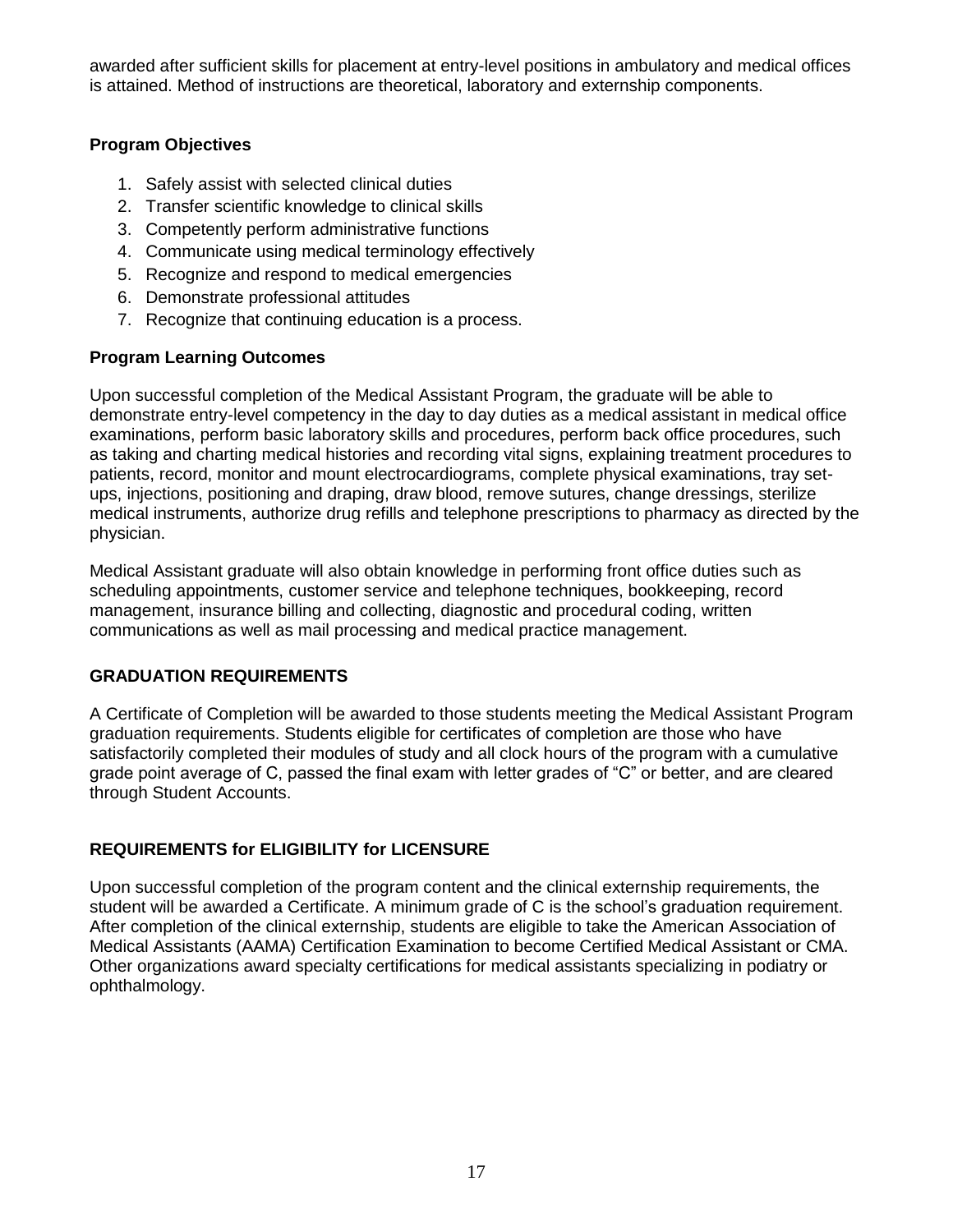#### **ASSOCIATE OF SCIENCE IN HEALTHCARE MANAGEMENT 60 SEMESTER CREDITS FULL DISTANCE**

Healthcare Management degrees focus primarily on entry-level management and strategic communication techniques. This degree program offers a unique series of courses that spotlight various management, regulatory, and advisory skills required by the successful healthcare professional. A diploma is awarded after sufficient skills for placement at entry-level positions in ambulatory and medical offices is attained. Method of instructions is theoretical through distance learning.

| <b>Course Name</b>                 | <b>Course</b><br><b>Number</b> | <b>Academic</b><br><b>Credits/Hours</b> | <b>Type of Distance Ed. Course</b><br>Gen. Ed., Core, Electives, Lab |
|------------------------------------|--------------------------------|-----------------------------------------|----------------------------------------------------------------------|
| Visual and Performing Arts         | <b>ART 180</b>                 | 3 semesters/45                          | Gen. Ed.                                                             |
| Anatomy and Physiology 1           | <b>BIO 110</b>                 | 3 semesters/45                          | Gen. Ed.                                                             |
| Anatomy and Physiology 11          | <b>BIO 118</b>                 | 3 semesters/45                          | Gen. Ed.                                                             |
| <b>Business Information System</b> | <b>CIS 106</b>                 | 3 semesters/45                          | Gen. Ed.                                                             |
| <b>Information System</b>          | <b>CIS 200</b>                 | 3 semesters/45                          | Gen. Ed.                                                             |
| Reading and Composition            | <b>ENG 130</b>                 | 3 semesters/45                          | Gen. Ed.                                                             |
| <b>Fundamentals of Mathematics</b> | <b>MAT 150</b>                 | 3 semesters/45                          | Gen. Ed.                                                             |
| Introduction to Sociology          | SOC 210                        | 3 semesters/45                          | Gen. Ed.                                                             |
| Introduction to Ethics             | <b>PHI 230</b>                 | 3 semesters/45                          | Gen. Ed.                                                             |
| Introduction to Psychology         | <b>PSY 250</b>                 | 3 semesters/45                          | Gen. Ed.                                                             |
| <b>Health Care Management</b>      | <b>HCM 260</b>                 | 3 semesters/45                          | Core                                                                 |
| Marketing                          | <b>HCM 265</b>                 | 3 semesters/45                          | Core                                                                 |
| <b>Health Systems</b>              | <b>HCM 268</b>                 | 3 semesters/45                          | Core                                                                 |
| <b>Organizational Management</b>   | <b>HCM 270</b>                 | 3 semesters/45                          | Core                                                                 |
| <b>Managerial Accounting</b>       | <b>HCM 275</b>                 | 3 semesters/45                          | Core                                                                 |
| <b>Human Resources</b>             | <b>HCM 280</b>                 | 3 semesters/45                          | Core                                                                 |
| <b>Financial Management</b>        | <b>HCM 285</b>                 | 3 semesters/45                          | Core                                                                 |
| <b>Quality Management</b>          | <b>HCM 290</b>                 | 3 semesters/45                          | Core                                                                 |
| Legal and Ethical Issues           | <b>HCM 295</b>                 | 3 semesters/45                          | Core                                                                 |
| <b>Health Literacy</b>             | <b>HCM 298</b>                 | 3 semesters/45                          | Core                                                                 |
| TOTAL 60                           |                                | <b>SEMESTER CREDITS</b>                 |                                                                      |

| <b>COURSES</b>         | <b>CREDITS</b> | Number of weeks | Number of months |
|------------------------|----------------|-----------------|------------------|
| <b>GENERAL ED (10)</b> | 30             | 60 weeks        | 15 months        |
| <b>HCM MAJOR (10)</b>  | 30             | 60 weeks        | 15 months        |
| <b>TOTAL</b>           | 60             |                 |                  |

\*\***1 Course is equivalent to 3 credits or 45 hours or 6 weeks or 1.5 months**

#### **Program Learning Outcomes**

Upon completion of the program, students will be able to:

- 1. Incorporate knowledge in the general education courses and courses in the biological, physical, social and health sciences;
- 2. Communicate effectively in the provision of healthcare services to the community;
- 3. Evaluate ethically scientific and policy research to solve problems in the health sciences
- 4. Advocate for the culturally diverse community in healthcare decisions
- 5. Demonstrate team building skills to facilitate inter-professional collaboration and strategic goals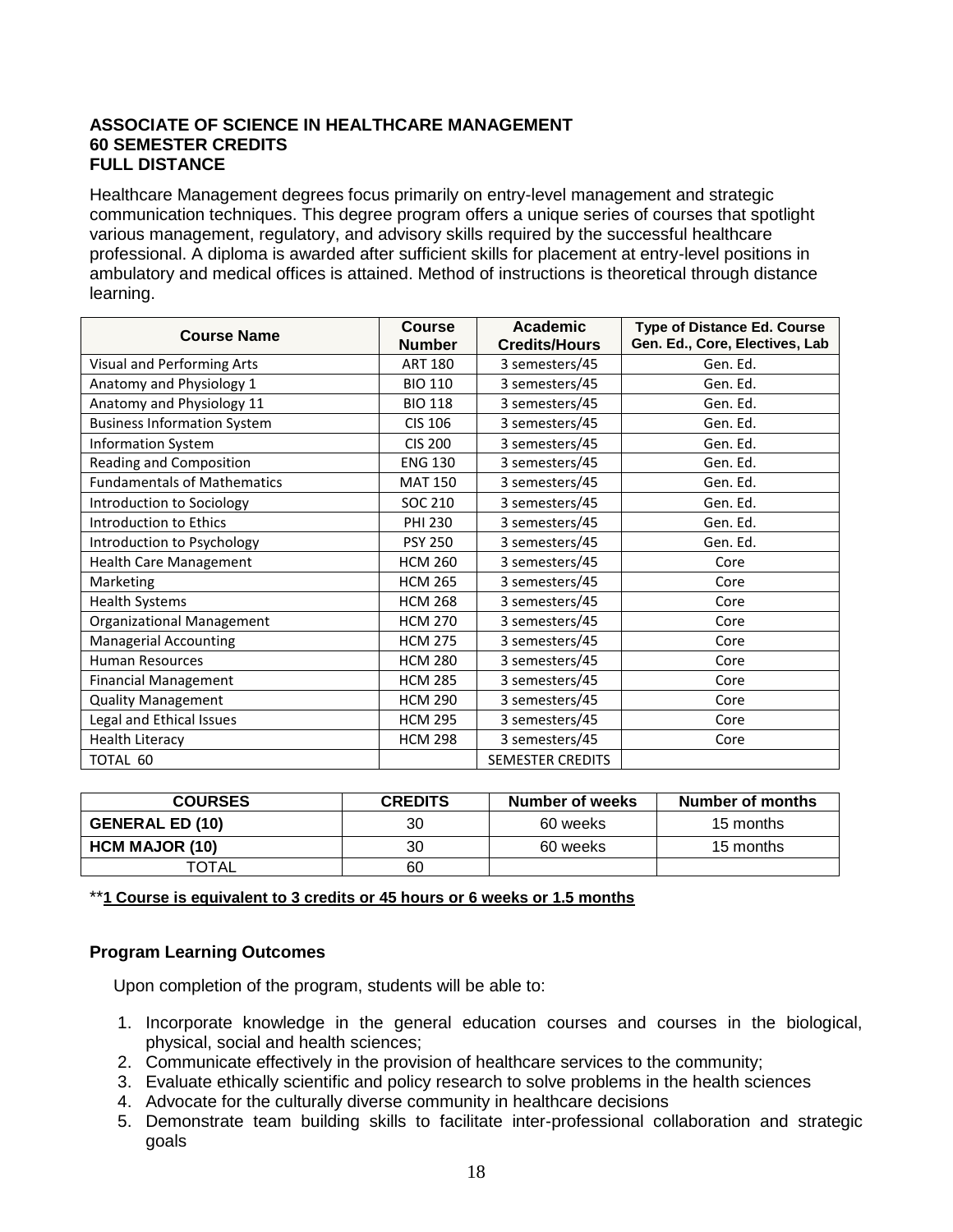#### **GRADUATION REQUIREMENTS**

A Diploma will be awarded to those students meeting the Associate of Science in Healthcare Management Program graduation requirements. Students eligible for diploma are those who have satisfactorily completed their modules of study and all clock hours of the program with a cumulative grade point average of C, passed the final exam with letter grades of "C" or better, and are cleared through Student Accounts.

#### **REQUIREMENTS FOR ELIGIBILITY FOR A DEGREE IN ASHM**

Upon successful completion of the ASSOCIATE OF SCIENCE IN HEALTHCARE MANAGEMENT Program and all financial obligations to the school obligations are settled, the student is eligible for the degree in Associate of Science in Health Care Management. Below are the requirements of the program:

- 1. The applicant should at least be 17 years old
- 2. Completed 900 hours of Associate of Science in Healthcare Management
- <span id="page-19-0"></span>3. Holder of a High School Diploma or GED.

#### **Students Rights and Responsibilities**

Every student is responsible for following the rules and regulations in the Catalog. College is not liable if the student fails to read and understand the rules.

#### **Academic Integrity**

MCC is committed to the ideals of academic rigor and integrity. Respect and accountability are guiding principles in the pursuit of knowledge.

#### **Drug and Alcohol Policy**

An alcohol and drug free campus promotes the safety and welfare of the students, employees and the general public. All employees and students are prohibited from the possession or being under the influence of any illegal or controlled substance or alcohol.

Any questions or concerns about this policy may be directed to the Administrator.

#### **Student Behavior Rules and Regulations**

Students are responsible in regulating their own conduct and respect the rights and privileges of others. Failure to comply with the standards set for by MCC will be grounds for disciplinary action. Guidelines can be found in the California Education Code, California Administrative Code Title 5 and MCC's student handbook.

#### **Grade Disputes**

Title 5, Section 55025 states that, "the determination of the student's grade by the instructor shall be final in the absence of mistake, fraud, bad faith, or incompetency". As such, student who wishes to dispute a final course grade must follow the procedure under the Student Grade Dispute and Policies.

**Privacy of Student's Records** Access to student's records is governed by FERPA.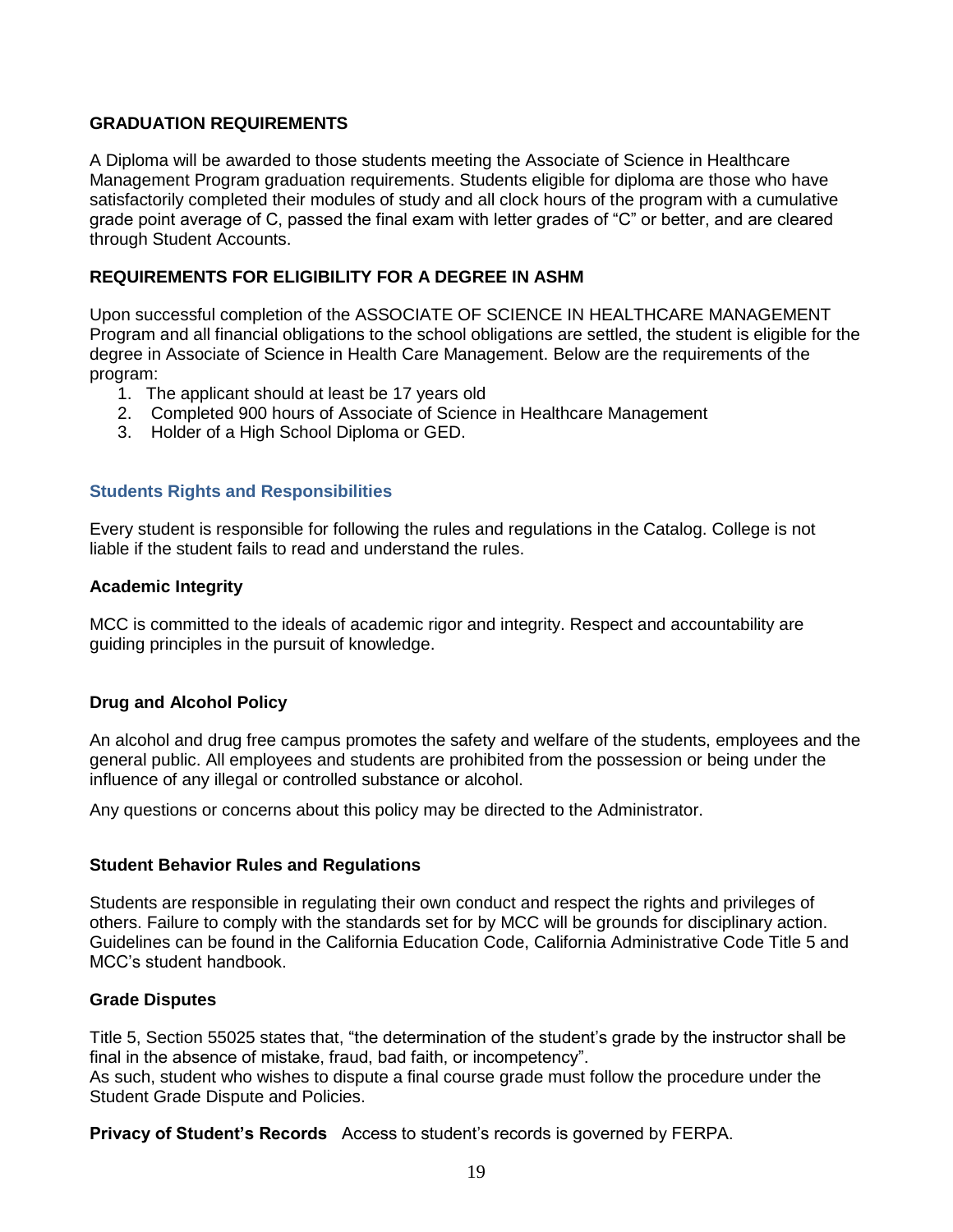#### <span id="page-20-0"></span>**School's Physical Facilities & Equipment**

Medical Career College is a for-profit institution dedicated to enhancing the lives of career learners geographically located in Fremont, California. It is housed in a single floor building with five classrooms, three skills laboratory, a library, computer room, student lounge and academic and nonacademic offices. Complete audiovisual equipment and wireless network is available.

#### **Classrooms**

There are five (5) classrooms equipped with television, computer, DVD & VHS player.

Room 01 measures 352 square feet and can accommodate 20 students Room 02 measures 390 square feet and can accommodate 20 students Room 03 measures 272 square feet and can accommodate 15 students Room 04 measures 595 square feet and can accommodate 30 students Room 05 measures 306 square feet and can accommodate 15 students

# **Skills Laboratory**

There are three (3) skills laboratory equipped adequate supplies and equipment.

 Skills Lab 01 measures 270 square feet and has two (2) patient care units and can accommodate 15 students Skills Lab 02 measures 276 square feet and has four (4) patient care units and can accommodate 15 students Skills Lab 03 measures 285 square feet and has five (5) dialysis machines and can accommodate 15 students

#### **Library/Computer Room**

The Library Resource is located in a 10 x16 square foot area. The number of holdings is updated annually to accommodate program offerings and curricular changes and updates. Online resource includes CINAHL, Medline, EBSCO and other databases etc. There are eight (8) available computers and internet access is available solely for educational purposes. There are three (3) bookcases where students can use a variety of books, videos, handouts and other instructional materials for research, remediation, review, homework and assignments.

#### **Conference Room**

The conference room measures 130 square feet. It is equipped with telephone and portable computer.

#### **Front Desk/Reception**

The front desk/reception area measures 110 square feet. It is equipped with chairs, telephone, copier, printer and file cabinets.

#### **Faculty Room**

It is equipped with table, chairs, portable computer, bookcase, storage cabinet, bulletin board, dry erase board, instructor resources and employee lockers. The faculty room measures 130 square feet.

#### **Records/Storage Room**

It contains storage cabinets and file cabinets for storing student files. It measures 190 square feet.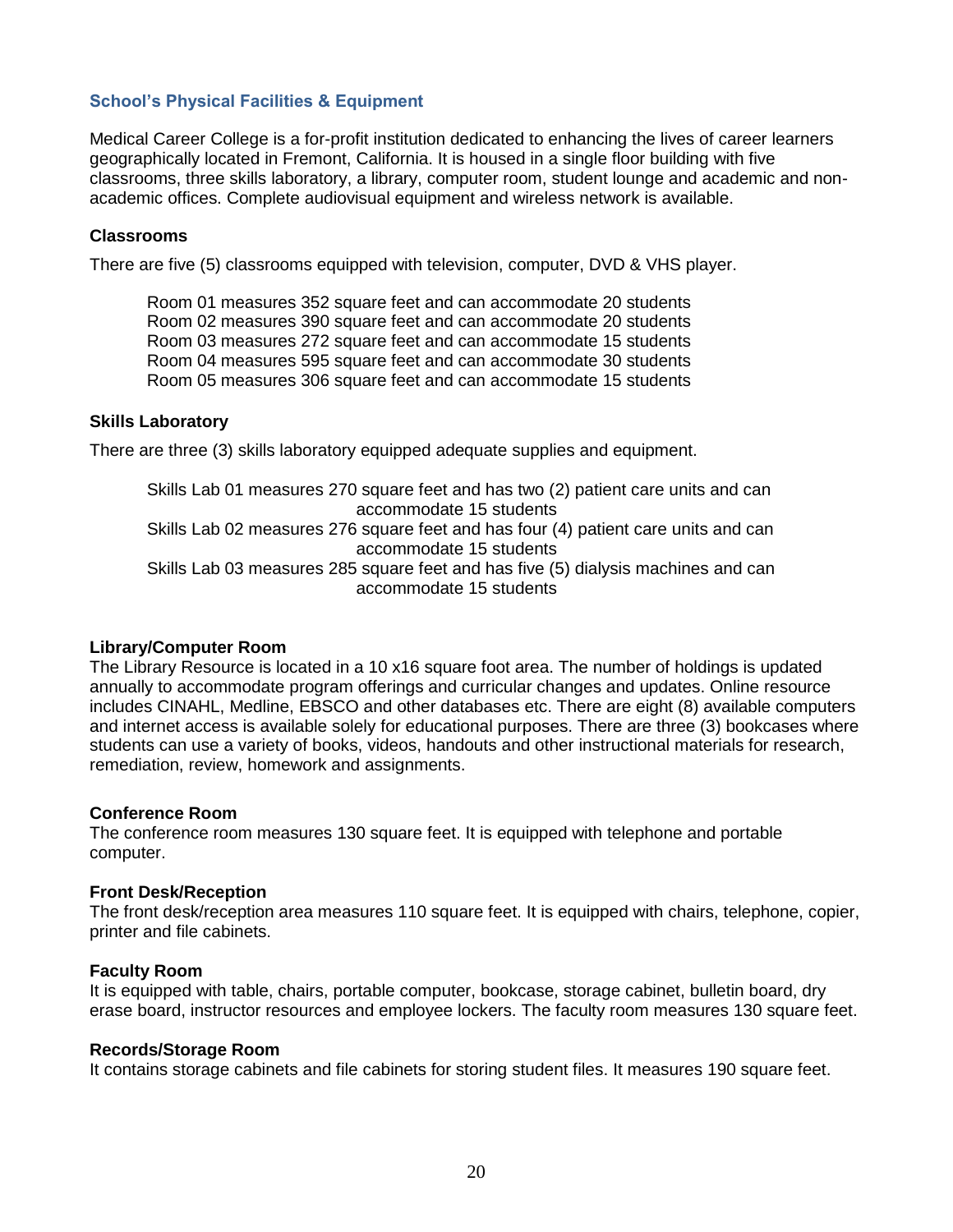#### **Office Rooms**

The office rooms comprised of School Director (162sq. ft.), Vice President for Admissions and Marketing (198sq. ft.), Finance /Human Resources (162 sq. ft.).

#### **Break Room**

The break room measures 374 square feet. It has tables and chairs, (2) microwaves, refrigerator and coffee maker.

#### **Instructional Equipment and Supplies:**

#### **ASSOCIATE OF SCIENCE IN HEALTHCARE MANAGEMENT and MEDICAL ASSISTANT-**

**CANVAS is being used as** Learning Management System, Desktop or Laptop Computer, Ipad, keypad, mouse, webcam, textbooks

# **MEDICAL ASSISTANT PROGRAM EQUIPMENT & SUPPLIES**

| <b>Alcohol Wipes</b>                      | <b>EKG Machine</b>                                    | Scalpel                                  |
|-------------------------------------------|-------------------------------------------------------|------------------------------------------|
| <b>Betadine Wipes</b>                     | Hot & Cold Packs                                      | Hemostats (curved & straight)            |
| BP Cuff (Standard Adult & Pedi)           | <b>Blood Collecting Tubes (red)</b>                   | Needle Holder                            |
| Disposable Gloves (s, m, l, xl)           | Hemocytometers                                        | Surgical scissors (straight &<br>curved) |
| <b>Protective Mask</b>                    | Autoclave                                             | Eye Test Chart (Snellen)                 |
| Hand Sanitizer (pump)                     | <b>Pulse Oximeter</b>                                 | Bandages (ace & kerlix)                  |
| Paper Towels                              | Sterile gloves $(6 \frac{1}{2}, 7, 7 \frac{1}{2}, 8)$ | Slings                                   |
| Computers                                 | <b>Cotton Balls &amp; Swabs</b>                       | Incentive Spirometer (plastic)           |
| Paper & Surgical Tape                     | <b>Suturing Materials</b>                             | <b>Urine Test Strips</b>                 |
| <b>Gauze Pads</b>                         | <b>Glucometers</b>                                    | Cervical cell brush                      |
| Face Masks                                | Distilled water                                       | Vaginal speculum (plastic, 2<br>sizes)   |
| Stethoscope                               | Thermometers (electronic)                             | <b>Specimen Collection Container</b>     |
| <b>Sharps Container</b>                   | Otoscope (demo)                                       | <b>Cervical Spatula</b>                  |
| Weighing Scale (adult & infant)           | <b>Tongue Depressors</b>                              | Slides & fixatives                       |
| Needles (5/8", 1", 1 1/2",<br>tuberculin) | Paper tape                                            | <b>Tuning Forks</b>                      |
| 0.9% Sodium Chloride vial                 | Gown (s,m,l,xl)                                       | Forceps (thumb)                          |
| <b>Examination Tables</b>                 | <b>Examination Light</b>                              | <b>Examination Paper</b>                 |
| Centrifuge                                | Refrigerator                                          | Eye Wash Station/Working Sink            |
| Mayo Stands                               | <b>Model Skeleton</b>                                 | Microscopes                              |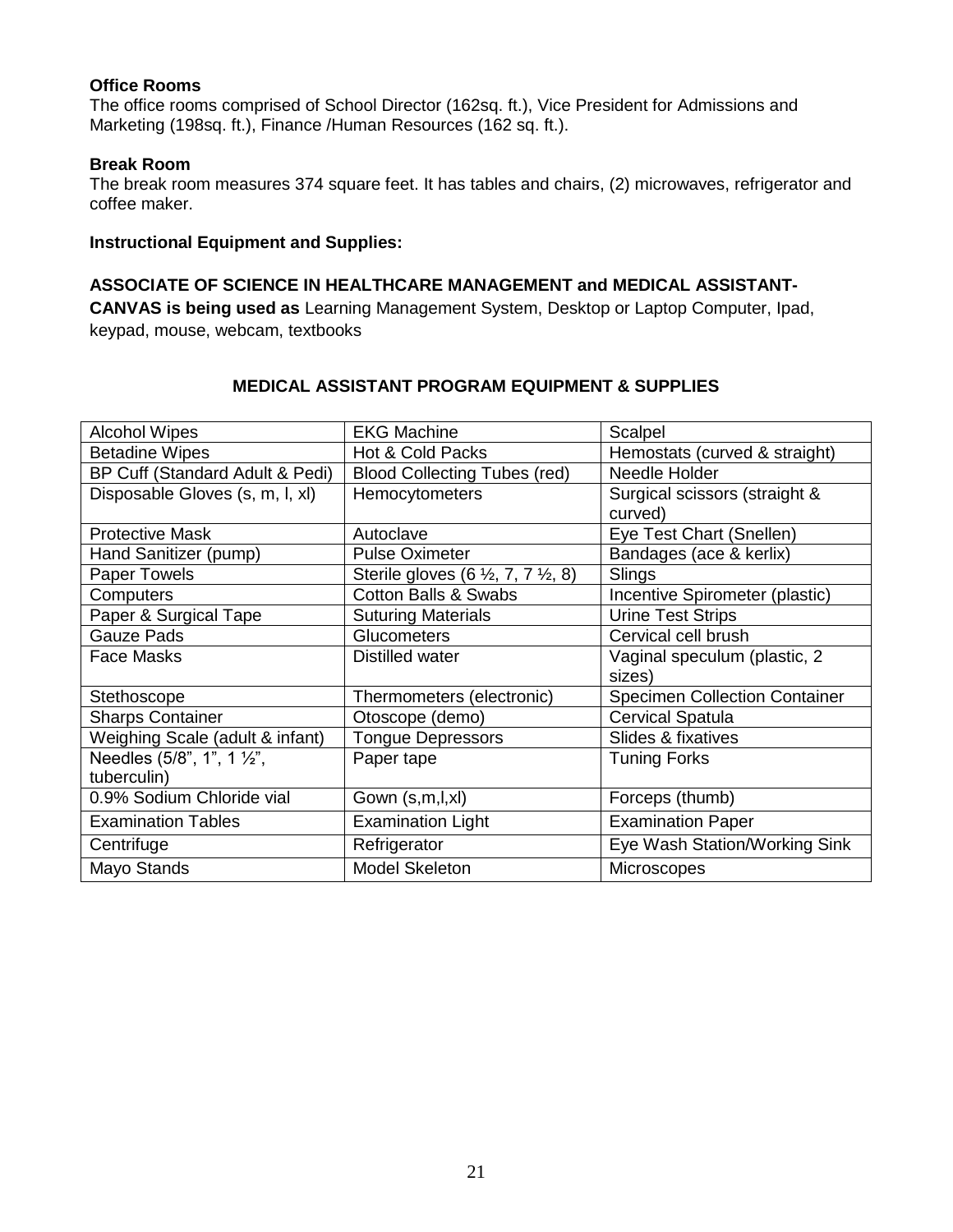# **NURSING ASSISTANT PROGRAM EQUIPMENT & SUPPLIES**

| <b>Bath Basins</b>        | Padded Tongue Blade       | <b>Emesis Basins</b>      |
|---------------------------|---------------------------|---------------------------|
| <b>Bath Blanket</b>       | Paper Towels              | Sphygmomanometer          |
| <b>Hospital Beds</b>      | <b>Plastic Trash Bags</b> | Watch w/ Second Hand      |
| Bedpan (Fracture)         | <b>Plastic Utensils</b>   | <b>Gait Belt</b>          |
| Bedpan (Standard)         | Powder                    | Hand Roll                 |
| <b>Clothing Protector</b> | <b>Sharps Container</b>   | <b>Isolation Gown</b>     |
| Cups                      | <b>Shaving Cream</b>      | Non-skid slippers         |
| <b>Dental Floss</b>       | Soap (Liquid or Bar)      | Pen and Paper             |
| Denture Brush             | Sponge Tip Oral Swab      | Thermometer               |
| Denture Cup/Lid           | <b>Toilet Paper</b>       | Stethoscope               |
| <b>Dentures</b>           | Toothbrush                | Wheelchair                |
| Disposable Razors         | Toothpaste                | <b>Weighing Scale</b>     |
| Gloves (S, M, L, XL)      | <b>Top Sheet</b>          | <b>Sink</b>               |
| <b>Hand Sanitizer</b>     | <b>Towels</b>             | <b>Alcohol Wipes</b>      |
| <b>Hospital Gowns</b>     | Washcloths                | <b>Toothettes</b>         |
| Lemon-Glycerin Swabs      | Wastebasket               | <b>Pillows</b>            |
| Lip Lubricant             | <b>Water Pitcher</b>      | <b>Bedpan Cover</b>       |
| Lotion                    | <b>Nail File</b>          | Urinal                    |
| Mirror                    | Nail Clipper              | Call Lights               |
| Mouthwash                 | <b>Orange Stick</b>       | <b>Biohazard Red Bags</b> |
|                           |                           |                           |

# **VN Program Laboratory Equipment and Supplies**

| <b>Supplies</b>           | <b>Ratio of Student</b> | <b>Status</b>                            |
|---------------------------|-------------------------|------------------------------------------|
|                           | to Equipment            |                                          |
| <b>Alcohol Wipes</b>      | 1 to 1 (school)         | Owned (school equipment)                 |
|                           | 1 to 1 (facility)       | Used without charge (facility equipment) |
| Assorted blood collecting | 1 to 1 (school)         | Owned (school equipment)                 |
| tubing                    | 1 to 1 (facility)       | Used without charge (facility equipment) |
| Assorted catheters        | 1 to 5 (school)         | Owned (school equipment)                 |
| <b>Assorted Sutures</b>   | 1 to 5 (school)         | Owned (school equipment)                 |
|                           | 1 to 1 (facility)       | Used without charge (facility equipment) |
| Bandages & Tape           | 1 to 5 (school)         | Owned (school equipment)                 |
|                           | 1 to 1 (facility)       | Used without charge (facility equipment) |
| Gowns, Gloves, Masks &    | 1 to 1 (school)         | Owned (school equipment)                 |
| Aprons                    | 1 to 1 (facility)       | Used without charge (facility equipment) |
| <b>Heel Protector</b>     | 1 to 5 (school)         | Owned (school equipment)                 |
|                           | 1 to 1 (facility)       | Used without charge (facility equipment) |
| <b>IV Solutions</b>       | 1 to 5 (school)         | Owned (school equipment)                 |
|                           | 1 to 1 (facility)       | Used without charge (facility equipment) |
| Linens                    | 1 to 5 (school)         | Owned (school equipment)                 |
|                           | 1 to 1 (facility)       | Used without charge (facility equipment) |
| Splints & Slings          | 1 to 2 (school)         | Owned (school equipment)                 |
|                           | 1 to 1 (facility)       | Used without charge (facility equipment) |
| Sterile and non-sterile   | 1 to 5 (school)         | Owned (school equipment)                 |
| dressings                 | 1 to 1 (facility)       | Used without charge (facility equipment) |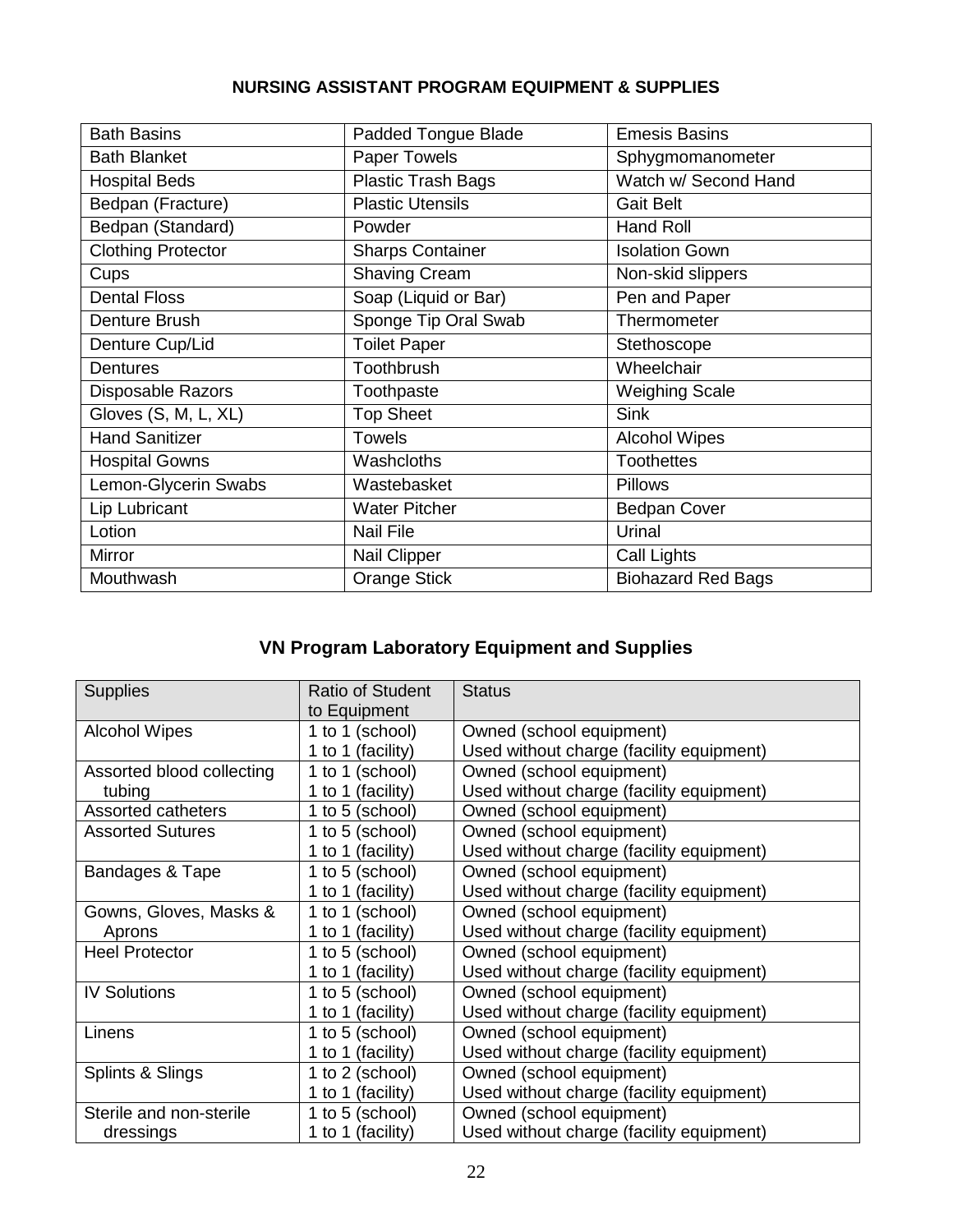| Suppositories and    | 1 to 5 (school)   | Owned (school equipment)                 |
|----------------------|-------------------|------------------------------------------|
| commercial enemas    | 1 to 1 (facility) | Used without charge (facility equipment) |
| Syringes and needles | 1 to 1 (school)   | Owned (school equipment)                 |
|                      | 1 to 1 (facility) | Used without charge (facility equipment) |

| Equipment                         | <b>Ratio of Student</b> | <b>Status</b>                                    |
|-----------------------------------|-------------------------|--------------------------------------------------|
|                                   | to Equipment            |                                                  |
| <b>Adaptive Devices</b>           | 1 to 5 (school)         | Owned (school equipment)                         |
|                                   | 1 to 1 (facility)       | Used without charge (facility equipment)         |
| Artificial Arm for IV<br>Practice | 1 to 5 (school)         | Owned (school equipment)                         |
| <b>Bedpans</b>                    | 1 to 5 (school)         | Owned (school equipment)                         |
|                                   | 1 to 1 (facility)       | Used without charge (facility equipment)         |
| <b>Bedside Tables</b>             | 1 to 5 (school)         | Owned (school equipment)                         |
|                                   | 1 to 1 (facility)       | Used without charge (facility equipment)         |
| <b>Blood Pressure Cuff</b>        | 1 to $5$                | Owned (school equipment)                         |
| Cane                              | 1 to 10                 | Owned (school equipment)                         |
| Computers w/Internet              | 1 to 5 (school)         | Owned (school equipment)                         |
| access and appropriate            | 1 to 1 (facility)       | Used as needed for recording patient information |
| software installed to aid         |                         | or other required interaction.                   |
| learning and testing.             |                         |                                                  |
| Crutches                          | 1 to 10 (school)        | Owned (school equipment)                         |
| Dental model                      | 1 to 20 (school)        | Owned (school equipment)                         |
| Dietary Items                     | 1 to 5 (school)         | Owned (school equipment)                         |
|                                   | 1 to 1 (facility)       | Used without charge (facility equipment)         |
| <b>Eating Utensils</b>            | 1 to 5 (school)         | Owned (school equipment)                         |
|                                   | 1 to 1 (facility)       | Used without charge (facility equipment)         |
| <b>EKG Machine</b>                | 1 to 20 (school)        | Owned (school equipment)                         |
| w/accessories                     | 1 to 1 (facility)       | Used without charge (facility equipment)         |
| <b>Enteral Feeding Formula</b>    | 1 to 5 (school)         | Owned (school equipment)                         |
|                                   | 1 to 1 (facility)       | Used without charge (facility equipment)         |
| <b>Enteral Feeding Tubes</b>      | 1 to 5 (school)         | Owned (school equipment)                         |
|                                   | 1 to 1 (facility)       | Used without charge (facility equipment)         |
| Foley Catheter Tubing and         | 1 to 5 (school)         | Owned (school equipment)                         |
| <b>Collection Bags</b>            | 1 to 1 (facility)       | Used without charge (facility equipment)         |
| <b>Gait Belt</b>                  | 1 to $5$                | Owned (school equipment)                         |
| <b>Glucometer Machine</b>         | 1 to $5$                | Owned (school equipment)                         |
| Heat lamp                         | 1 to 20 (school)        | Owned (school equipment)                         |
|                                   | 1 to 1 (facility)       | Used without charge (facility equipment)         |
| <b>Heating Pads</b>               | 1 to 5 (school)         | Owned (school equipment)                         |
| Hospital Bed w/rails              | 1 to 5 (school)         | Owned (school equipment)                         |
|                                   | 1 to 1 (facility)       | Used without charge (facility equipment)         |
| Ice Packs                         | 1 to 5 (school)         | Owned (school equipment)                         |
| <b>Incentive Spirometer</b>       | 1 to 20 (school)        | Owned (school equipment)                         |
|                                   | 1 to 1 (facility)       | Used without charge (facility equipment)         |
| <b>IV Equipment</b>               | 1 to 5 (school)         | Owned (school equipment)                         |
|                                   | 1 to 1 (facility)       | Used without charge (facility equipment)         |
| <b>IV Stand</b>                   | 1 to 10 (school)        | Owned (school equipment)                         |
|                                   | 1 to 1 (facility)       | Used without charge (facility equipment)         |
| Manikins (changeable sex)         | 1 to 10 (school)        | Owned (school equipment)                         |
| <b>Normal Saline Solutions</b>    | 1 to 5 (school)         | Owned (school equipment)                         |
|                                   | 1 to 1 (facility)       | Used without charge (facility equipment)         |
| <b>Ostomy Appliances</b>          | 1 to 5 (school)         | Owned (school equipment)                         |
|                                   | 1 to 1 (facility)       | Used without charge (facility equipment)         |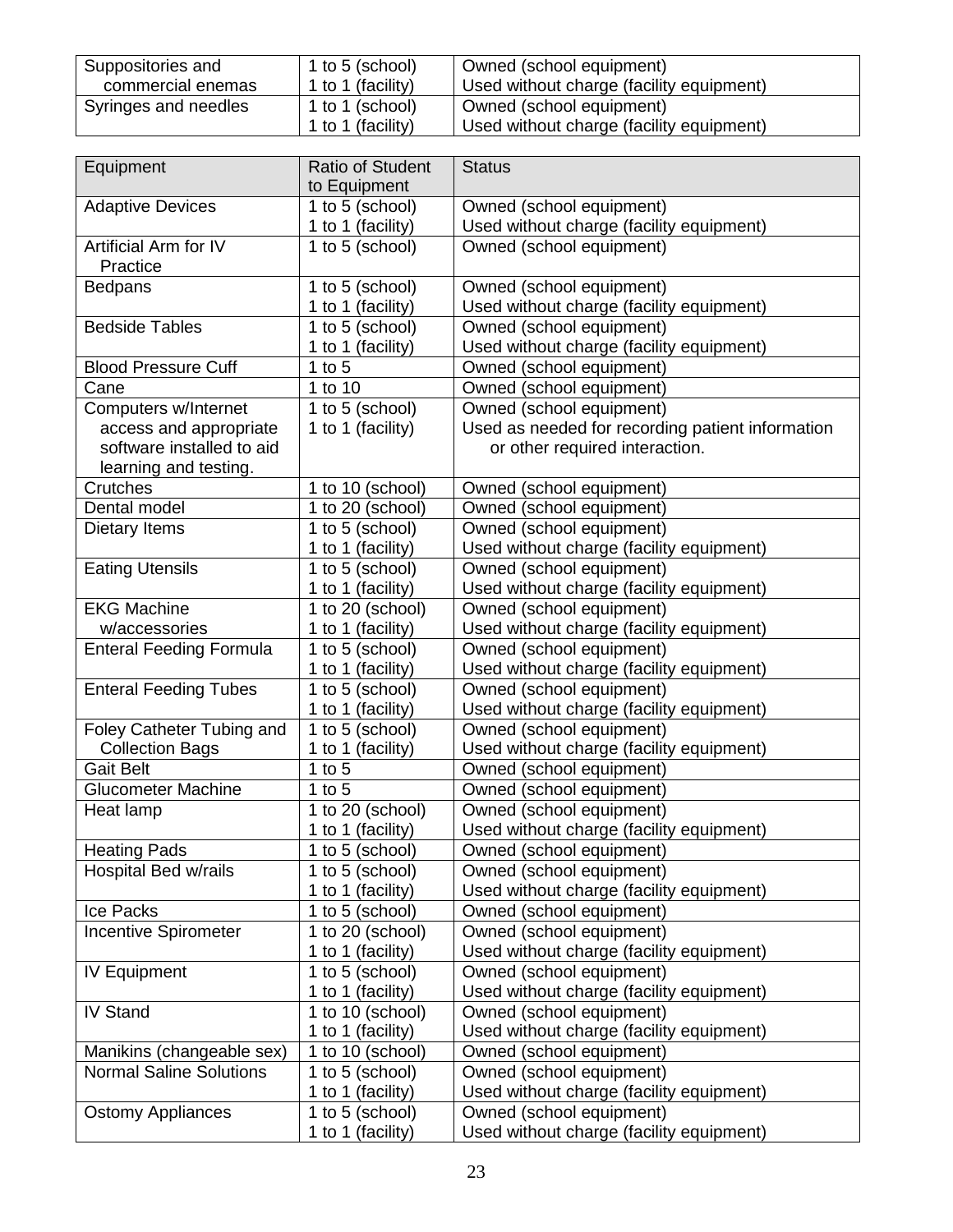| <b>Overbed Tables</b>                      | 1 to 5 (school)      | Owned (school equipment)                 |
|--------------------------------------------|----------------------|------------------------------------------|
|                                            | 1 to 1 (facility)    | Used without charge (facility equipment) |
| Oximeter                                   | 1 to 20 (school)     | Owned (school equipment)                 |
|                                            | 1 to 1 (facility)    | Used without charge (facility equipment) |
| Oxygen delivery systems                    | 1 to 20 (school)     | Owned (school equipment)                 |
|                                            | 1 to 1 (facility)    | Used without charge (facility equipment) |
| <b>Personal Care Procedure</b>             | 1 to 5 (school)      | Owned (school equipment)                 |
| items (including Bedpans,                  | 1 to 1 (facility)    | Used without charge (facility equipment) |
| Urinals, etc.)                             |                      |                                          |
| <b>Personal Care Skills items</b>          | 1 to 5 (school)      | Owned (school equipment)                 |
| (including Towels,                         | 1 to 1 (facility)    | Used without charge (facility equipment) |
| Pitchers, Cups, Basins,                    |                      |                                          |
| $etc.$ )                                   |                      |                                          |
| <b>Restraints</b>                          | 1 to 5 (school)      | Owned (school equipment)                 |
|                                            | 1 to 1 (facility)    | Used without charge (facility equipment) |
| Scale (for height/weight                   | 1 to 20 (school)     | Owned (school equipment)                 |
| measurement)                               | Available (facility) | Used without charge (facility equipment) |
| <b>Shower Chair</b>                        | 1 to 20 (school)     | Owned (school equipment)                 |
|                                            | 1 to 1 (facility)    | Used without charge (facility equipment) |
| <b>Skeleton &amp; Anatomical</b><br>Models | 1 to 20 (school)     | Owned (school equipment)                 |
| <b>Specimen Collection</b>                 | 1 to 5 (school)      | Owned (school equipment)                 |
| <b>Bottles and Equipment</b>               | 1 to 1 (facility)    | Used without charge (facility equipment) |
| Sphygmomanometer                           | 1 to 5 (school)      | Owned (school equipment)                 |
|                                            | 1 to 1 (facility)    | Used without charge (facility equipment) |
| <b>Sterile Water Solution</b>              | 2 to 1 (school)      | Owned (school equipment)                 |
|                                            | 1 to 1 (facility)    | Used without charge (facility equipment) |
| Stethoscope                                | 1 to 2 (school)      | Owned (school equipment)                 |
|                                            | 1 to 1 (facility)    | Used without charge (facility equipment) |
| <b>Suction Apparatus</b>                   | 1 to 10 (school)     | Owned (school equipment)                 |
|                                            | 1 to 1 (facility)    | Used without charge (facility equipment) |
| Tape measure                               | 1 to 5 (school)      | Owned (school equipment)                 |
|                                            | 1 to 1 (facility)    | Used without charge (facility equipment) |
| Television, V.C.R and                      | 1 to 20              | Owned                                    |
| video tapes/DVDs and                       |                      |                                          |
| players                                    |                      |                                          |
| <b>Thermometers</b>                        | 1 to 5 (school)      | Owned (school equipment)                 |
| (both glass and digital)                   | 1 to 1 (facility)    | Used without charge (facility equipment) |
| Tracheostomy Kit                           | 1 to 5 (school)      | Owned (school equipment)                 |
|                                            | 1 to 1 (facility)    | Used without charge (facility equipment) |
| Walker                                     | 1 to 5 students      | Owned                                    |
| Wheelchair                                 | 1 to 10 (school)     | Owned (school equipment)                 |

<span id="page-24-0"></span>**Note:** Facility equipment is available on an "as needed" basis and will be available as needed per patient. The 1 to 1 notation for facility equipment means 1 of each item will be available for each patient who needs it and does not mean that each student will have one of each item at all times.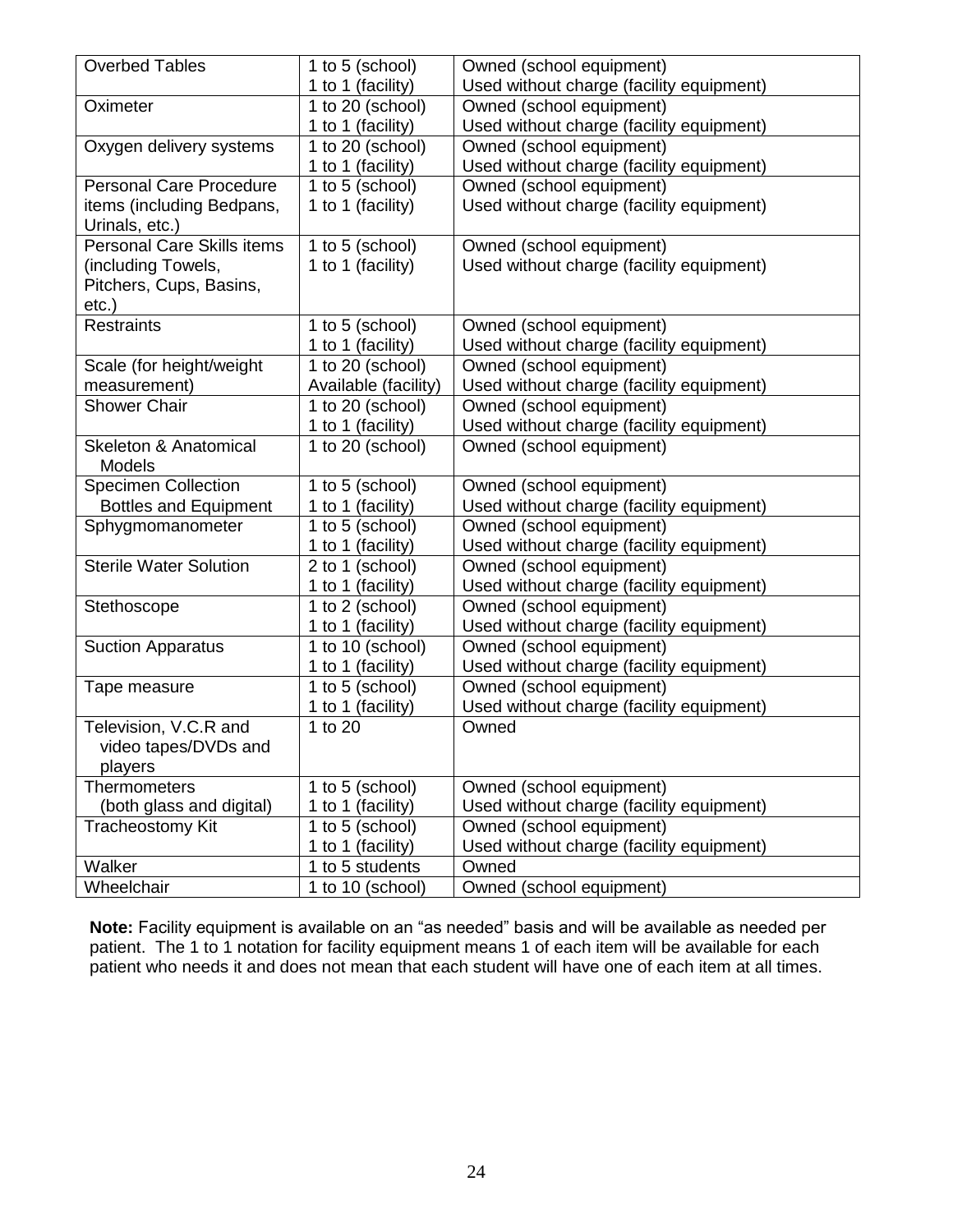# **Faculty**

Full time faculty's primary responsibility is teaching as well as, service, professional development, student advising, retention, and active participation in Medical Career College governance.

Part-time faculties are skilled teachers who make a half-time commitment to the College faculty over the course of the year. Their primary responsibility is teaching and includes advising students on courses, program, or career-related issues; participating in departmental, divisional, and college activities; and engaging in continuing education relevant to their teaching. Faculty holds degrees in their areas of expertise. They are respected professionals with many years of career experience. Learning is facilitated through lectures, outside reading, class discussions, case studies, and research projects relating to problems within students' interests. Their extensive knowledge of adult learners and the diversity of their backgrounds add a level of richness to the group-learning experience.

#### **Policy on Diversity**

Medical Career College offers equal educational and employment opportunities regardless of group identification, national origin, religion, age, sex, race, color, ancestry, sexual orientation, or physical or mental disability. It is the policy of MCC that, unless exempted by statute, every course offered and maintained by the College shall be fully open to enrollment and participation by any person who has been admitted to the College and who meets the stated prerequisites for the course. MCC's policy of non-discrimination covers admission, outreach, educational programs and activities, facilities, access to course offerings, counseling, financial assistance, employment assistance to students, health and insurance benefits and services, textbooks and curricular material, and career guidance.

#### <span id="page-25-0"></span>**Student Assessment**

At the time of admission, MCC requires students to take an assessment test. It is the process the College uses to evaluate skills in Reading, Writing, English and Math. All students must submit an application for admission prior to the assessment.

#### <span id="page-25-1"></span>**English Language Proficiency**

The primary language of instruction for both the theory and clinical and distance education is English language. Applicant's knowledge of English proficiency is being assessed based on the results of the English proficiency part of the entrance test required by Medical Career College. Applicants who may require some assistance in English speaking, reading and writing may be advised to seek classes from other institutions that offers ESL (English as a Second Language) and would help them improve their English proficiency at their own expense.

#### <span id="page-25-2"></span>**Sources of Credit**

#### Transfer Credit

MCC accepts credits from CHEA accredited or California approved institutions if they apply to the student's program. MCC accepts transfer credit if the courses meet the standards of the College and if the courses were satisfactorily completed. Transfer students do not receive credit for courses with a "D" grade. If the student is seeking admission following attendance at an institution that is not accredited, MCC considers the transfer credits on an individual basis.

All credits must be determined and evaluated by the Office on a case-by-case basis. The following guidelines apply in allowing credit for previous education: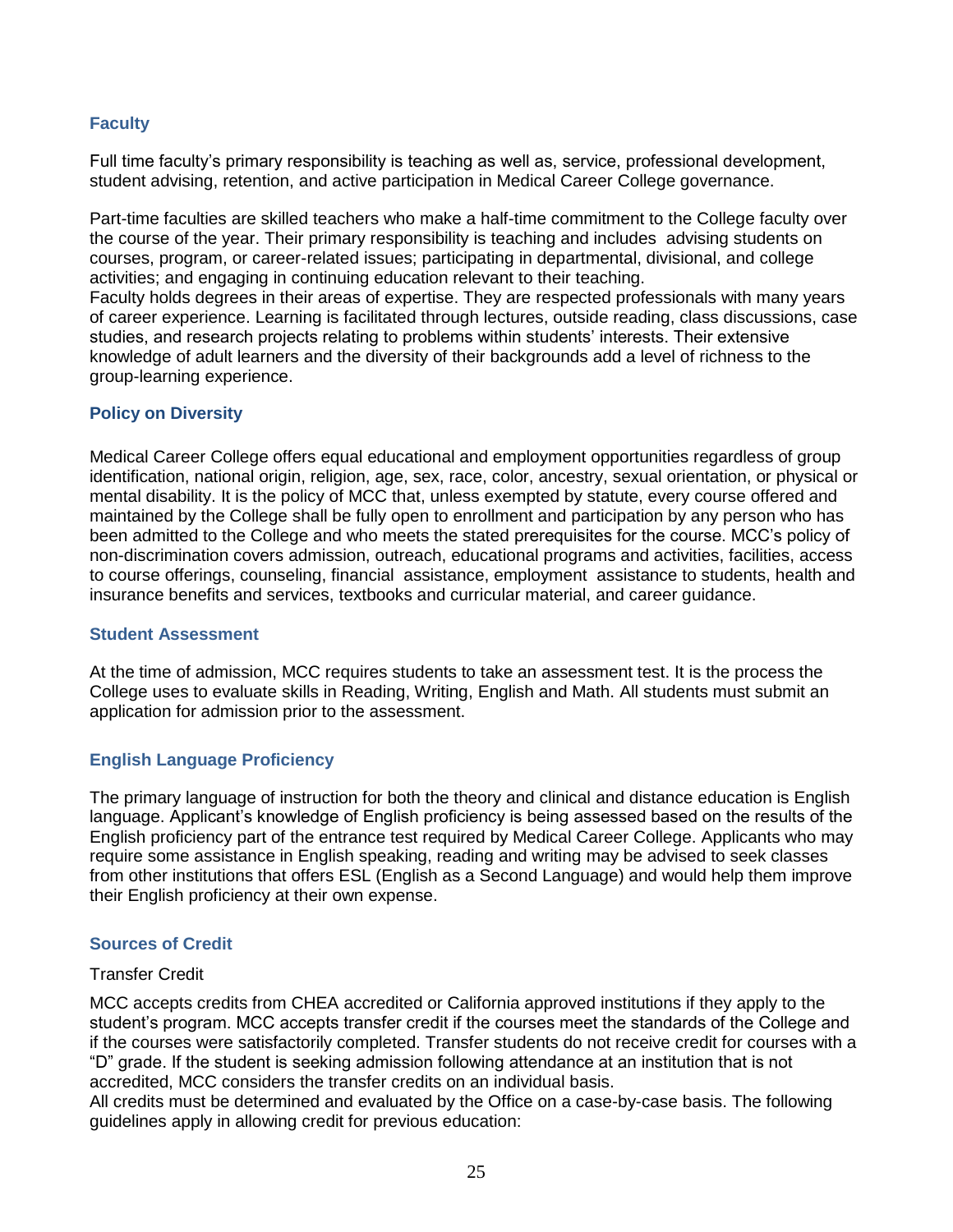Credits from institutions of collegiate level that are not CHEA accredited or California approved may be rejected entirely, accepted wholly or in part, or accepted on a provisional basis to be validated by satisfactory course work in residence.

- 1. All requests for transfer credit must be received by MCC prior to a student starting in a class.
- 2. Technical skills courses, including externship credit, are not transferable into the school unless completed at the school.
- 3. Only coursework with a grade of C/2.0 (on a 4.0 scale) may be transferable into the school.
- 4. Student must provide official transcripts from the institution/college where the course(s) was taken, along with course description(s) from the school's catalog.

If transfer credits are accepted, the total number of credits to be completed as well as the cost of tuition will be reduced accordingly. Transfer credits are awarded as credits only. Transfer grades are not included in the calculation of the grade point average (GPA). The institution does not accept experiential learning for credit.

#### **Notice Concerning Transferability of Credits and Credentials Earned**

The transferability of credits you earn at Medical Career College is at the complete discretion of an institution to which you may seek to transfer. Acceptance of the certificate or diploma you earn in the educational program (Nursing Assistant Program, Vocational Nursing Program, Medical Assistant and Associate of Science in Healthcare Management) is also at the complete discretion of the institution to which you may seek to transfer. If the certificate or diploma that you earn at this institution are not accepted at the institution to which you seek to transfer, you may be required to repeat some or all of your coursework at that institution. For this reason you should make certain that your attendance at this institution will meet your educational goals. This may include contacting an institution to which you may seek to transfer after attending Medical Career College to determine if your certificate or diploma will transfer.

#### **Articulation Agreement**

Medical Career College has not entered into an articulation or transfer agreement with any other college or university.

#### <span id="page-26-1"></span><span id="page-26-0"></span>**Ability-to-Benefit Student Policy**

The school is no longer requiring students in the Nursing Assistant Program to take the Ability to Benefit Test as per Senate Bill 607 which became effective January 1, 2022 and states

"A student who is otherwise qualified and has a reasonable prospect of completing an instructional program, but lacks a high school diploma or the equivalent, will no longer have to pass an "ability-tobenefit" examination in order to enroll in the program."

#### **International Students**

Medical Career College does not participate in the Student & Exchange Visitor (SEVP) of the Department of Homeland Security (DHS). Visa services are not provided and the institution will not vouch for student status.

#### <span id="page-26-2"></span>**Student Orientation**

Orientation is held that provides students information about the College's programs, services, academic expectations, procedures, advising and registration. Before qualifying to register, students must complete the complete assessment, advisement and orientation.

#### **What is a Prerequisite?**

A prerequisite is a condition of enrollment required to demonstrate a current readiness in a course or program of study. Proof of meeting the prerequisite is required to enrolling to a course.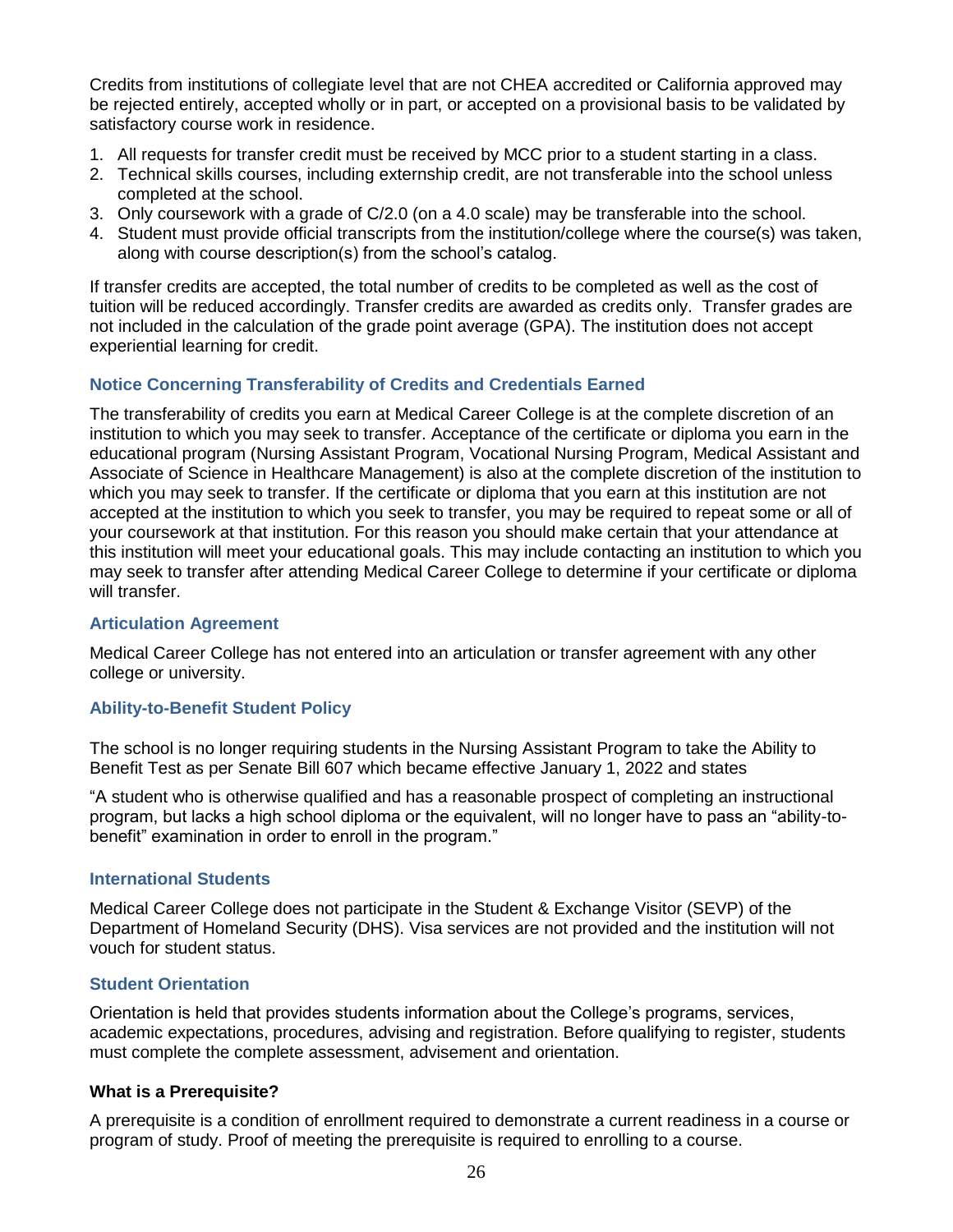# <span id="page-27-0"></span>**Procedure for Adding and Dropping Classes**

Any course substitutions or changes in a program must be consistent with a student's degree objective and fulfill the graduation requirements for the program. Students should contact an admissions advisor for advice and assistance in requesting such changes. For students receiving financial aid, changes made to their schedules after processing may delay or cancel their aid. Students should speak to a financial aid advisor before withdrawing from a course or requesting a change of schedule or program.

Students may drop a course prior to the end of the cancellation period, which is before the start of the second class session. No grade will be given and no tuition will be charged, but the student must drop the course prior to the end of the first scheduled class session to avoid

incurring a tuition charge or receiving a grade. After the second class session, a grade will be entered and a tuition charge levied according to the refund policy.

Students may change a course prior to the start date of the course. To assure that the desired course is available, students are encouraged to substitute or add a course at least one week in advance of the start date. Students should refer to their specific certificate program for information regarding program track restrictions.

#### <span id="page-27-1"></span>**Course Withdrawal**

The term "Withdrawal" signifies that a student has withdrawn from a course after completing the first class session. Notifying the instructor of one's intent to withdraw is insufficient and will not constitute a withdrawal. To withdraw, the student must notify an admissions advisor in person or in writing. The effective date of withdrawal is the last date of actual attendance. This is a permanent mark with no grade points assigned. Students who wish to withdraw permanently from MCC must fill out a "Withdrawal Form," which is available at the College. An exit interview is conducted by the School Director. The enrollment status of such students will then be changed to "Dropped." They will be immediately withdrawn from MCC and their future classes will be deleted from their schedule.

#### <span id="page-27-2"></span>**Cancellation of Classes or Programs**

MCC reserves the right to cancel or postpone a program if student enrollment is insufficient or may be due to circumstances beyond the institution's control. Additional reasons are, but not limited to, "Earthquake", "Fire", "Severe Weather Conditions "Terrorist Threat or Act", or other exceptional situations". However, every effort will be made to cancel a program well in advance of its starting date. Check the local news and the school's website for any announcements. In cases where classes have already begun but have low enrollment, MCC will not cancel or postpone those classes. Students in cancelled programs will receive refunds in accordance with the institution's refund policy and the California Education Code.

#### <span id="page-27-3"></span>**Fee Payment Procedure**

For programs completed in four months or less, all tuition and fees may be paid in full on the first day of instruction. For programs longer than four months, only up to four months advanced payment is required until fifty percent (50%) of the course has been completed, wherein complete payment may be required. At the student's option, payment in full may be made after the student has been accepted and enrolled and the date of the first class session is disclosed on the enrollment agreement. The limitations on payment do not apply to funds received through any federal or state programs. Students may be dropped from their classes and still owe fees up to and including the date of withdrawal from the program. Students will be dropped from the program if timely payments are not made. Failure to comply is sufficient cause to withhold future enrollment, grades, transcripts, diplomas and certificates.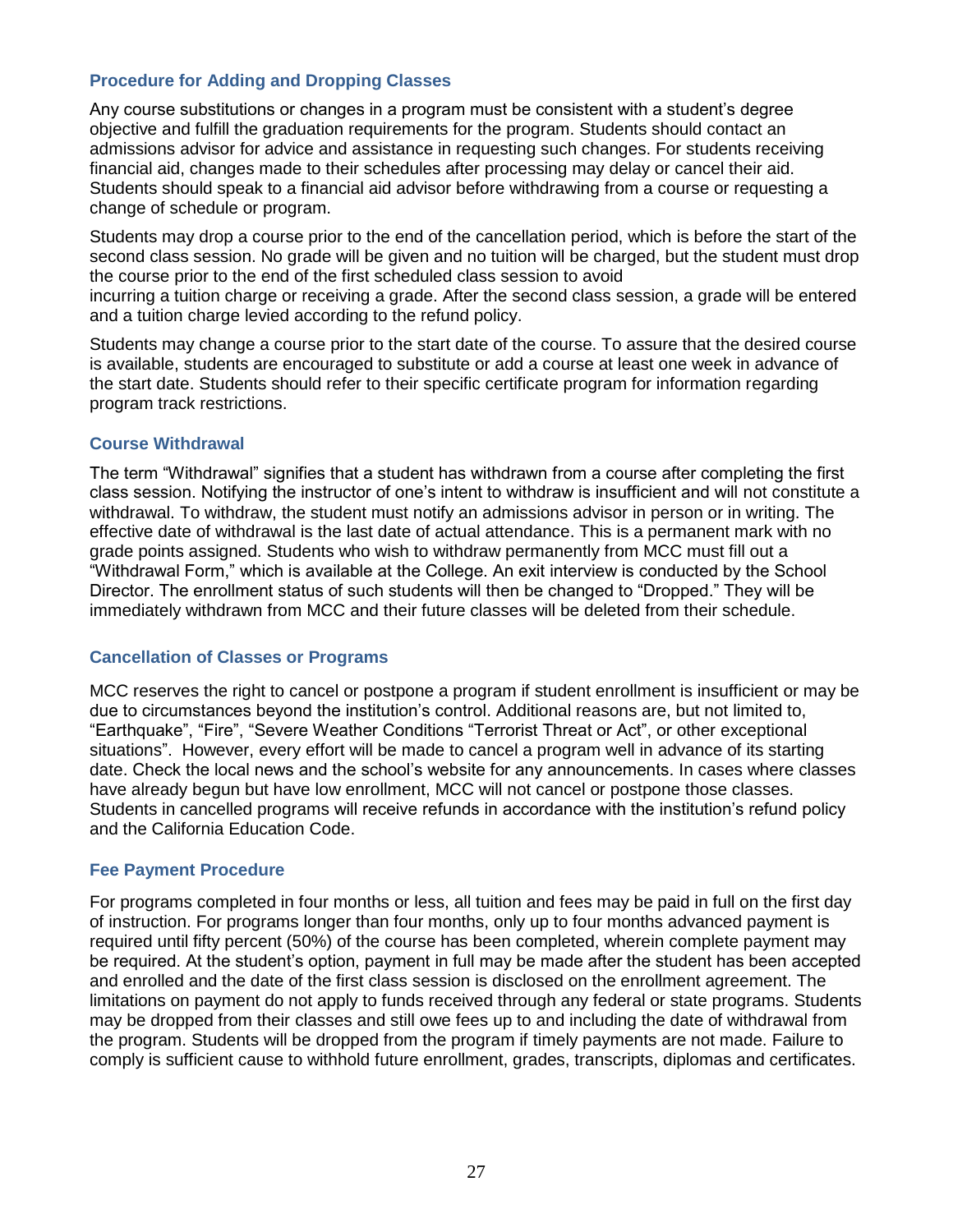#### **Fees and Expenses**

| Course                                                         | Registration<br>Non-<br><b>Refundable</b> | <b>Tuition</b>                                          | Equipment/<br><b>Lab Fees</b> | Textbooks/<br><b>Handouts</b> | <b>STRF</b><br><b>Assessment</b><br>Non-<br><b>Refundable</b><br>\$2.50/\$1,000 | <b>Uniform</b> | Total<br>Charges |
|----------------------------------------------------------------|-------------------------------------------|---------------------------------------------------------|-------------------------------|-------------------------------|---------------------------------------------------------------------------------|----------------|------------------|
| <b>Nursing</b><br>Assistant                                    | \$200                                     | \$970                                                   | \$300                         | \$300                         | \$5.00                                                                          | \$30           | \$1,805.00       |
| Vocational<br>Nursing                                          | \$200                                     | \$29,800                                                | \$1,250                       | \$1,440                       | \$82.50                                                                         | \$150          | \$32,922.50      |
| Medical<br>Assistant                                           | \$200                                     | \$6950                                                  | \$950                         | \$740                         | \$22.50                                                                         | \$60           | \$8,922.50       |
| Associate of<br>Science in<br><b>Health Care</b><br>Management | \$200                                     | \$475 per course<br>$x 20 \text{ courses} =$<br>\$9,500 | \$0                           | \$0                           | \$25.00                                                                         | \$0            | \$9,725.00       |

The fees listed above are subject to change. All other charges not included in the tuition but are required for admissions to the program that must be paid by the student are the following:

- 1. Entrance Test Fee (required for Medical Assistant and Vocational Nursing) Wonderlic SLE Test: \$30.00
- 2. Entrance Test Fee for Nursing Assistant: \$10.00
- 3. Physical Examination done by an M.D. or Nurse Practitioner: fee may vary depending upon the provider
- 4. P.P.D Skin Test: fee may vary depending upon the provider
- 5. Chest X-Ray if P.P.D. Skin Test is positive: fee may vary depending upon the provider
- 6. C.P.R. (BLS for Healthcare Provider thru American Heart Association): fee may vary depending upon the provider
- 7. MMR, Varicella, Tetanus, Hep B (Medical Assistant) fee varies depending upon provider
- 8. Liability Insurance (required for Medical Assistant- HPSO \$35.00 per year)
- 9. Wonderlic ATB BST (for NA students without High School Diploma or GED): \$30.00
- 10. Live Scan Fingerprinting (for Nursing Assistant): fee varies depending upon provider
- 11. Criminal Background Screening and 10 Panel Instant Drug Screen prior to MA externship (only for Stanford Health Care)

#### TOTAL CHARGES FOR THE CURRENT PERIOD OF ATTENDANCE

Nursing Assistant Program (1 month- \$1,605.00) Vocational Nursing Program (1629 hours- \$32,722.50) Medical Assistant Program (6/7 months- \$8,722.50) Associate of Science in Healthcare Management Program (\$9,525.00)

#### ESTIMATED TOTAL CHARGES FOR THE ENTIRE EDUCATIONAL PROGRAM

Total of tuition & registration due to the school is \$1,805 for the Nursing Assistant Program Total of tuition & registration due to the school is \$32,922.50 for the Vocational Nursing Program Total of tuition & registration due to the school is \$8,922.50 for the Medical Assistant Program Total of tuition & registration due to the school is \$9,725.00 for the Associate of Science in

Healthcare Management Program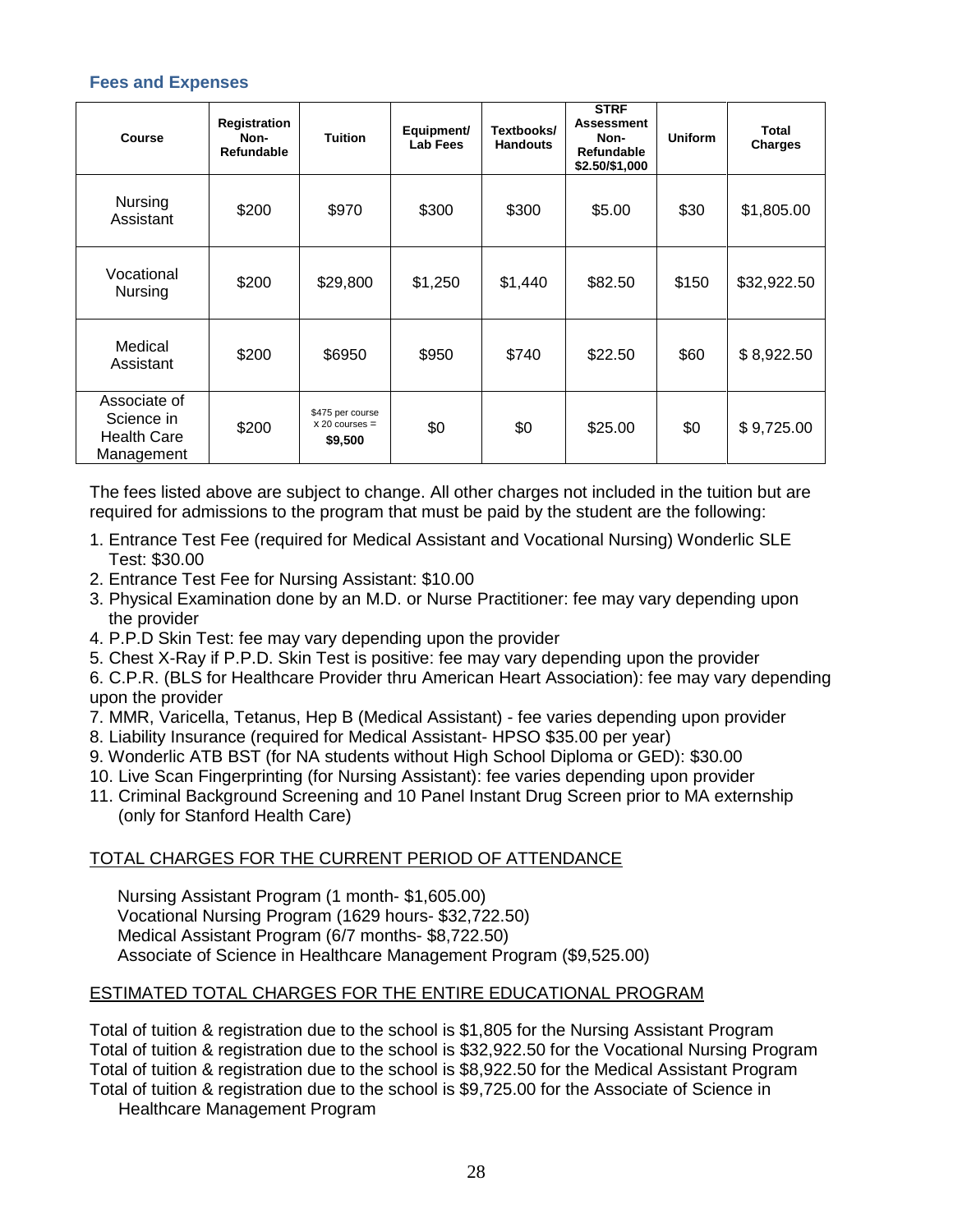#### **Financial Assistance**

Medical Career College does not participate in federal and state financial aid programs If a student obtains a loan to pay for an educational program, the student will have to repay the full amount of the loan plus interest, less the amount of any refund, and that, if the student receives federal student financial aid funds, the student is entitled to a refund of the moneys not paid from federal financial aid funds.

If the student obtains a private student loan thru Salliemae.com or any other loan, the student will have the responsibility to repay the full amount of the loan plus interest, less the amount of any refund. Medical Career College also offers in-house installment payment plan without any interest. There is no scholarship available through this institution.

# **Fee schedules**

Fees are non-refundable and are mandatory for applicable students.

| <b>Registration or Application Fee</b>      | \$200.00                                   |
|---------------------------------------------|--------------------------------------------|
| <b>Transcript Fee</b>                       | \$30.00 (per copy fee for each transcript) |
| <b>Returned Check Charge</b>                | \$25.00                                    |
| Late Payment Fee                            | \$25.00                                    |
| Library/Technology                          | \$50.00                                    |
| STRF Non-refundable fee \$2.50 / \$1,000.00 |                                            |

Additional charges may be enforced for programs requiring additional materials. Please consult advisor for further information.

# **Enrollment Agreement**

Students must sign an enrollment agreement before beginning classes at MCC. The agreement includes topics pertaining to tuition and fees, billing, attendance, financial assistance, payment options, and other related matters. Prior to signing the enrollment agreement, the institution will provide prospective students with a school catalog and a School Performance Fact Sheet either in writing or electronically.

# **Cancellation and Refund Policy**

- <span id="page-29-0"></span>1. You have the right to cancel your enrollment agreement or withdraw from Medical Career College and obtain an applicable refund without any penalty or obligations, if the notice of cancellation is made through attendance at the first class session, or the seventh class day after enrollment, whichever is later.
- 2. The College shall refund 100 percent of the amount paid for institutional charges, less a reasonable deposit or application fee not to exceed two hundred fifty dollars (\$250), and any other nonrefundable fees.
- 3. If the College cancels or discontinues a course or educational program, the College will return all unearned institutional charges paid to the College.
- 4. You have the right to withdraw from the program of instruction at any time.
- 5. You must notify the schools in writing of your desire to withdraw from the program as contained in the "Notice of Cancellation" addressed to the school location at 41300 Christy St, Fremont CA 94538. Cancelation notice can either be by mail or can be hand delivered to the school campus.
- 6. If any portion of your tuition was paid from the proceeds of a loan, the refund shall be sent to the lender or state or federal agency which guaranteed the loan. After repayment of the loan, any amount left over will be used to repay any student financial aid program from which you received benefits. Any remaining pre-paid tuition will be refunded to you.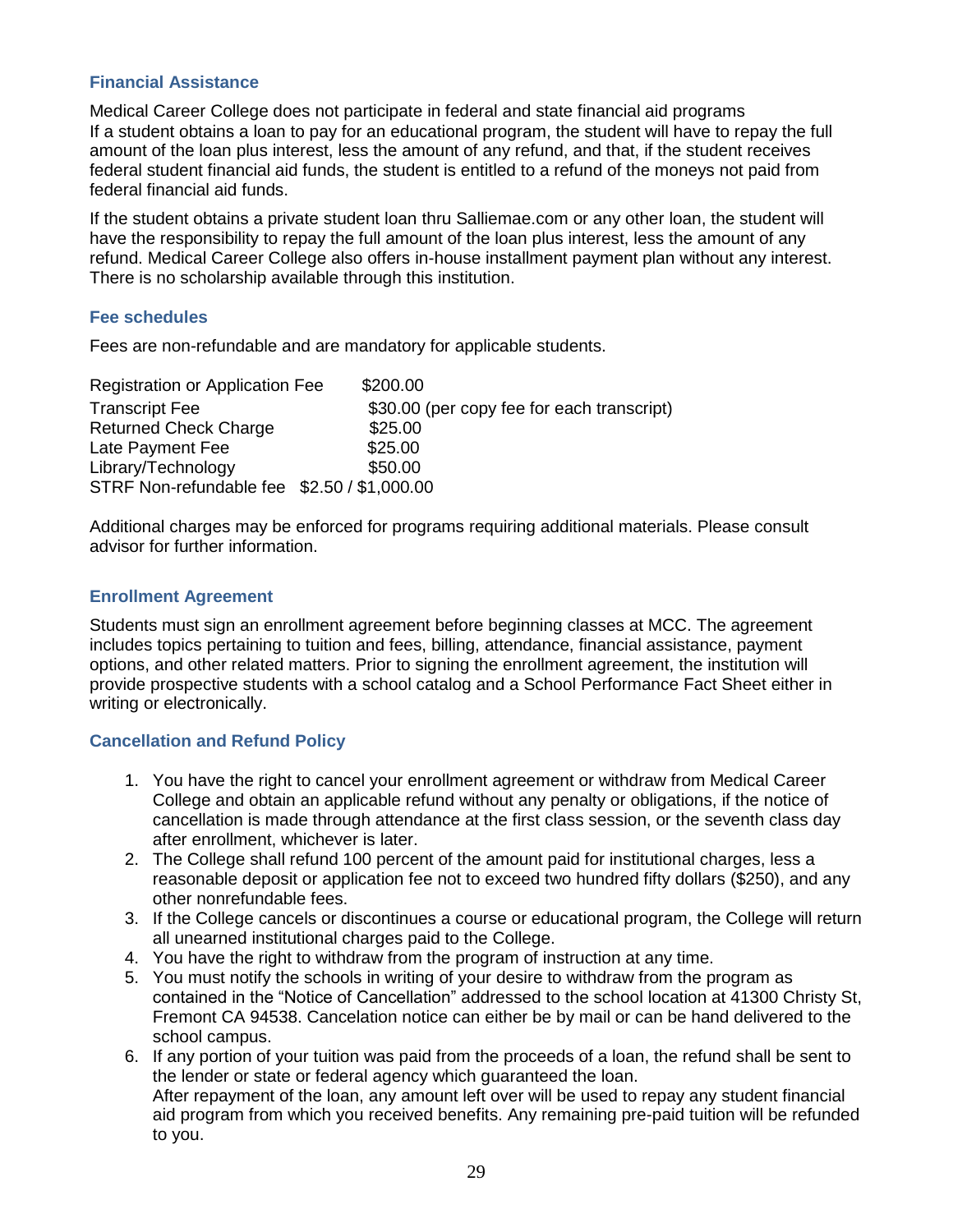- 7. A refund, if appropriate, will be issued within 30 days of your notice of cancellation. A letter will be included with the check (if appropriate) showing how your refund was calculated.
- 8. If the student defaults on the federal or state loan, both of the following may occur: (A) the federal or state government or loan guarantee agency may take action against the student, including garnishing an income tax refund; and (b) the student may not be eligible for any government financial assistance at another institution until the loan is repaid
- 9. If the student has received federal student financial aid funds, the student is entitled to a refund of moneys not paid from federal student aid program funds. Grounds for termination of students enrolled by Medical Career College prior to completion of the course or program include insufficient academic progress, nonpayment and failure to comply with published school policies.

# **Student Tuition Recovery Fund (STRF)**

"The State of California established the Student Tuition Recovery Fund (STRF) to relieve or mitigate economic loss suffered by a student in an educational program at a qualifying institution, who is or was a California resident while enrolled, or was enrolled in a residency program, if the student enrolled in the institution, prepaid tuition, and suffered an economic loss. Unless relieved of the obligation to do so, you must pay the state-imposed assessment for the STRF of two dollars & fifty cents (\$2.50) per one thousand dollars (\$1,000) of institutional charges, rounded to the nearest thousand dollars, from each student in an educational program, or it must be paid on your behalf, if you are a student in an educational program, who is a California resident, or are enrolled in a residency program, and prepay all or part of your tuition.

You are not eligible for protection from the STRF and you are not required to pay the STRF assessment, if you are not a California resident, or are not enrolled in a residency program." "It is important that you keep copies of your enrollment agreement, financial aid documents, receipts, or any other information that documents the amount paid to the school. Questions regarding the STRF may be directed to the Bureau for Private Postsecondary Education, 2535 Capitol Oaks Drive. Suite 400, Sacramento, CA 95833, telephone # (916) 431-6959 or (888) 370-7589.

To be eligible for STRF, you must be a California resident or are enrolled in a residency program, prepaid tuition, paid or deemed to have paid the STRF assessment, and suffered an economic loss as a result of any of the following:

1. The institution, a location of the institution, or an educational program offered by the institution was closed or discontinued, and you did not choose to participate in a teach-out plan approved by the Bureau or did not complete a chosen teach-out plan approved by the Bureau.

2. You were enrolled at an institution or a location of the institution within the 120 day period before the closure of the institution or location of the institution, or were enrolled in an educational program within the 120 day period before the program was discontinued.

3. You were enrolled at an institution or a location of the institution more than 120 days before the closure of the institution or location of the institution, in an educational program offered by the institution as to which the Bureau determined there was a significant decline in the quality or value of the program more than 120 days before closure.

4. The institution has been ordered to pay a refund by the Bureau but has failed to do so.

5. The institution has failed to pay or reimburse loan proceeds under a federal student loan program as required by law, or has failed to pay or reimburse proceeds received by the institution in excess of tuition and other costs.

6. You have been awarded restitution, a refund, or other monetary award by an arbitrator or court, based on a violation of this chapter by an institution or representative of an institution, but have been unable to collect the award from the institution.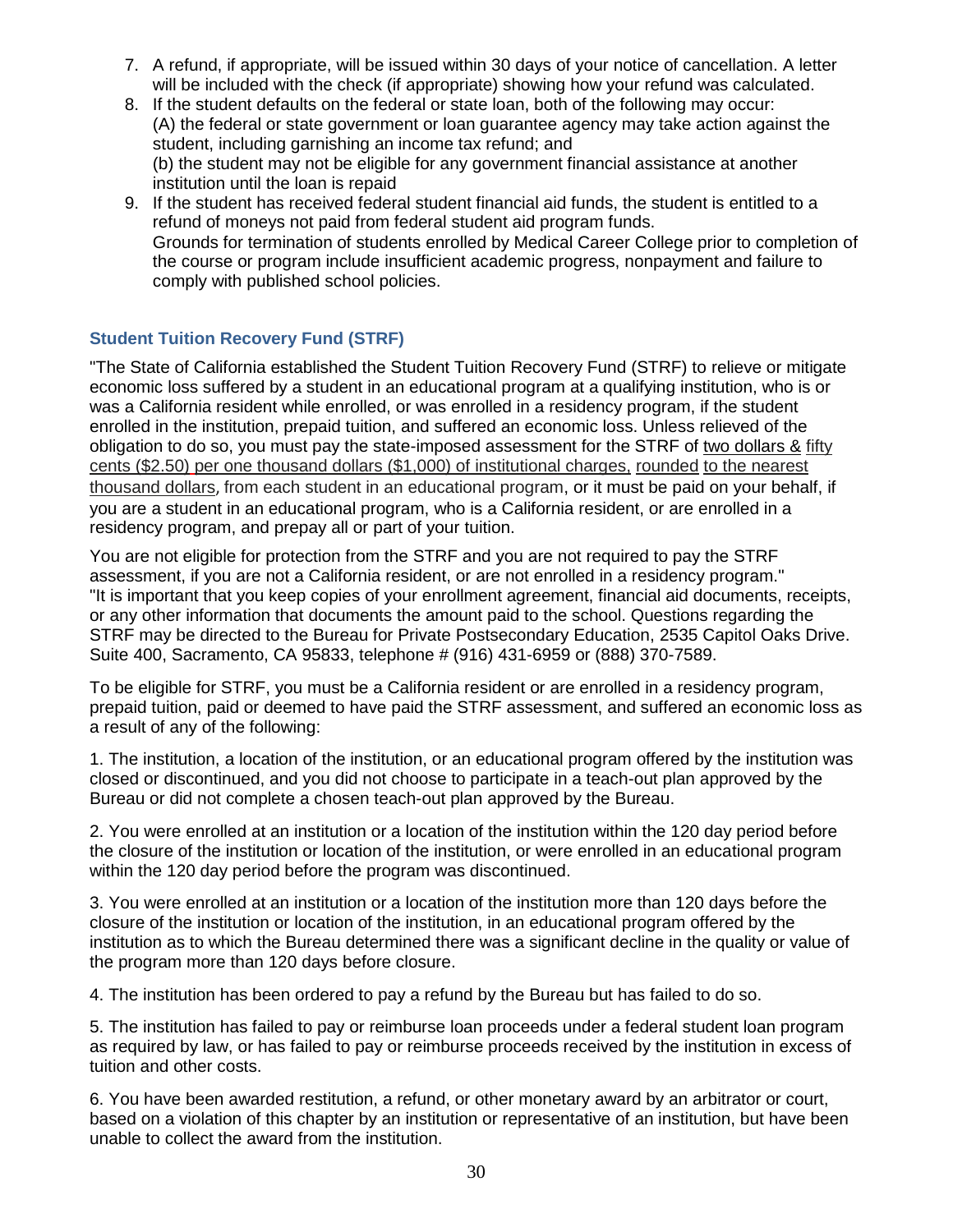7. You sought legal counsel that resulted in the cancellation of one or more of your student loans and have an invoice for services rendered and evidence of the cancellation of the student loan or loans.

To qualify for STRF reimbursement, the application must be received within four (4) years from the date of the action or event that made the student eligible for recovery from STRF. A student whose loan is revived by a loan holder or debt collector after a period of non-collection may, at any time, file a written application for recovery from STRF for the debt that would have otherwise been eligible for recovery. If it has been more than four (4) years since the action or event that made the student eligible, the student must have filed a written application for recovery within the original four (4) year period, unless the period has been extended by another act of law.

However, no claim can be paid to any student without a social security number or a taxpayer identification number."

# **Distance Education Delivery**

1. The College is offering a distance educational program where the instruction is not offered in real time, shall transmit the first lesson and any materials to any student within seven days after the institution accepts the student for admission (5, CCR 71716(a).

2. The College is offering a distance educational program where the instruction is not offered in real time, shall disclose that the student shall have the right to cancel the enrollment agreement and receive a full refund before the first lesson and materials are received. Cancellation is effective on the date written notice of cancellation is sent. The College shall make the refund pursuant to section 71750 of the regulations. If the College sent the first lesson and materials before an effective cancellation notice was received, the College shall make a refund within 45 days after the student's return of materials (5, CCR 71716(b).

3. The College is offering a distance educational program where the instruction is not offered in real time, shall disclose that (1) An institution shall transmit all lessons and materials to the student if the student has fully paid for the educational program and, after having received the first lesson and initial materials, requests in writing that all of the material be sent. (2) If the College transmit the balance of the material as the student requests, the College shall remain obligated to provide the other educational services it agreed to provide, but shall not be obligated to pay any refund after all of the lessons and materials are transmitted (5, CCR 71716(c)(1)(2).

# **Academic Regulations**

# **Attendance Policy**

It is the policy of Medical Career College to ensure that the students enrolled in the training program must have accurate number of hours required for satisfactory completion.

# **Procedure:**

- 1. Students must regularly attend scheduled classes and be on time.
- 2. Students must attend and report on time for both clinical and theoretical classes as designed by the Administrator/Director or the Director of Nursing.
- 3. Each student will be provided with a daily sign-in sheet to record hours of attendance for both theory and clinical portions of the program. Students will sign the sheet each day of attendance, the instructor will countersign the time the class starts and the time the class ends.
- 4. Students who are unable to attend theory or clinical portions of the training must notify the school of their absence TWO hours before the start of the class by calling the Administrator/Director.
- 5. Agreements must be made with the Administrator/Director or instructor, immediately for a make-up time schedule.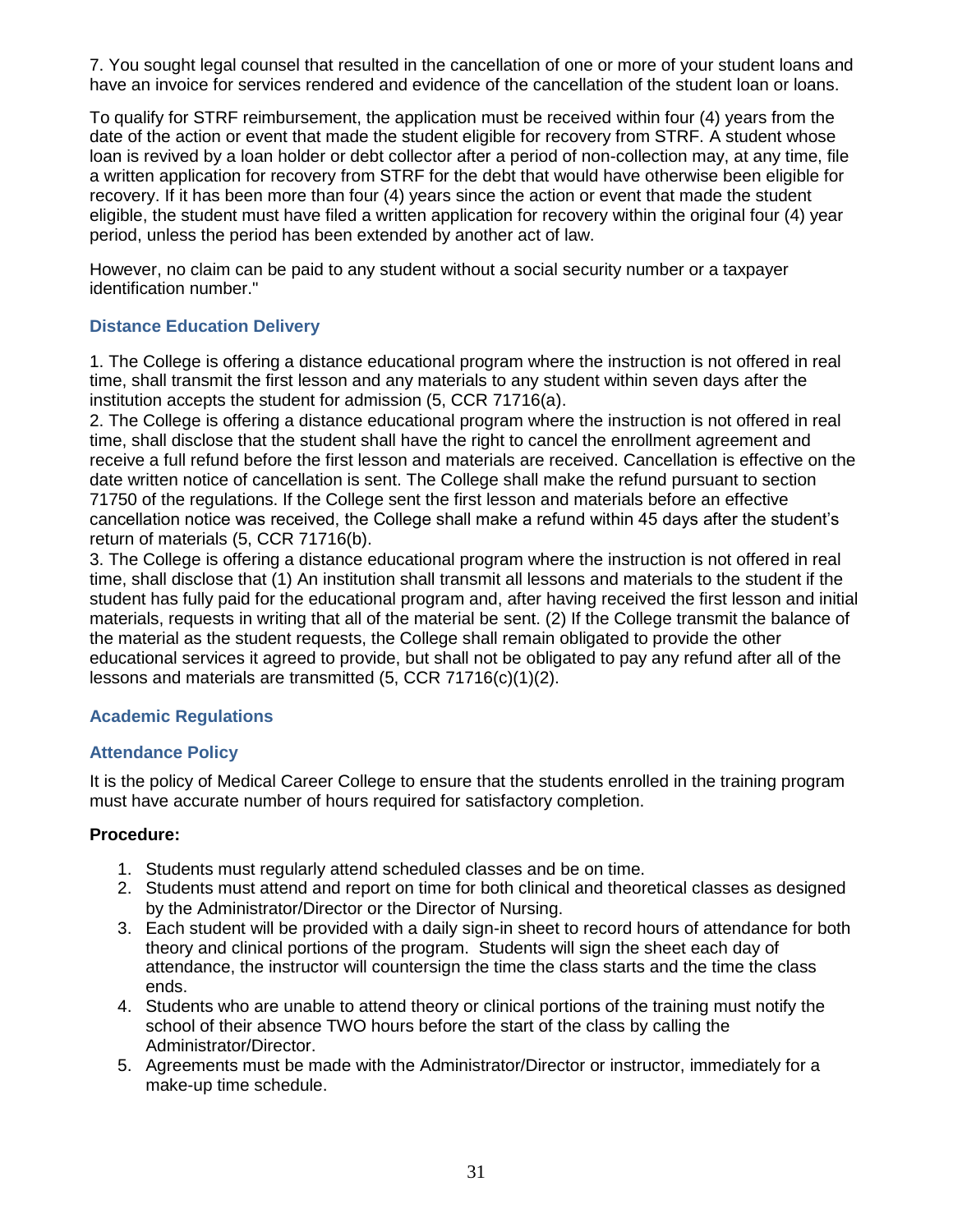- 6. Absence for more than one classroom day and one clinical day may require the student to repeat the entire course if the student fails to make arrangements for make-up classes. Tardiness is arriving 5 minutes after the scheduled class time and or up to 50 minutes past the start of the class. Three (3) occurrence of tardiness will be considered one absence.
- 7. The decision to dismiss or retain any student will be based on the student's overall performance in the class and the reason for the absenteeism or tardiness.
- 8. A third occurrence of absenteeism will automatically result in the dismissal of the student from the program.
- 9. Cutting classes will be considered as unexcused absences.
- 10. Students are required to participate in open lab skills, as scheduled, to enhance their proficiency in skills that were taught in the theoretical portion of the program.
- 11. Tuition fees will be refunded, if applicable, to students who are dismissed from the program using the standard, state mandated formula and process.
- 12. Instruction will only be given at the specified location. There is no remote learning offered.
- 13. If a course is dropped voluntarily, a refund will be calculated per State of California guidelines and formulas as shown in the school's Administrative Policies and Procedures manual.

#### <span id="page-32-0"></span>**Make-up and Absenteeism Policy and Procedures**

#### **Policy statement:**

- Attendance determines the student's competency in all areas of the program.
- If absenteeism prevents the student from meeting the program objectives, the student may be required to repeat the classroom training, clinical experience or both.

#### **Procedure:**

- A. Refer to the school attendance policy
- B. Written assignments and make-up tests
	- No make-up tests or written assignments will be permitted unless the instructor gives approval.
	- There will be no make-up test for unexcused absences and the student will receive a grade of 0 points for the test.
	- With the approval of the Administrator/Director, the student will have FIVE- day period to make up a test. If the test is not made up within the FIVE- day period, the grade will be dropped one grade level for each day not made up.
	- All make-up written assignments will be lowered one grade level for lateness.
- C. Theory Make-up
	- The student must make an arrangement by scheduling make-up time(s) as per the school attendance policy.
	- The make-up should consist of the scheduled topic or components and the required hours of that day that the student missed in order to be counted as make-up credit.
- D. Clinical Make-up
	- The student must make an arrangement for scheduled make-up as outlined in the school attendance policy.
	- Additional time in clinical area and performance evaluation, which should reflect the clinical objectives missed, will be required and the number of required hours for it to be considered a make-up credit.

#### <span id="page-32-1"></span>**Evaluation and Grading Standards Policy**

#### **Purpose**:

To establish a standard of evaluating and grading students to determine their competence and knowledge in clinical and theoretical skills.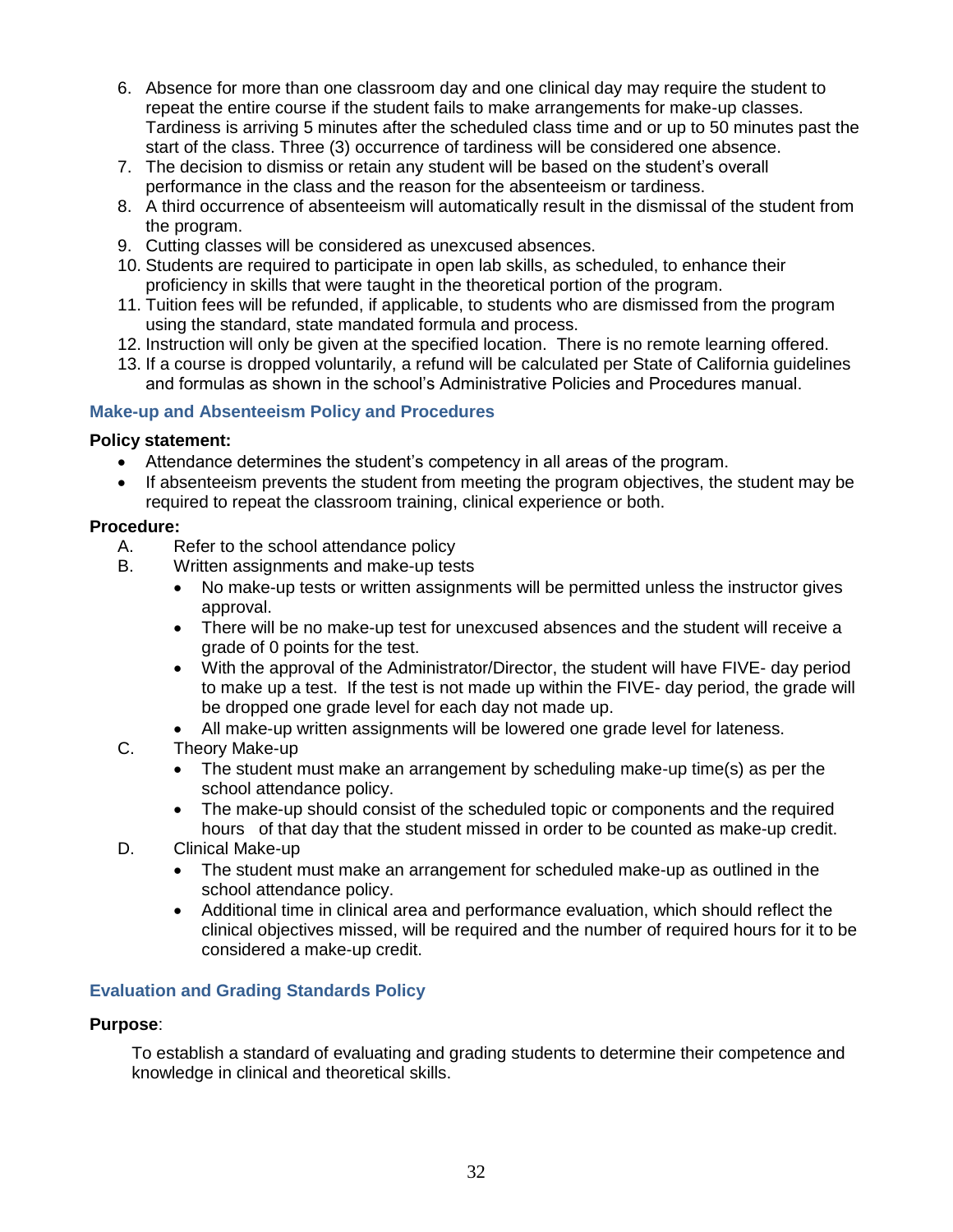# **Policy**:

Written tests and quizzes

- Each instructor will give written tests.
- Test questions will consist primarily of multiple choice and essay questions.
- Grading of work is on a percentage basis.
- Students should obtain a 70% score on the test in order to pass the exam. A score of 90% to 100% is "A", 80% to 89% is a "B" and 70% to 79% is a "C".

Written worksheets

- Each instructor will give written worksheets at intervals throughout the course.
- Worksheet questions will consist, primarily, of multiple choice, fill-in-the-blanks, matching type, short essays and True or False.
- Grading of written work is on a percentage basis. A score of 90% to 100% is "A", 80% to 89% is a "B" and 70% to 79% is a "C".

Make-up tests and worksheet due to absences

- Make-up work will be permitted only with the approval of the instructor.
- Grading of late work will cause a loss of 10% of the total points for that test or assignment.

**Cheating** 

- Any student participating in cheating activities may be ground for a grade of 0 points.
- Repeated cheating will cause the student to be automatically dismissed from the class.

Class Participation

- The student will participate in "peer learning" by sharing ideas and experiences.
- Participation will be reflected in the student's overall performance evaluation.

Repeating the course

 Each student who has not completed or failed the requirements of the course may repeat the course in any following, available class. The student may re-enroll and repeat a term in which he/she failed if space is available. The student terminated due to attendance and/or progress will be reconsidered for re-enrollment based on results of knowledge and skills assessment as well as final decision from the Program Director.

Course grades are based on the following tests:

 Written and oral tests; Quizzes; Worksheets; Homework; Attendance Clinical performance is 50% of the total grade.

Clinical Evaluation

- The student will demonstrate to the instructor clinical skills for evaluation according to the clinical skills checklists.
- The student will demonstrate the required clinical skills with competence to the instructor.
- A checklist of required skills will be maintained to demonstrate each student's progress.

Grading Scheme

| $90\% - 100\%$ |
|----------------|
| 80%-89%        |
| 70%-79%        |
| 60 %-69%       |
| Below 60%      |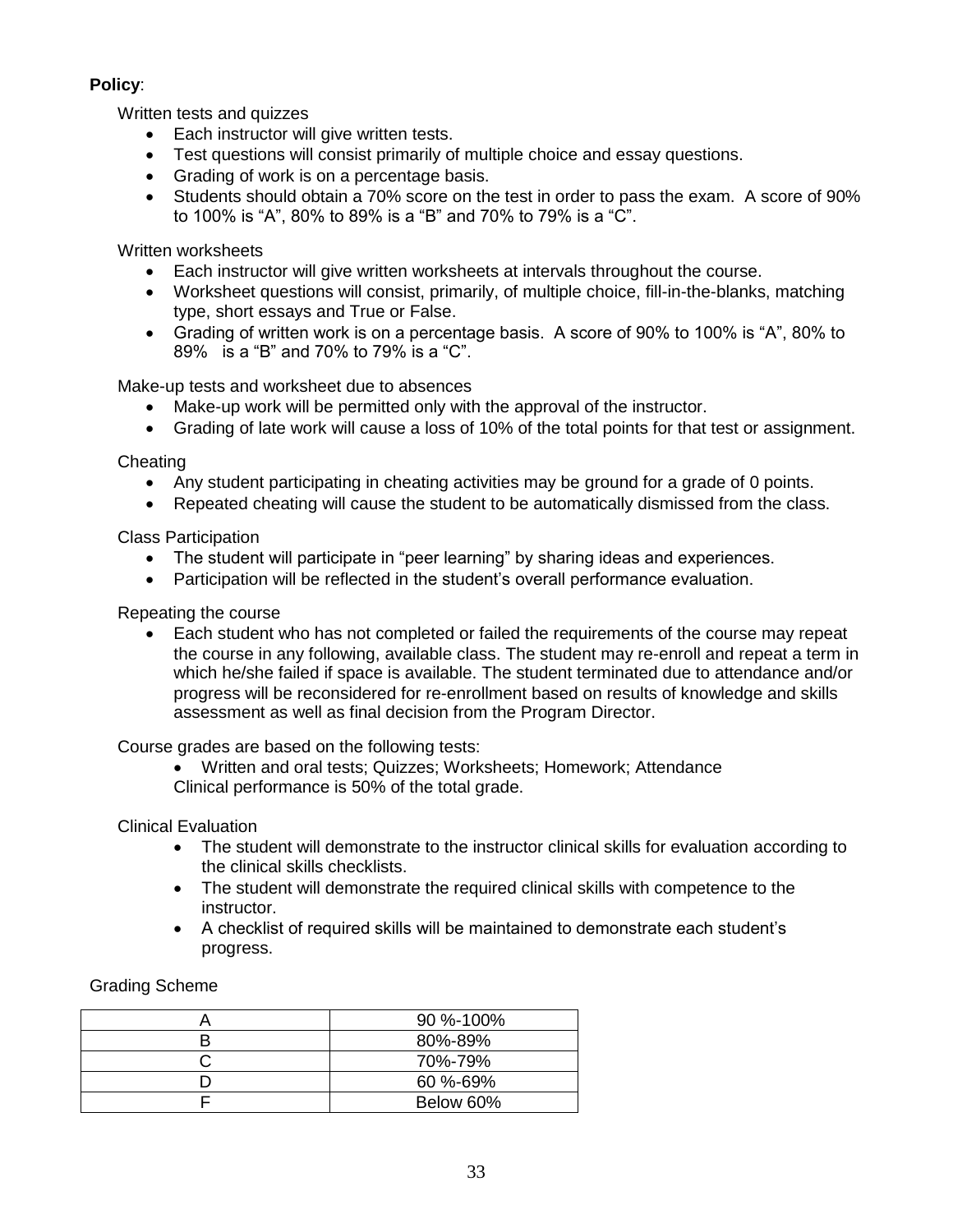# <span id="page-34-0"></span>**Classroom and Clinical Behavior Policy**

#### **Purpose:**

To establish guidelines and ethical standards for how students should conduct themselves inside the classroom and clinical training site.

# **Policy:**

- Students are allowed fifteen minutes of break every two hours of class.
- Students are required to maintain a clean and neat working area at all times by removing their trash and clutter before leaving the classroom and break room areas.
- All educational supplies used by the students during theoretical training must be returned to the designated, proper places at the end of each class session.
- Students proven to be under the influence of alcohol or prohibited drugs will not be allowed inside the classroom or clinical training site and will be subjected to automatic dismissal.
- Sleeping during or distracting class sessions, either in the classroom or at the clinical training site is not acceptable and is subject to counseling by the Administrator/Director or Director of Nursing.
- Leaving the classroom or clinical training site during class hours, without authorization by the instructor or Administrator/Director is not allowed and is subject to counseling or disciplinary action.
- Cheating during examinations calls for disciplinary measure and students who are caught will be subjected to counseling, disciplinary action or dismissal.
- Plagiarism is a reason for dismissal.

# <span id="page-34-1"></span>**Dress and Uniform Policy**

#### **Purpose**:

To establish the guidelines and standards of professionalism.

#### **Policy:**

- A. Classroom
	- 1. Attire should be clean, casual, comfortable and appropriate for learning.
	- 2. Moderate cosmetic and perfume use is acceptable.
	- 3. Shirts/blouses with graphic logos are not allowed.
	- 4. Skin-tight pants are not allowed.
	- 5. Halter tops, tank tops and bandeau tops are not allowed.
	- 6. Bare skin and midriff tops are not allowed.

#### B. Clinical

- 1. Name badges are part of the uniform and are to be worn on the upper left side of the attire.
- 2. No excessive jewelry is to be worn with the exception of wedding bands and, for your protection, non-dangling earrings.
- 3. White, non-skid shoes and laces are to be kept clean and in good repair at all times.
- 4. No drinking, smoking or gum-chewing while on duty.
- 5. Deodorants and antiperspirants are to be used daily.
- 6. Hair must be neat and clean. Long hair should be pulled back and/or tied for your protection.
- 7. Makeup should be used sparingly.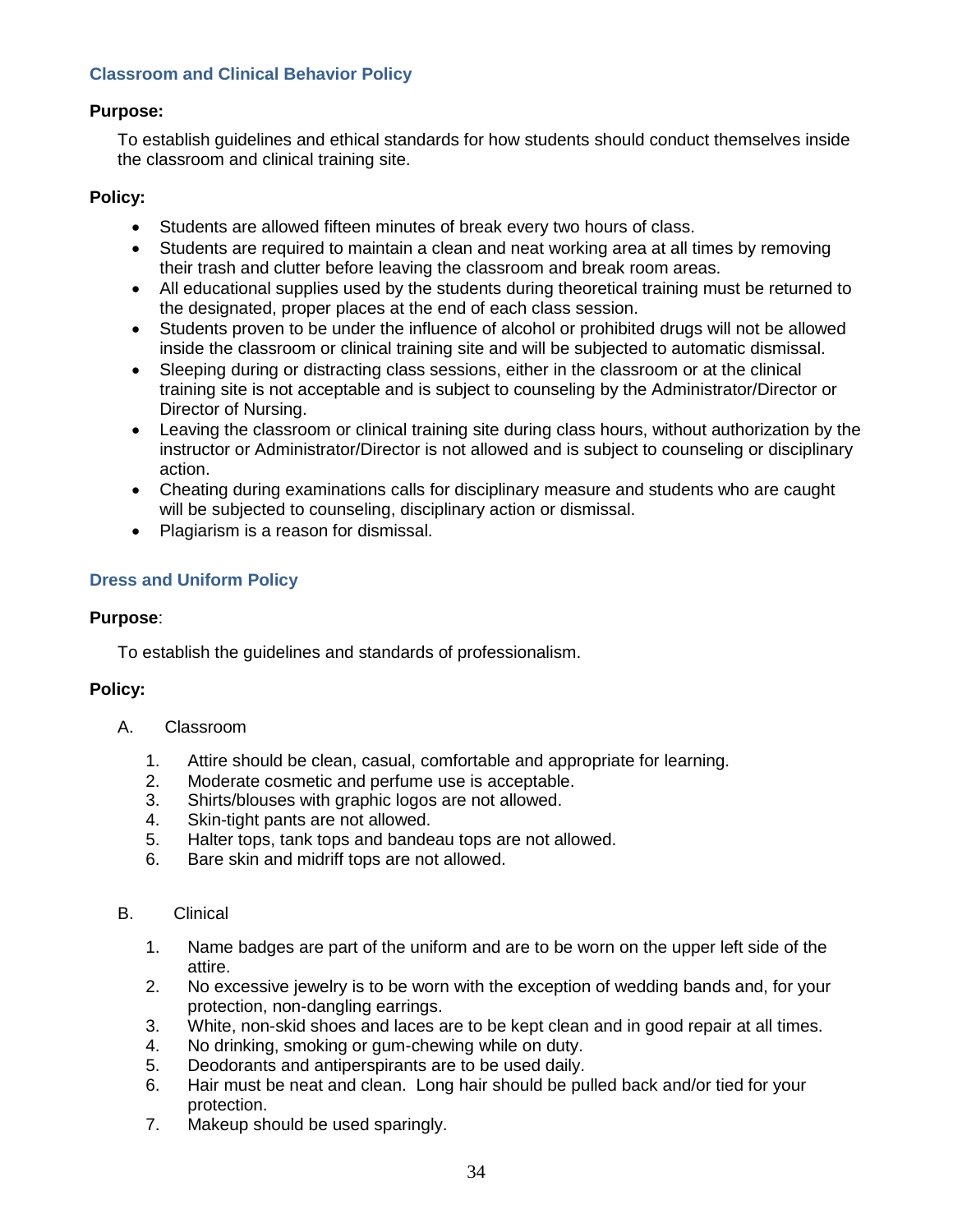- 8. No strong perfumes or colognes are allowed to avoid possible allergic reactions by residents.
- 9. No long nails are allowed for your protection.
- 10. No textured hosiery is allowed. Plain white stockings or white socks are recommended.
- 11. Uniforms Standards:
	- a. Nursing Assistant Training Program and Vocational Nursing Program: tops and pants shall be sky blue colored scrubs.
	- b. Medical Assistant Program: tops and pants shall be maroon in color.
- 12. T-shirts and jeans are not allowed during clinical internship.
- 13. A black ink pen and a small notebook or pad is integral parts of the uniform.

# <span id="page-35-0"></span>**Drop-out Policy**

# **Purpose**:

To establish the guidelines and procedures for students dropping out of any of the Occupational Healthcare programs being offered.

# **Policy:**

- 1. Each student has the right to withdraw from any of the Occupational Healthcare programs being offered.
- 2. The student should notify the school of their intention to withdraw from the program in writing.
- 3. If a student withdraws from the course after attending the first day of the any of the Occupational Healthcare programs being offered, Medical Career College will have a refund sent within 30 days following the student's withdrawal. The amount of refund will be based on the Student Tuition Refund Policy of the school.
- 4. If any portion of the tuition was the proceeds of a loan, the refund shall be sent to the lender or, if appropriate, to the State and Federal agency that guaranteed or insured the loan.
- 5. Any amount of the refund in excess of the unpaid balance of the loan shall first be used to repay any student financial aid program from which the student received benefits, in proportion to the amount of benefits received and any remaining amount shall be paid to the student.
- 6. Within TEN days of the date of the refund, Medical Career College shall notify the student in writing of:
	- The date on which the refund was made;
	- The amount of the refund:
	- The method of calculating the refund;
	- The name and address of the entity to which the refund was sent.
- 7. Registration fees paid to the school during enrollment in one of the Occupational Healthcare programs is non-refundable.

# <span id="page-35-1"></span>**Probation and Dismissal Policies**

# **Purpose**:

To establish guidelines for determining grounds for dismissal of a student from any of the Occupational Healthcare programs.

# **Policy:**

Medical Career College has the right to dismiss any student in the program for the following reasons:

- 1. Absenteeism and tardiness as outlined in the school's Attendance Policy.
- 2. Disruptive or inappropriate behavior during theory or clinical classes.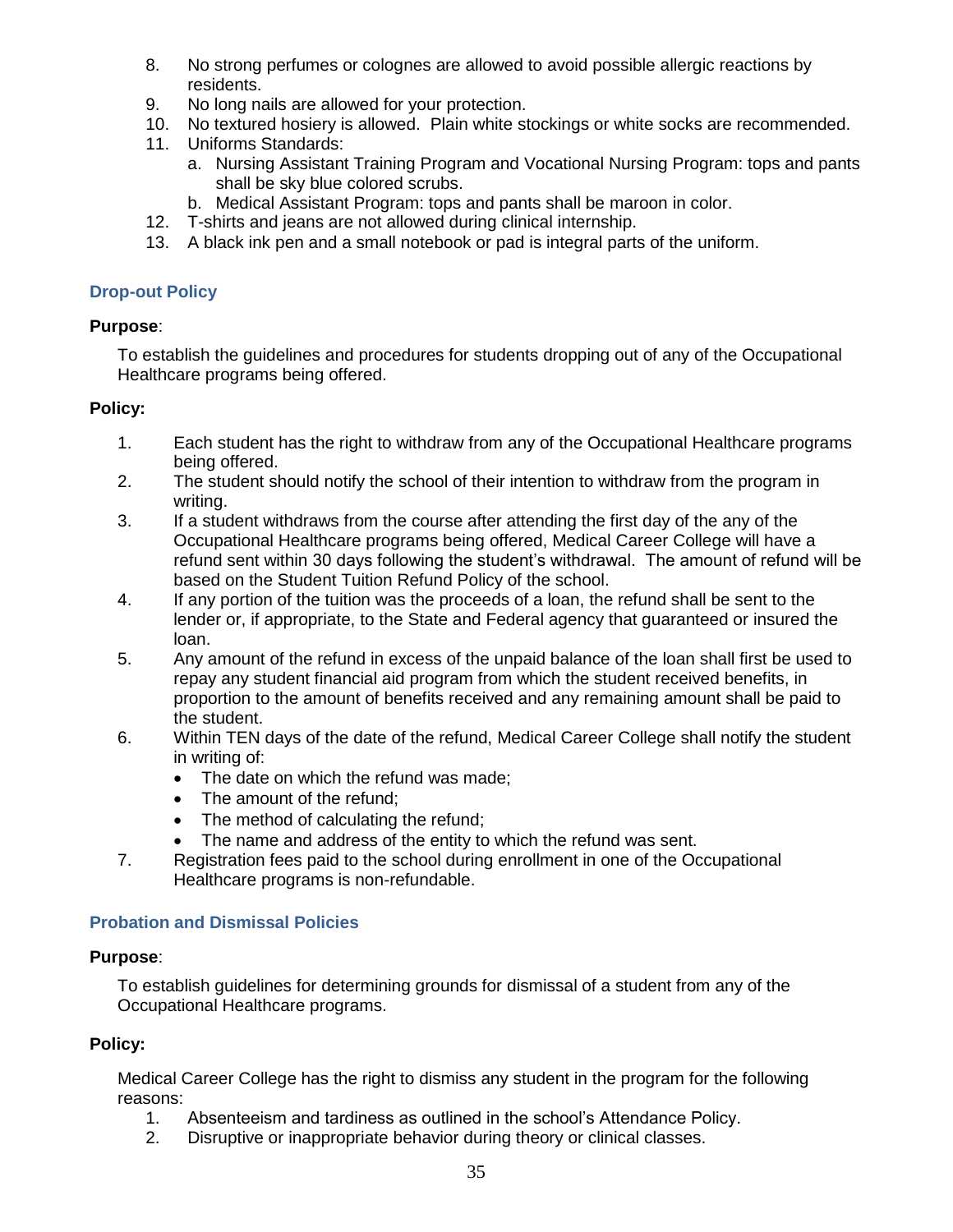- 3. Possession or use of illegal drugs.
- 4. Reporting to class under the influence of alcohol.
- 5. Stealing, vandalizing or destroying school or clinical training site property or equipment.
- 6. Repeated cheating during examinations.
- 7. Inability to meet required standards of the program.
- 8. Inability to conform to the Policies and Procedures established by the school
- 9. The dismissal or suspension of a student is solely at the discretion of the school Director. Factors to be considered are the student's standing in the class and the seriousness of the infraction.
- 10. Dismissed students' refunds will be computed and issued by using the same rules as for cancelled students, i.e., the pro-rata formula

#### <span id="page-36-0"></span>**Grievance/Complaint Policy and Procedure**

#### **Policy**:

It is the policy of this school to make all reasonable efforts to meet the needs and concerns of all students and staff.

#### **Purpose**:

To ensure the satisfaction of students and staff.

#### **Scope**:

The Associate Director, Administrator/Director or Director of the Nursing Program is responsible for implementation and follow through on all grievances and complaints and monitoring for compliance.

#### **Procedures**:

- 1. Students and staff who feel that they have a valid concern about the school or any administrative staff will be asked to fill out the school complaint and grievance form.
- 2. The name of the person filling out the form is optional.
- 3. The form will be directed to the Administrator/Director. A copy of the grievance or complaint form will be furnished to the Director of the Nursing Program.
- 4. The Administrator/Director will review the concern with the Director of Nursing and Instructors and discuss plan(s) of action to resolve the concern as well as prevention of future concerns.
- 5. The Administrator/Director will review the complaint or grievance for need to report to the appropriate agency.
- 6. The policy will be reviewed with all students enrolling in the program as well as to the school administrative staff.

Copies of any grievance/complaint, a record of the outcome of any investigation and action(s) taken will be kept in the student record for five years.

#### <span id="page-36-1"></span>**Leave of Absence Policy**

#### **Purpose**:

To establish the guidelines for student's Leave of Absence (LOA).

#### **Policy:**

The school will permit a student to take one Leave of Absence during a program. As much notice as possible is requested but it is understood that, sometimes, an emergency arises which allows almost no notice to be given. The notice shall be in writing and should be brought in, in person, but may be mailed as long as it is postmarked on the first day of the Leave of Absence. If no notice is delivered, either by hand or by mail, it will be assumed that the student has voluntarily dropped out of the course and it will be treated as a voluntary cancellation. A refund of any pre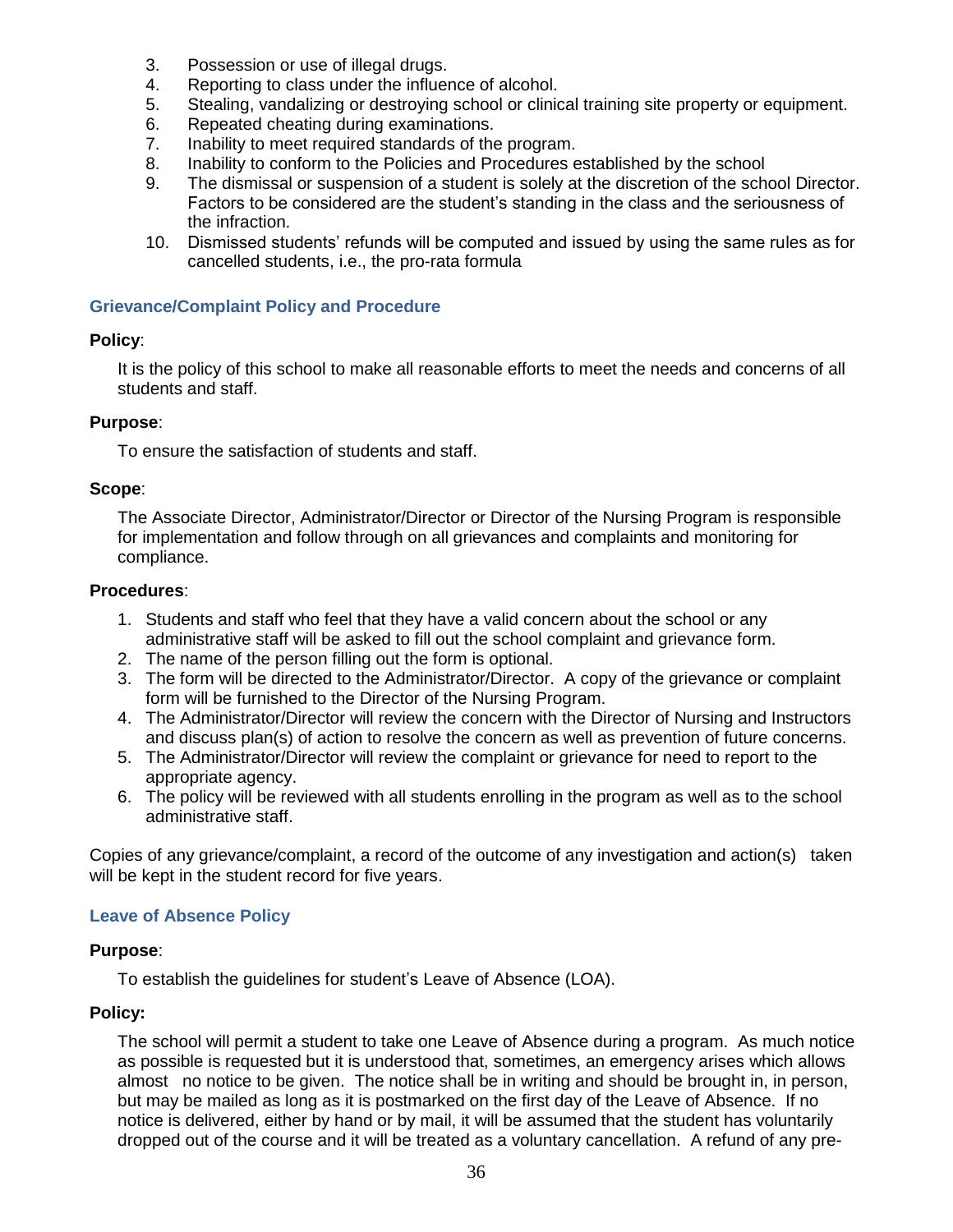paid tuition will be instituted based on the State of California's standard formula as shown in the school's Administrative Policies and Procedures manual.

The notice must include the following items:

- Proposed date for leaving
- A statement of the Student's intent to return
- Intended date of return:
- Contact address and phone number if different from what is on file with the school.

If the student does not return within 3 months, the LOA will be treated as a cancellation and a refund of any pre-paid fees will be made based on the State of California's standard formula as shown in the school's Administrative Policies and Procedures manual and your enrollment packet.

When the student returns to a subsequent class to resume study, all class and clinical hours accrued in the previously attended class, which the student left, will be credited and instruction will resume at the point at which it left off. The student will not be permitted to repeat previously attended hours. If space is not available in the current class or the proper day to rejoin has passed, the student will be required to join the next class to be started after his/her return and will be instructed as to the proper date to report to that class.

# <span id="page-37-0"></span>**Satisfactory Academic Progress (SAP) Guidelines**

Satisfactory Academic Progress and Attendance Policy Clock Hour Program

In order to be making satisfactory academic progress toward a certificate, you must maintain specified grade averages and attendance, and proceed through the program at a pace leading to completion in a specified time frame (one and one-half times the length of the program). Satisfactory progress is measured in clock hours. At the end of the evaluation, the student must successfully complete at least 66.67% of all the coursework that the student has attempted in the program.

**Program: Nursing Assistant Program** Length: 160 clock hours, 4 weeks, 38 hours/week One and one-half times the length of the course (6 weeks) Required Grade Average: You must achieve a C grade average or better throughout the entire program.

**Program: Medical Assistant Program** Length: Program Length: 720 clock hours, 24 weeks, 30 hours/week Academic Year: One and one-half times the length of the course (36 weeks) Required Grade Average: You must achieve a C grade average or better throughout the entire program.

**Program: Vocational Nursing Program** Length: Program Length: 1629 clock hours, 46 weeks, 32 hours/week Academic Year: One and one-half times the length of the course (69 weeks) Required Grade Average: You must achieve a C grade average or better throughout the entire program.

#### **Required Completion Rate/evaluation standards:**

In addition to the grade averages listed above, you must also be progressing toward successful completion of the program within the maximum time frame of 6 weeks Students who make an overall grade average of 70% or better on their academic evaluation and are meeting 90% of their scheduled attendance by their next evaluation are considered to be meeting satisfactory progress.

A student must successfully complete MCC clock hours equal to at least 67% of the total cumulative MCC clock hours attempted and accepted transfer credits to be making satisfactory academic progress. A student earning less than 67% of the total cumulative MCC clock hours after the student's FIRST review will be placed on SAP warning and still be eligible to receive financial aid for the following term. All MCC coursework and accepted transfer credits will be treated as attempted credits.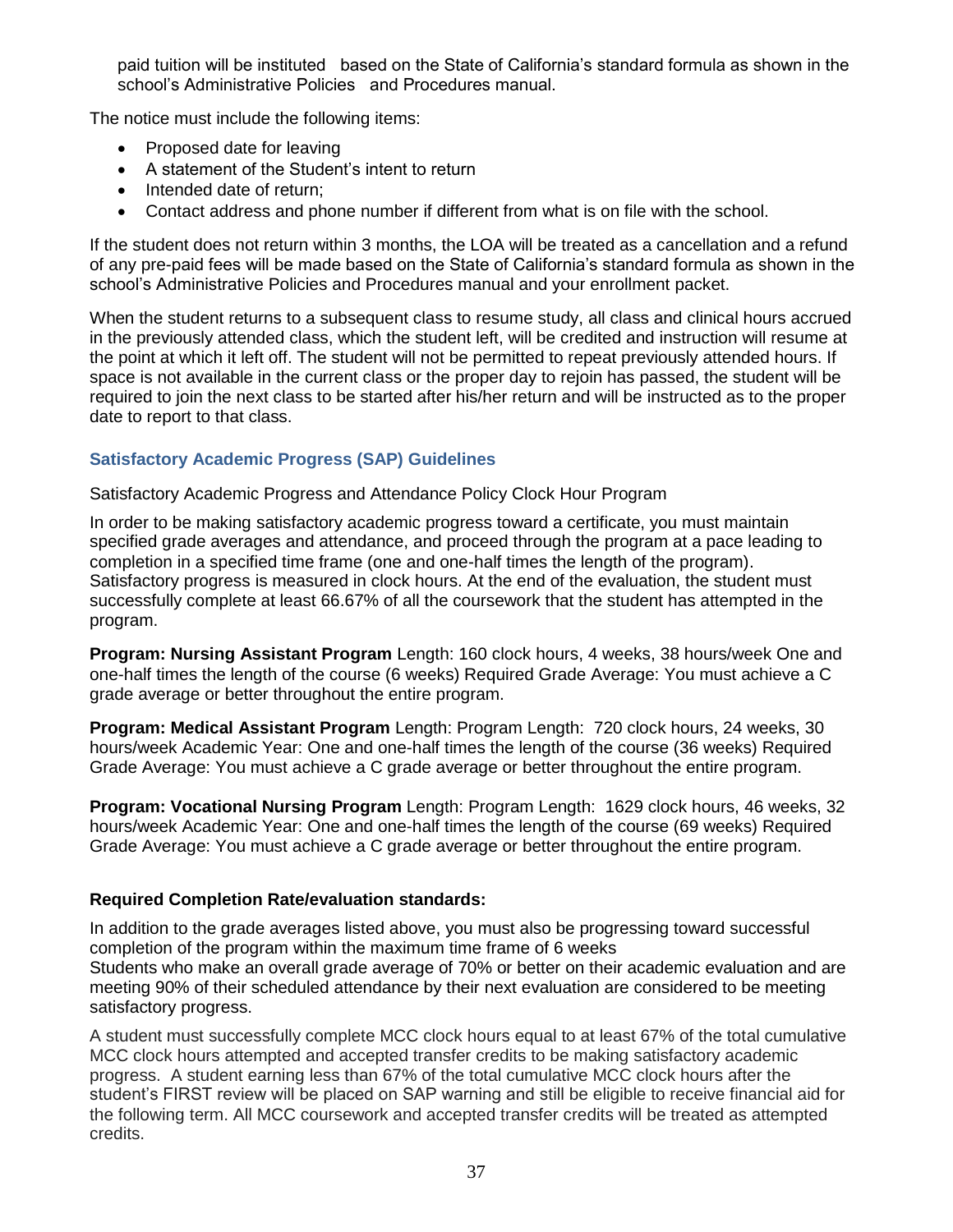If, at the next SAP measurement the student's completion rate remains below 67% of the total cumulative MCC clock hours, the student will be placed (or remain) on SAP suspension. The student may appeal the SAP status for extenuating circumstances. See the definition of appeal procedures, extenuating circumstances, and appeal decisions below.

Reinstatement will only be allowed upon an approved appeal (see appeal process below) or successfully meeting SAP Standards while attending school without financial aid assistance from MCC.

#### <span id="page-38-0"></span>**Students Services**

Medical Career College provides a number of services to help students attain their educational goals. MCC provides services for the academic, economic, and personal needs of enrolled students. Student services include student advising and scheduling, records evaluation, Veteran's assistance, student finance, and other services.

#### <span id="page-38-1"></span>**Admissions and Records**

All students must submit an application for admission in order to attend MCC. The admission application permits a student to enroll and sets up a history for each student.

The Admissions and Enrollment area also processes the additions, drops, reinstatements, refund and petitions and accepts requests for transcripts and verifications of enrollment.

The Records and Evaluations area is responsible for processing grades and maintaining academic records; maintaining student history information, such as name and social security number changes; processing requests for transcripts; receiving transcripts, test results, etc. from other institutions; processing Petitions for Academic Renewal, and Course Repetition; evaluating records and transcripts for graduation and transfer; and enforcing academic regulations.

#### <span id="page-38-2"></span>**Guidance and Counseling**

When problems at school, home, or work interfere with academic performance, the student is encouraged to ask for a private conference with his or her faculty advisor, admission advisor, or the School Director. The College aims to relieve the stress caused by these problems by identifying possible solutions. A student whose problems are beyond the scope of the College will be referred to outside counseling agencies.

#### <span id="page-38-3"></span>**Career Services**

Career Services provides guidance in career selection and goal setting. Resources include an up-to-date computer lab with internet access, a career reference, library, job search and training information. Computerized career assessments/ inventories are available free-of-charge. School does not guarantee employment. However, employment assistance is provided. Bulletin board with job postings of the different local businesses and agencies are available for the students regarding job search opportunities.

#### <span id="page-38-4"></span>**Faculty Advising**

Upon admission to MCC, students are assigned academic advisors to assist them in making appropriate decisions about educational and career-related issues. Faculty academic advisors give students the benefit of experience in professional practice and insight gathered from years of formal study in education. Students should direct requests for information about curriculum content, course requirements, proficiency examinations, and program goals to their faculty advisor as well.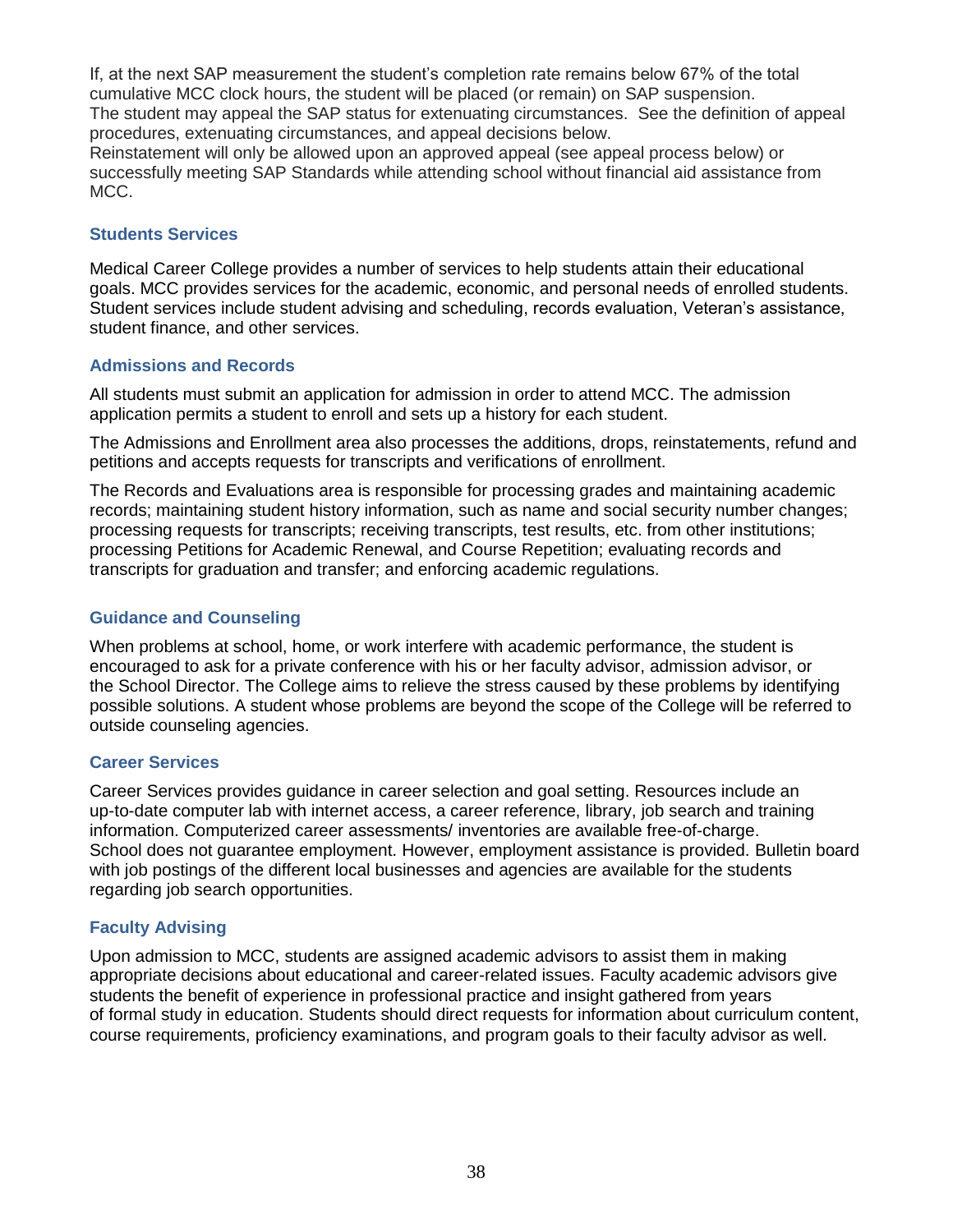#### **Library Services**

The Library Resource is located in a 10 x16 square foot area. The number of holdings is updated annually to accommodate program offerings and curricular changes and updates. Online resource includes CINAHL, Medline, EBSCO and other databases etc. There are eight (8) available computers and internet access is available solely for educational purposes. Students can use a variety of books, videos, handouts and other instructional materials for research, remediation, review, homework and assignments.

Staff support is available if the student wishes to borrow instructional materials in the library. A logbook for sign-in and sign-out is located in the front desk. Students are not allowed to eat and bring beverages (except water) inside the library. Cell phones must be in the silent or vibrate mode and must only be used outside the library. Users must not make noises that will disturb others studying and reading.

<span id="page-39-1"></span>Service Hours: Monday-Friday 9am – 8pm

#### **Tutorial Services**

The Tutorial Center provides assistance help in many academic subjects offered by MCC. Students are served must be registered in the course(s) for which they are seeking assistance and seek an appointment with a tutor. Tutorial services are free of charge.

#### <span id="page-39-2"></span>**Housing**

Medical Career College has no dormitory facilities under its control and does not provide any housing accommodation to any of its students. There are a lot of apartments from studio to three bedrooms around the school area which are being offered either unfurnished or furnished that usually includes oven, microwave, refrigerator, dishwasher and laundry facilities. Apartment complexes usually offers studio to three bedrooms that ranges from \$1,500 to \$2,800 per month. The school has no responsibility in finding or assisting a student in finding housing.

#### <span id="page-39-3"></span>**Students with Disabilities**

Medical Career College complies with the Americans with Disabilities Act (ADA) of 1990 and Section 504 of the Federal Rehabilitation Act of 1973. Accordingly, qualified persons with disabilities may not, on the basis of that disability, be denied admission or subjected to discrimination in admission decisions. Further, no qualified student with a disability, on the basis of that disability, may be excluded from any academic, research, counseling, student finance program, or other post- secondary education program or activity that MCC provides to all students. Students or prospective students, who want to read the complete MCC Policy and Procedures, Services to Students with Disabilities, should request a copy from an advisor.

#### **Non-discrimination Policy**

Medical Career College admits students of any race, color, religion, gender, age, national and ethnic origin, disability, marital status, sexual orientation, or military status, to all the rights, privileges, programs and activities generally made available to all the students of the school.

#### <span id="page-39-0"></span>**Student Records Management and Retention Family Educational Rights and Privacy Act (FERPA)**

Medical Career College is in compliance with provisions granted under the Family Educational Rights and Privacy Act of 1974 (FERPA). Under this law, students enrolled in any educational institution are given certain rights concerning school records.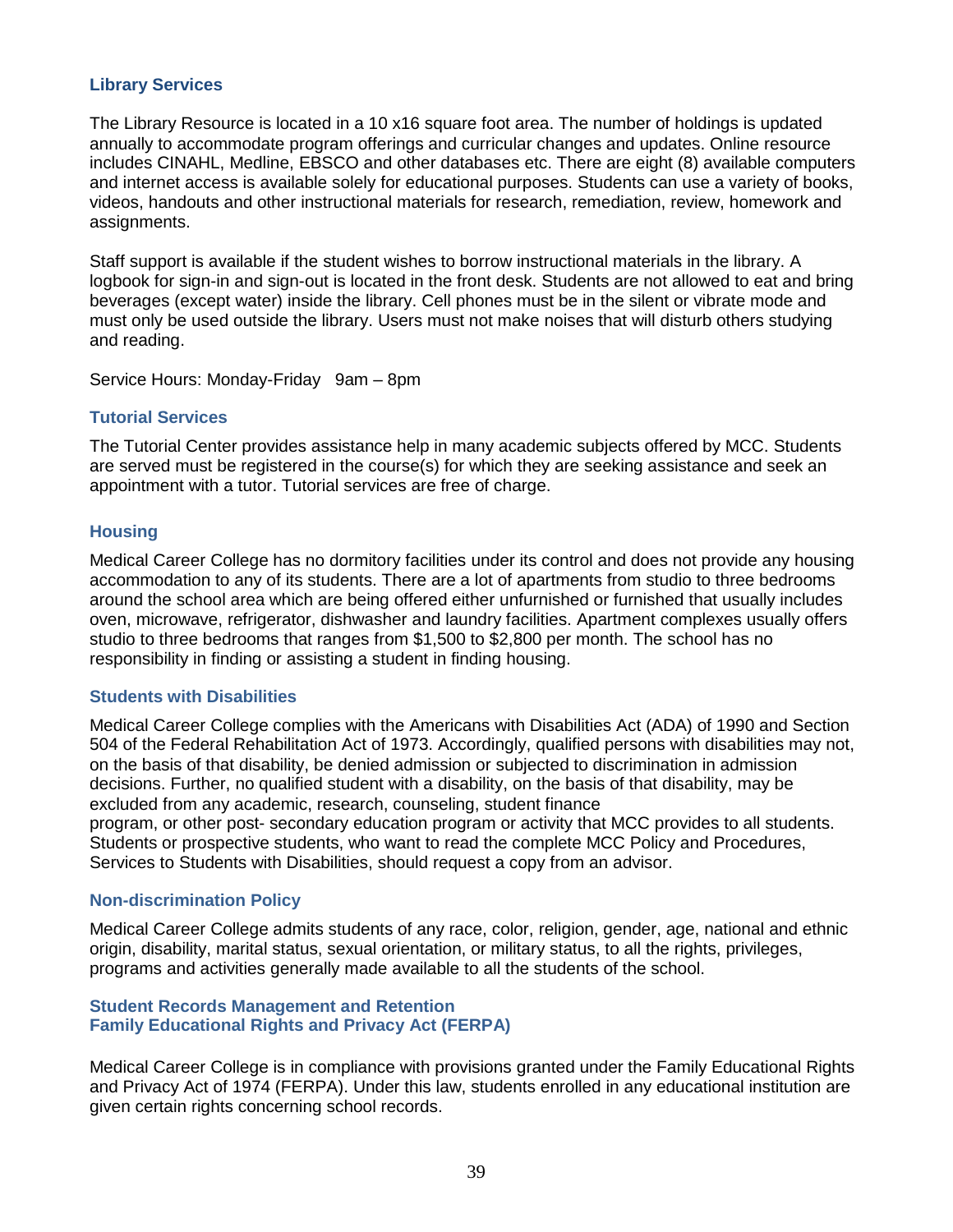This privacy right is a right vested in the student. Generally:

- 1. Institutions must have written permission from the student in order to release any information from a student's educational record.
- 2. Institutions may disclose directory information in the student's educational record without the student's consent.
- 3. It is good policy for the institution to notify the student about such disclosure and to seek the written permission of the student to allow disclosure of any educational records including directory information.
- 4. Institutions should give the student ample opportunity to submit a written request that the school refrain from disclosing directory information about them.
- 5. Institutions must not disclose non-directory information about students without their written consent except in very limited circumstances.
- 6. Institutions should notify students about their rights under FERPA through annual publications.
- 7. When in doubt, it is always advisable to err on the side of caution and to not release student educational records without first fully notifying the student about the disclosure.
- 8. The school should always seek a written consent from the student before disseminating educational records to third parties.

# **Retention of Student Records**

The Admissions Office is responsible for ascertaining that school records maintenance, storage, security and management are in compliance with the Bureau's record-keeping requirements, and school's policy, procedures, rules and regulations. The institution maintains records for each student, whether or not the student completes the educational service, for a period of not less than five years at 41300 Christy Street Fremont, CA 94538 after the date of the student's graduation, withdrawal, or termination.

Prior to 2010, non-degree granting schools were required to maintain transcripts for five years, and degree granting schools were required to maintain transcripts for 50 years. As of January 1, 2010, schools are mandated to permanently maintain transcripts.

Student records, both academic and financial, are all organized, maintained and stored on computer, making records accessible through electronic retrieval. These records are in an electronic format that are readily available and open to inspection by the Bureau upon request.

Printed copies of student records, historical and contemporary, are readily available as well. All hard copy records are scanned and saved online with back-ups stored on a separate hard drive to prevent from damage and loss.

Medical Career College shall maintain all students' transcripts indefinitely.

The student records shall be retrievable by student name and shall contain all of the following applicable information:

- 1. Home/mailing address, e-mail address, and telephone number
- 2. Written records and transcripts of any formal education or training relevant to the student's qualifications for admission to the institution
- 3. Copies of all documents signed by the student, including contracts, instruments of indebtedness, and documents relating to financial aid
- 4. Copies of all tests given the student before admission
- 5. Records of the dates of enrollment and, if applicable, withdrawal, leaves of absence, and graduation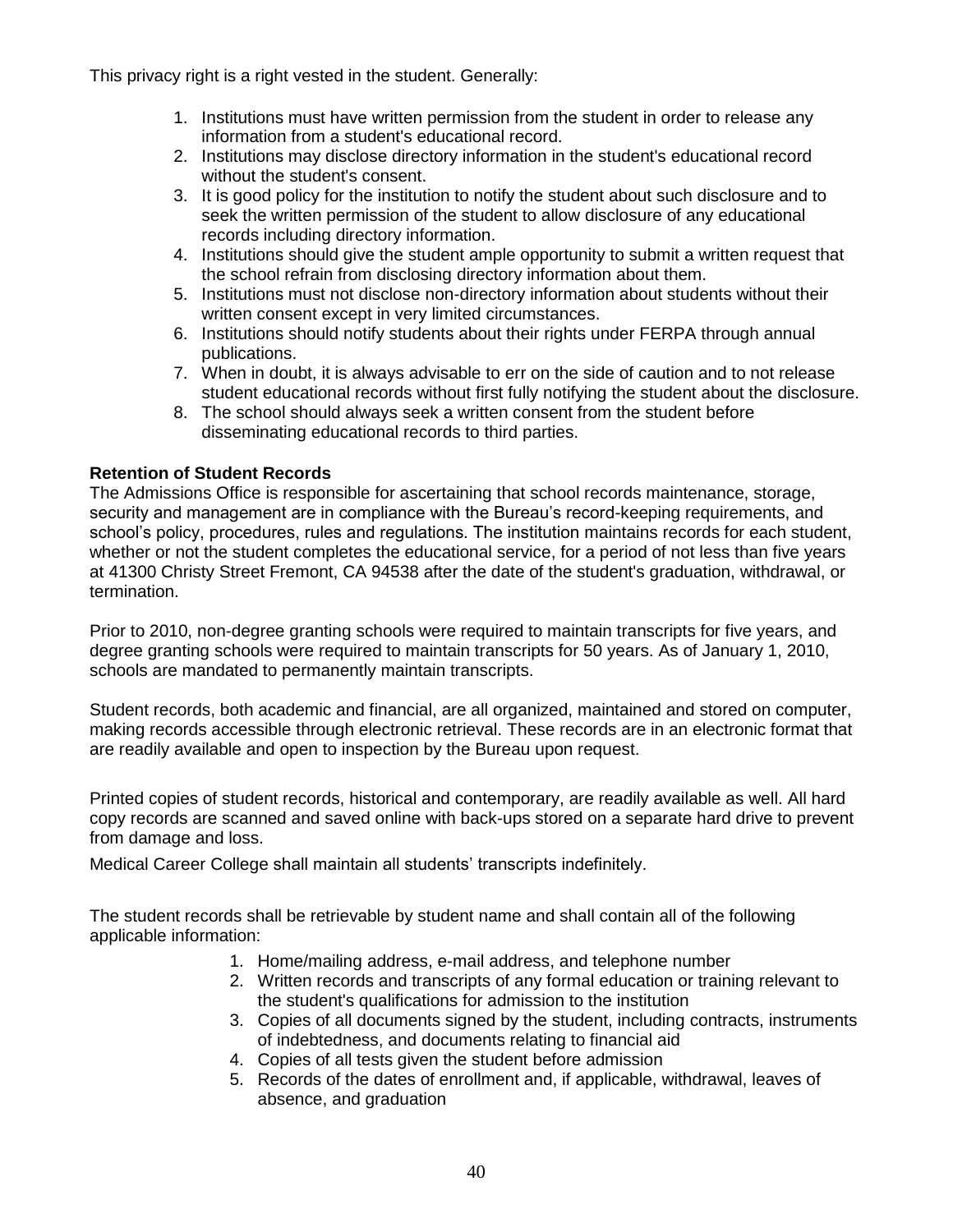- 6. A transcript showing all of the classes and courses or other educational services that were completed or were attempted but not completed and grades or evaluations given to the student for each course or subject
- 7. Copy of certificate granted and the date on which that certificate was granted
- 8. A document showing the total amount of money received from or on behalf of the student and the date or dates on which the money was received
- 9. A document specifying the amount of a refund, including the amount refunded for tuition and the amount for equipment, the method of calculating the refund, the date the refund was made, the check number of the refund, and the name and address of the person or entity to which the refund was sent
- 10. Copies of any official advisory notices or warnings regarding the student's progress
- 11. Complaints received from the student, including any correspondence, notes, memoranda, or telephone logs relating to a complaint. (All notices

and disclosures provided to students and a record of the time period within which each notice and disclosure was provided).

- 12. Records of student attendance
- 13. Satisfactory academic progress report

The institution also maintains complete and accurate records of all the educational programs offered and the curriculum for each, and information of all previous and current faculty and staff files.

The institution has personnel scheduled to be present at all times during normal business hours who know how to operate the devices and can explain the operation of the devices to any person authorized by the state to inspect and copy records.

Records Custodian: E-mail Address: Physical Address: 41300 Christy Street Fremont, CA 94538 Phone: (510) 445-0319

Location of Records: Physical Address: 41300 Christy Street Fremont, CA 94538 Phone: (510) 445-0319

The Chief Academic Officer conducts a quarterly checking to ascertain that the records management and retention are being properly handled.

A written request for a transcript must include \$30.00 made payable to: Medical Career College with address 41300 Christy Street, Fremont, California 94538.

#### **Procedure:**

1. The instructors will be responsible for completing daily attendance for theory and clinical sign-in sheets.

2. Instructors are responsible for completing student records on a timely manner during the course and at the completion of the program such as general and clinical orientation, theory and clinical attendance record, theory individual student record and individual skills checklist.

3. Completed student records must be filed and kept in a locked filing cabinet located in the Human Resources office by the Registrar to ensure confidentiality and safety of these records.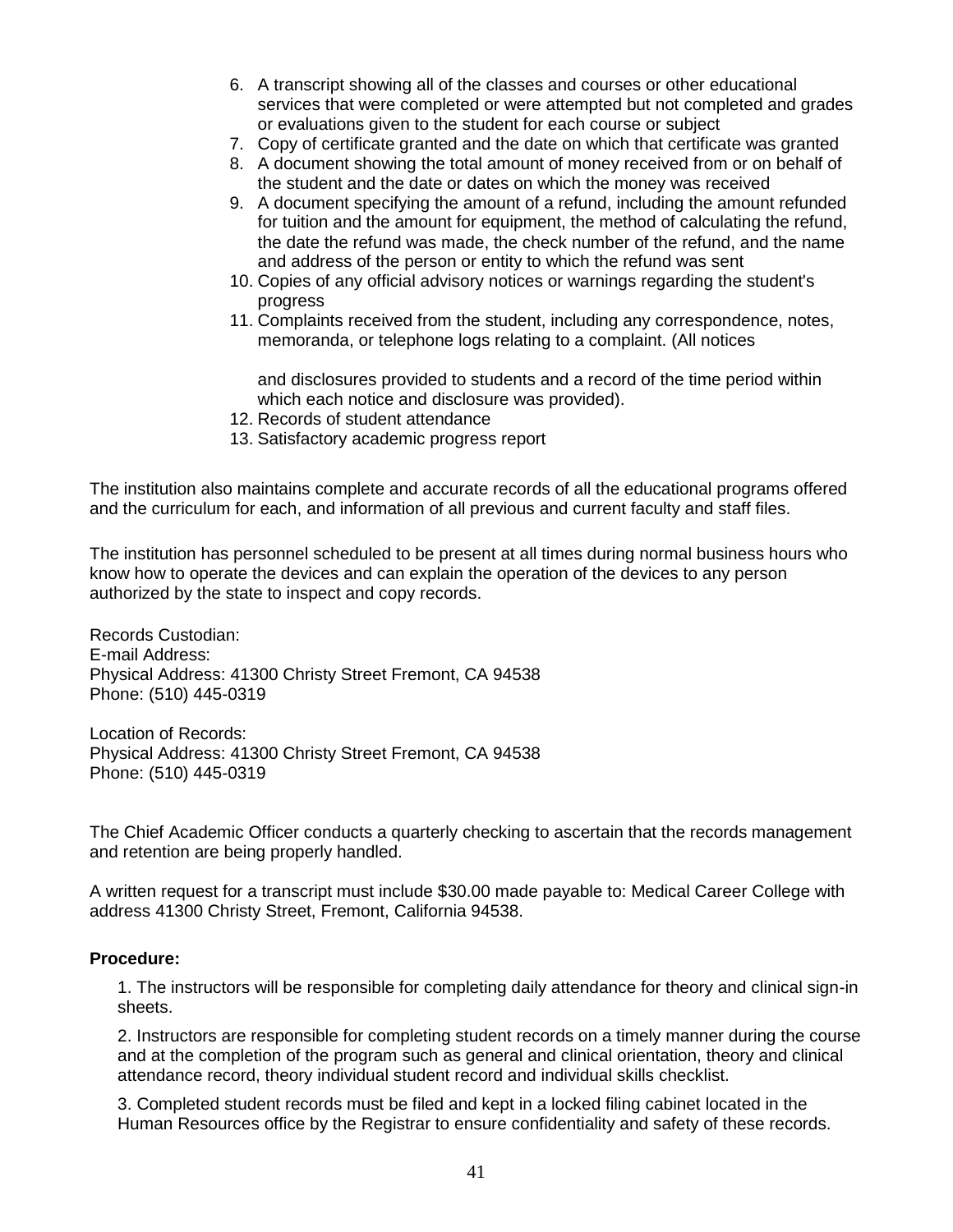4. School records will be maintained for a period of FIVE years and will be destroyed by a legitimate third party destruction company.

5. Only authorized school employees, such as Registrar/Human Resources, Administrator or Head of School, RN Program Director, Instructors and Finance Director will have access to the student records.

6.The student's skills checklist records include the following: Student Name, Enrollment Date, Social Security Number, Training Program, Clinical Site Name, Completion Date, Instructor's Names with Titles, Initials and Signatures, clinical dates and hours, skills demonstrated, date when skill was performed and performance evaluation.

7. The student's theory record include the following: Student Name, Social Security Number, Start Date, Completion Date, Instructor's Name with signature and initials, final grade, content of the program, hour required for each content section and date when the content section was taught.

8. Student personal information in their records include the following: Application, Physical Examination, Medical History, PPD/Chest X-Ray result, copy of valid ID and Social Security card, enrollment agreement, attendance records (theory and clinical), copy of entrance test, absenteeism and make-up record, disciplinary section forms, CDPH 283B, copy of Live Scan BCiA8016.

9. After completion of the certification training program, the student will receive a certificate of completion which will indicate course instructor name and signature, name and address of the school, name of the program, date of start and completion, student's name and RN Program Director's name and signature. Copy of the certificate will be filed in the student record file.

10. If the student passes the State Competency Examination, a copy of his/her certification will be made and placed in the student record file.

11. The Registrar/HR is responsible for filing and auditing student records for completeness.

12. RN Program Director is responsible for the oversight and ensures implementation of the procedures for recordkeeping.

#### **Document Destruction**

The school's Chief Executive Officer is responsible for the ongoing process of identifying its records, which have met the required retention period and overseeing their destruction.

Destruction of financial, personnel-related documents, and student records will be accomplished by a legitimate third party destruction company.

# **Copyright Infringement Policy**

Medical Career College takes the protection of intellectual property seriously, whether it that of a student, of a faculty member, or of a source outside the College. All concerns related to the violation of copyright and trademark law are referred to the College Administration.

Copyright infringement is the use of any work protected by copyright law without permission where such permission is required.

Any copyright infringement, including peer-to-peer file sharing using the College network, is strictly prohibited. Any student caught violating copyright laws may be subject to sanction including, but not limited to, loss of College's network and computer privileges, suspension, and termination.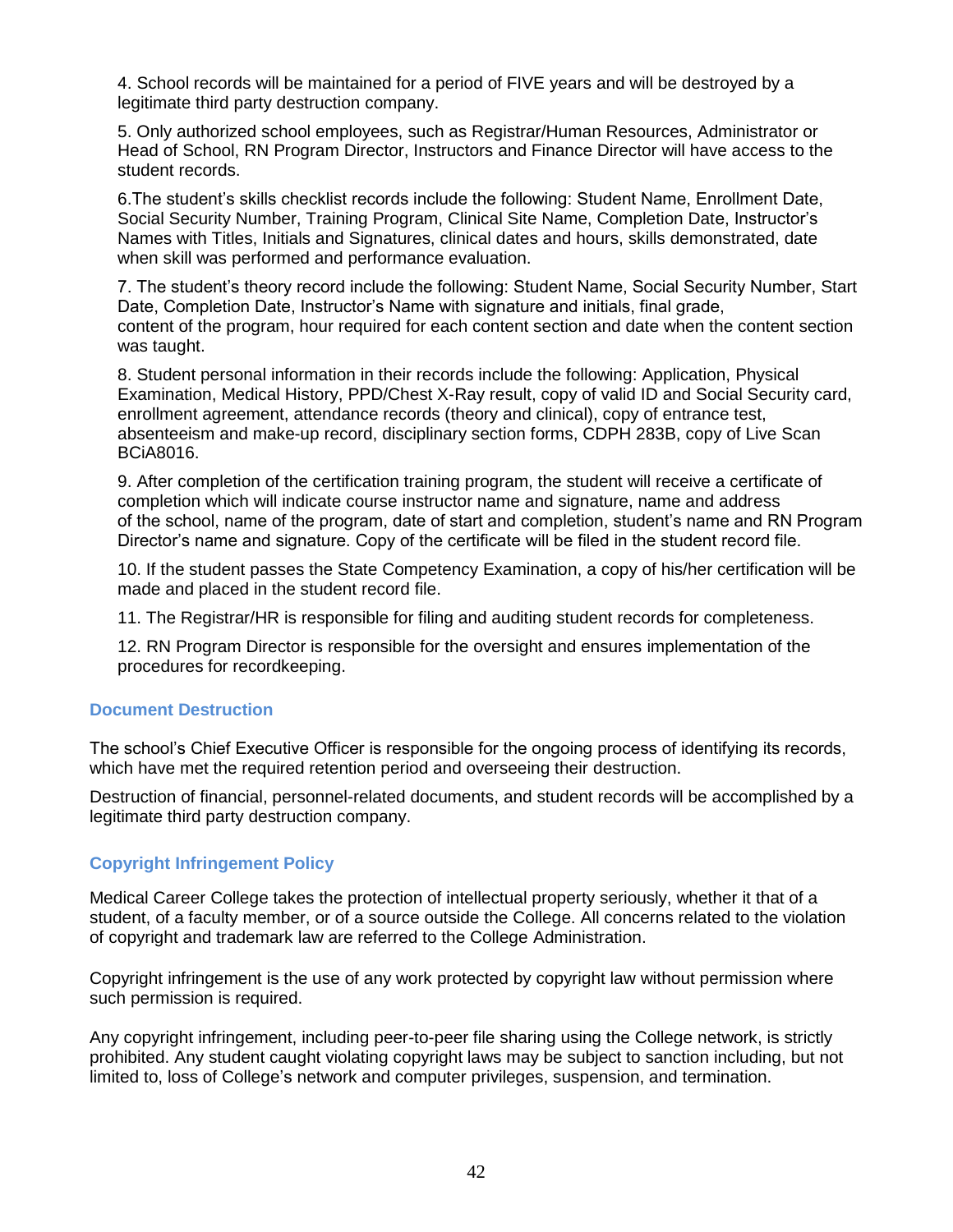Copyright Violations:

- 1. Copyright infringement is the act of exercising, without permission or legal authority, one or more of the exclusive rights granted to the copyright owner under section 106 of the Copyright Act (Title 17 of the United States Code). These rights include the right to reproduce, distribute, adapt, or publicly perform or display a copyrighted work. In the file-sharing context, downloading or uploading of a copyrighted work without authority constitutes an infringement.
- 2. Penalties for copyright infringement include civil and criminal penalties. In general, anyone found liable for civil copyright infringement may be ordered to pay either actual damages or "statutory" damages affixed at not less than \$750 and not more than \$30,000 per work infringed. For "willful" infringement, a court may award up to \$150,000 per work infringed. A court can, in its discretion, also assess costs and attorneys' fees. For details, see Title 17, United States Code, Sections 504, 505.
- 3. Willful copyright infringement can also result in criminal penalties, including imprisonment of up to five years and fines of up to \$250,000 per offense.

For more information, please see the Web site of the U.S. Copyright Office at [www.copyright.gov,](http://www.copyright.gov/) and also at [www.copyright.gov/help/faq.](http://www.copyright.gov/help/faq)

# **Fair Use of Instructional Materials Policy**

Copyright law provides for the principle, commonly called "fair use" that the reproduction of copyright works for certain limited, educational purposes, does not constitute copyright infringement.

To determine whether a proposed use is a fair use, the following factors must be considered:

- 1. Purpose: The purpose and character of the use, including whether such use is of a commercial nature, or is for nonprofit education purposes.
- 2. Nature: The nature of the copyrighted work.
- 3. Amount: The amount and substantiality of the portion used in relation to the copyrighted work as a whole.
- 4. Effect: The effect of the use upon the potential market for, or value of, the copyrighted work.

The following is the Fair Use Checklist to help evaluate the nature of your use.

- 1. Purpose of the Use
	- $\circ$  Materials should be used in class only for the purpose of serving the needs of specified educational programs.
	- $\circ$  Students should not be charged a fee specifically or directly for the materials.
- 2. Nature of the Work
	- $\circ$  Only those portions of the work relevant to the educational objectives of the course should be used in the classroom.
	- $\circ$  The law of fair use applies more narrowly to highly creative works; accordingly, avoid substantial excerpts from novels, short stories, poetry, modern art images, and other such materials.
	- $\circ$  Instructors should not distribute copies of "consumable" materials such as test forms and workbook pages that are meant to be used and repurchased.
- 3. Amount of the Work
	- $\circ$  Materials used in the classroom will generally be limited to brief works or brief excerpts from longer works. Examples: a single chapter from a book, an individual article from a journal, and individual news articles.
	- $\circ$  The amount of the work used should be related directly to the educational objectives of the course.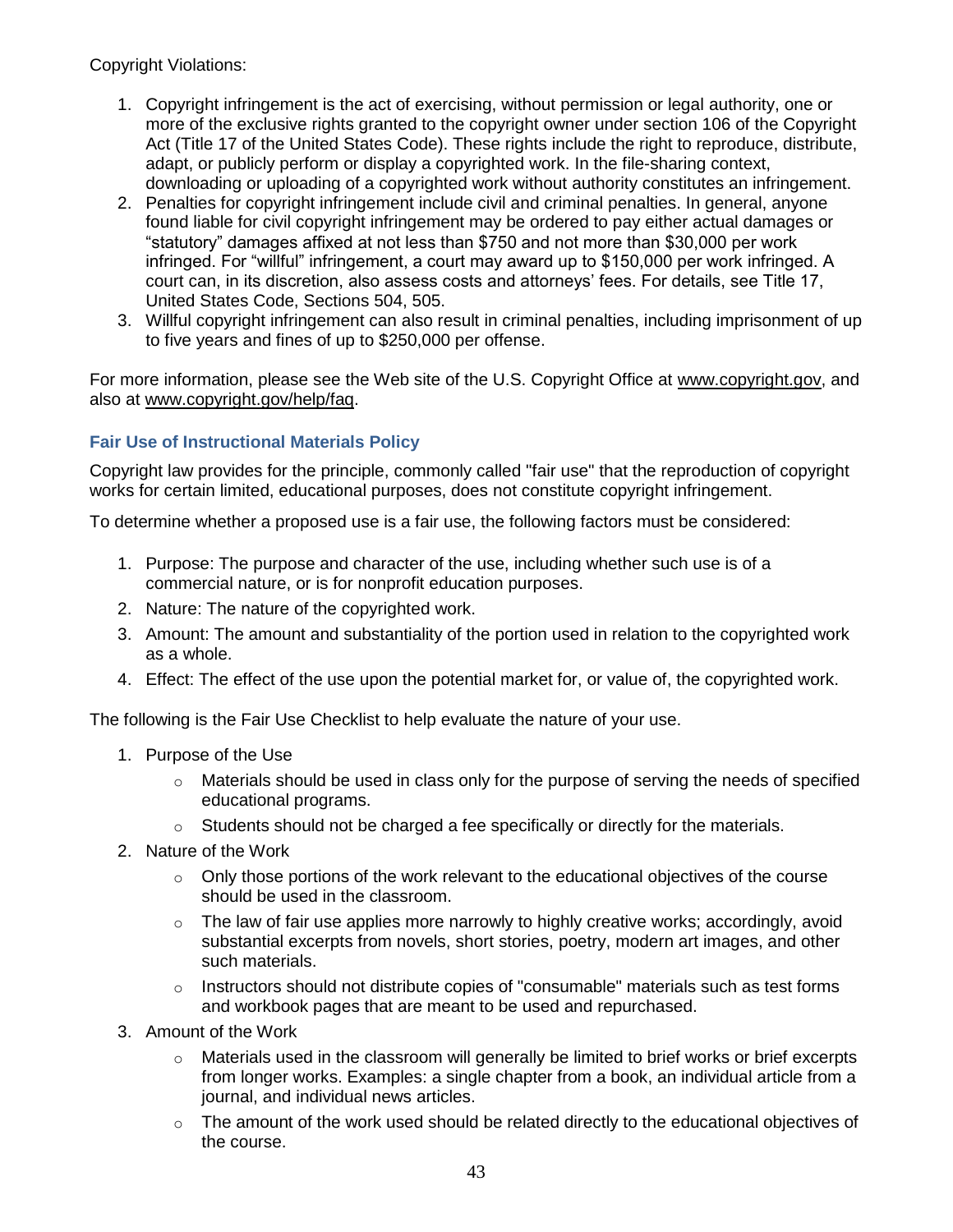- 4. Effect of the Use on the Market for the Original
	- $\circ$  The instructor should consider whether the copying harms the market or sale of the copyrighted material.
	- $\circ$  Materials used in the class should include a citation to the original source of publication and a form of a copyright notice.
	- $\circ$  Instructor should consider whether materials are reasonably available and affordable for students to purchase.

# **Credit Granting**

The Vocational Nursing Practice Act requires each school of Vocational Nursing to grant credit for previous education and other acquired related knowledge or experience in the field of nursing prior to the program. To qualify, this education or experience must be completed within 5 years prior to admission to the program. Credit will be granted for the following courses completed within the last 5 years:

- 1. Accredited vocational or practical nursing courses
- 2. Accredited registered nursing courses
- 3. Accredited psychiatric technician courses
- 4. Armed services nursing courses
- 5. Certified nurse assistant courses
- 6. Other courses the school determines are equivalent to courses in the program

Credit may also be extended to candidates that submit verification of work experience in an acute facility within the last 5 years. Written and/or performance assessment may be required. Credit or partial credit, will be granted if the candidate meets requirements equivalent to our course objectives. Credit(s) cannot be transferred by testing. Only transcript evaluation may be used to meet the requirement for transferred credit(s).

#### **Distance Education Disclosures**

#### **Means to Verify the Hardware and Software Capability**

Students enrolled in the program are required to have the required technology resources listed in the distance education requirements checklist and distance education disclosures. This will be verified by the Information Technology Director and Tech Support Staff during the program orientation.

The admission orientation period is conducted to verify the hardware and software capabilities of every student's computer for technical readiness. Working directly with Tech Support Staff, students are required to test their computers via phone, online chat, one-on-one in person or webinar for the following applications during the admission orientation and prior to the strat of any course.

The items and computer components to be verified include the following:

- 1. Java
- 2. Flash Player
- 3. Adobe Reader
- 4. Cookies
- 5. Pop Up Blocker
- 6. Plagiarism Software
- 7. Antivirus and Firewall Software

The Tech Support Staff uses the online chat system and phone integration to assist students in testing for any potentially preventing malicious intrusions by computer viruses and or hackers. Students will be assisted to validate that they have an antivirus package such as McAfee or a Firewall.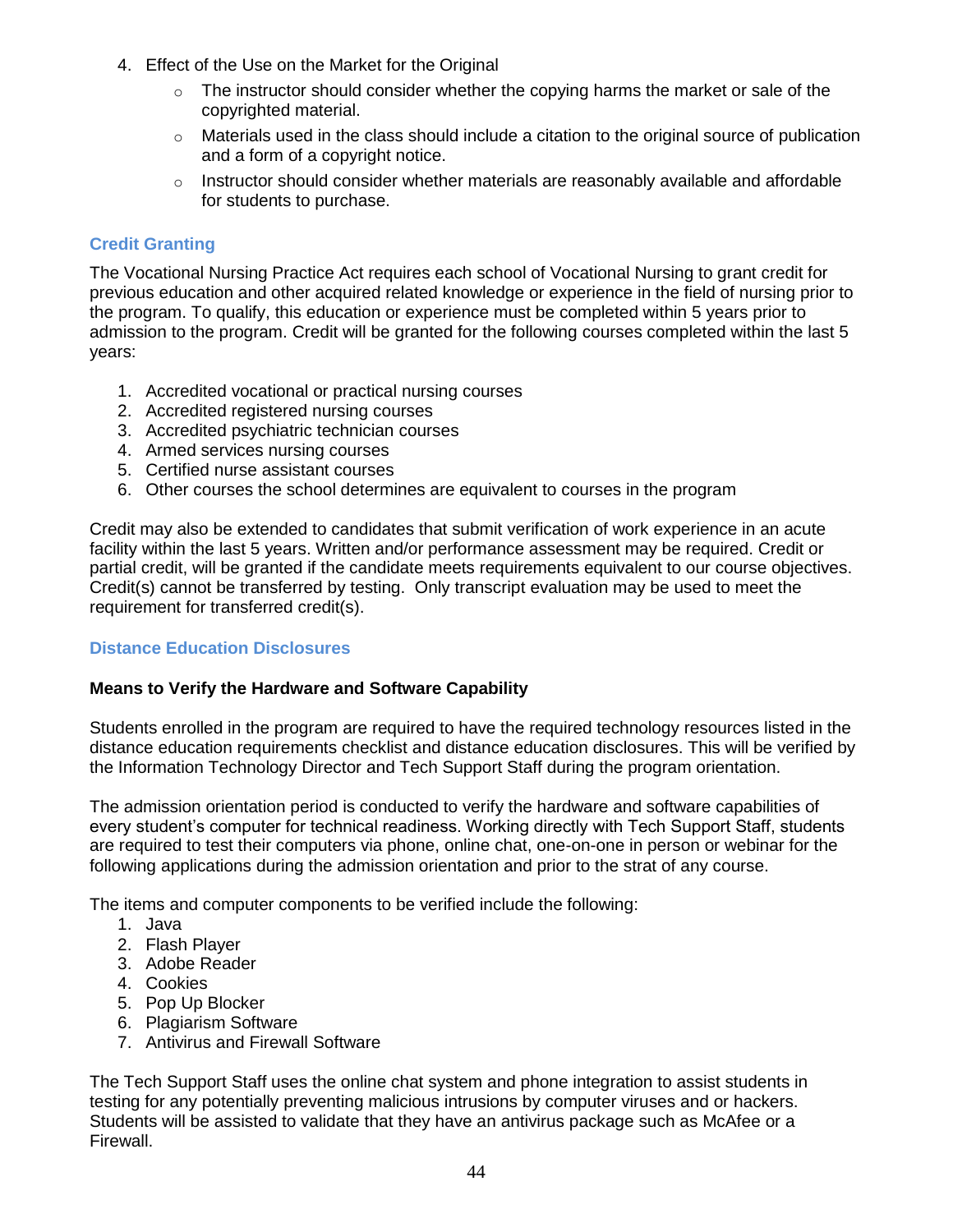Since some LMS and platforms work best in certain browsers, the Tech Support Staff verifies and ensures that the students' computers have at least two of the following browsers in their computers:

- 1. Mozilla Firefox
- 2. Internet Explorer
- 3. Google Chrome
- 4. Safari for Mac

#### **Student Orientation**

Students enrolling in distance education courses are required to complete a series of orientation activities presented in the Learning Management System (LMS), designed to simulate the distance education classroom environment and to allow the institution to support the students as they complete distance education courses or programs.

The activities include viewing a welcome and instructional video and reading supplemental resources on strategies for success in distance education learning.

Students who are enrolled for distance education are greeted and guided through their distance education orientation. Students of the institution who are enrolled in distance education courses are greeted and guided through this process by the CANVAS and Zoom Coordinator under the supervision of theDistance Education Administrator.

Students are encouraged to log in to their LMS before the class starts to complete the orientation. After the completion of the orientation activities, students can gain access to their courses to view and participate. The orientation is comprised of (a) institution policies and procedures, such as plagiarism, academic honesty, and attendance that pertain to LMS distance education students, (b) expectations of students, (c) tips on how to bea successful distance education student and (d) how to navigate the LMS distance education classroom.

#### Technology Resources

To support students in achieving its mission, Medical Career College is dedicated to ensuring that potential students have the necessary technological resources and tools that will help them be successful in the program.

Before registering for their first distance education course, students must complete orientation to ensure that they understand the technology necessary for success and the rigor of a distance education environment.

Students are informed of the minimum technical requirements, which they must have to use to utilize the platforms.

#### **Technology Requirements**

During the program orientation, the institution informed students that they must have their own computer that meets the minimum distance education technology requirements and they must have a reliable internet access. The institution's distance education courses require a broadband, cable, or Wi-Fi connection, and students must have an e-mail address. Students are also informed of this prior to enrollment in any distance education course or program and are given handouts to ensure they have the information.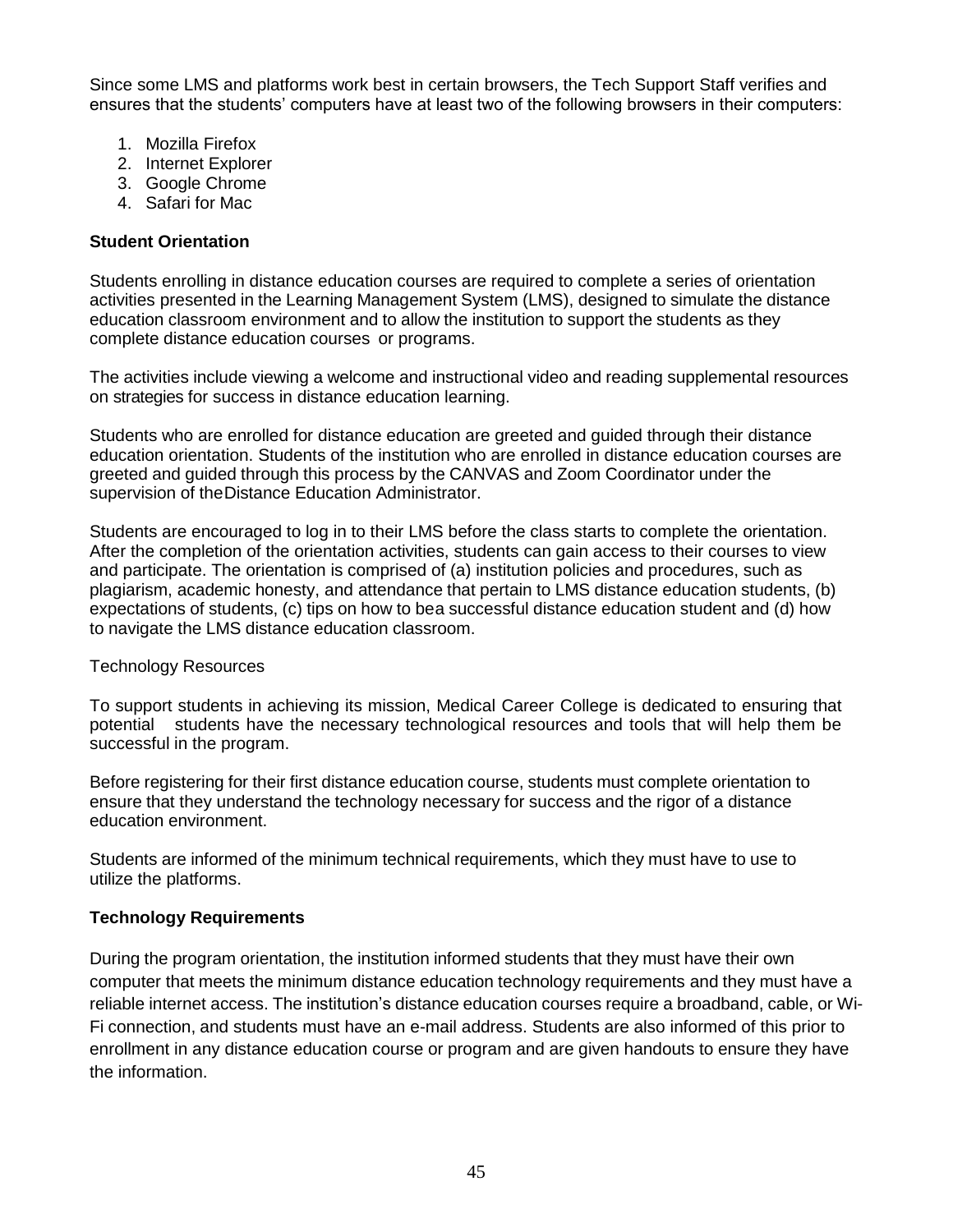With computer literacy (basic functions and familiarity with computer use), students must have consistent and reliable access to a computer, a secure internet connection, and an operating system that is compatible with the use of CANVAS, and Zoom, as the Learning Management Systems for the program.

Before beginning online course(s), student's computer needs to be up-to-date with the appropriate hardware and software requirements.

The computer needs to have the following:

- 1. Network connection: Wired or wireless reliable internet connection
- 2. Software Applications:
- 3. Any preferred PDF Reader application
- 4. Microsoft Office 365 (Recommended) **or**
- 5. Access to Google Suite through a valid Gmail account

Since some LMS and platforms work best in certain browsers incoming students' computers are required to have at least one of the following browsers on their computers:

- 1. Mozilla Firefox
- 2. Google Chrome

#### **Admission Requirements**

The following are admissions requirements for distance education courses or program:

- 1. Must pass the interview to be conducted by the Program Director to determine the readiness and motivation of the applicant.
- 2. With computer literacy (basic functions and familiarity with computer use).
- 3. Only students with fairly strong technical background with the basic knowledge of the computer will be allowed to enroll.
- 4. Students enrolling distance education delivery mode must be able to learn independently and must have ahigh degree of motivation and organization.

With good written communications via e-mail or discussion boards, and other online interaction formats. Students must attend the mandatory admission orientation which includes orientation to the online learning environment to assess their ability to succeed in online education or to assess their areas of weakness in order to provide them with technical or academic support.

The College's admission requirements are structured following a sequence of instruction. The curriculum and syllabi are consistent with prerequisites. The distance education courses are structured to show an academic foundation, and the courses offered in the distance learning instructional delivery are designated as such in thecourse descriptions.

Online students will be held and treated to the same standards as the residential students but will be doing interactive learning online rather than in a large lecture, group or small face-to-face discussion. This method of learning requires a student who is able to learn independently and has a high degree of motivation andorganization.

Blended courses blend traditional class meetings with the internet interface (web browser), e-mail, and other Internet resources to provide opportunities for student-faculty and student-to-student interaction in person as well as online.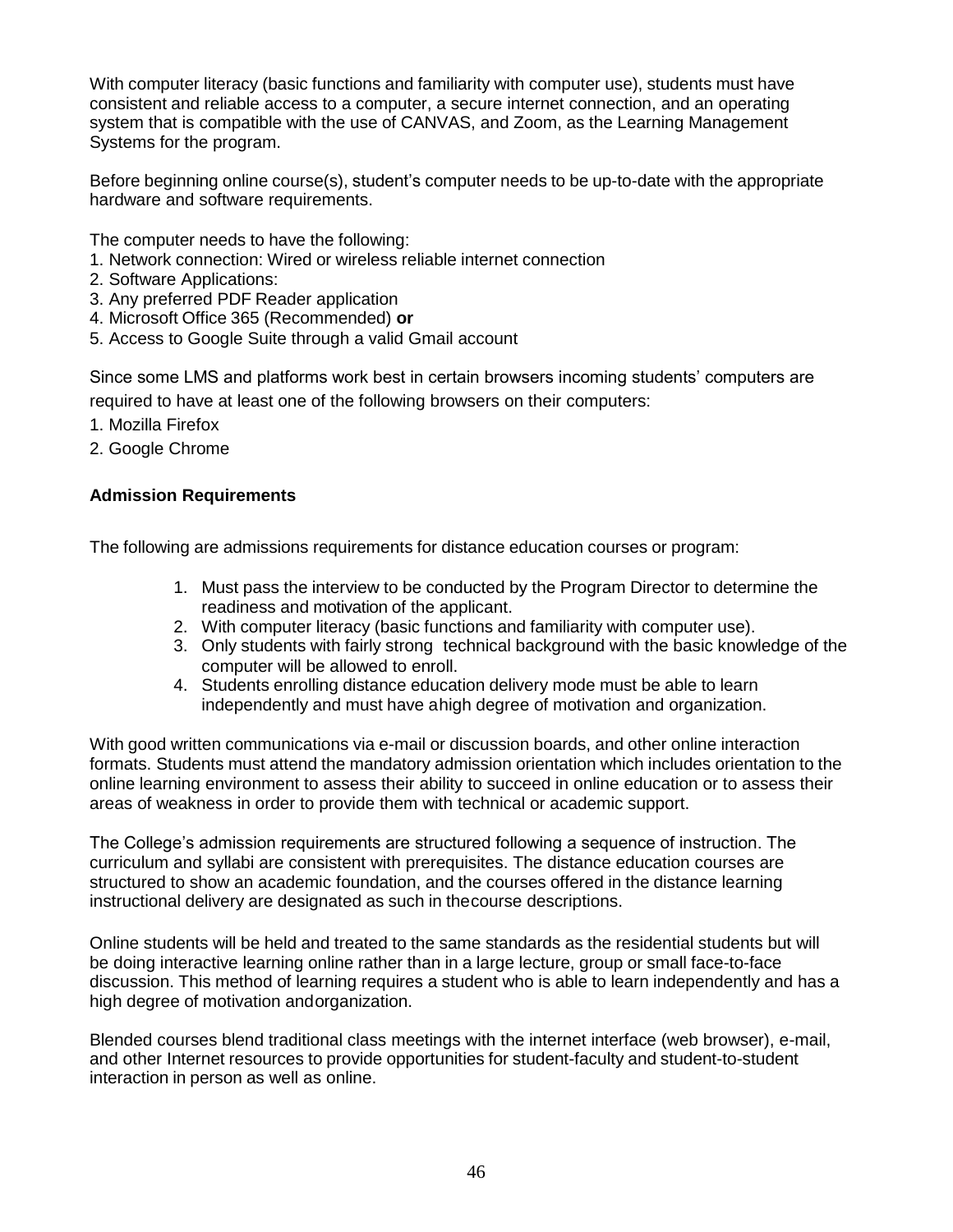# **Applicant's Ability to Complete a Distance Education Program**

During the academic interview prior to enrollment, any material circumstance that may adversely affect applicant's ability to complete a distance education program is being disclosed. Applicant is given an opportunity to meet the admissions personnel to answer any questions pertaining to any material circumstances that may adversely impact an applicant's ability to complete a distance education program.

Medical Career College distance education programs are offered only for California residents. The College is not authorized to deliver distance education outside the State of California. Therefore, the process by which the student's physical location at the time of enrollment is determined through government-issued ID and signed student attestation. A disclosure that student relocation to a state in which the College does not have approval to operate may adversely impact the student's ability to complete the program.

All applicants are provided an Enrollment Agreement that outlines any barriers to program completion, credentialing, or employment for students receiving education in California. The institution makes it clear in writing that if students move out of state, this may adversely impact the student's ability to complete the program and gain employment in the field.

Each student during program inquiry is given a copy of School Performance Fact Sheet that discloses information regarding program completion rates, placement rates, license examination passage rates, and salary information. The students, prior to signing the Enrollment Agreement are asked to certify that they have received and reviewed this School Performance Fact Sheet.

#### **Technical Support**

The Chief Information Officer assists students with a variety of technical queries such as login questions,e-mail account sign-in, Zoom access, navigation in an online course, CANVAS access and navigation, and technical questions regarding computer requirements and troubleshooting. Technical support shall be provided through email, in person assistance, and telephone.

The College has a Canvas and Zoom Coordinator under the supervision of our Distance Education Administrator to provide students with technical support and to orient new students to the platform.

The College's distance education programs provide a 24-hour online technical support and instruction. The College provides an accessible and reliable learning management system and technical support to facilitate distance education instruction and learning effectively. Students receive an email invitation from the faculty for a specific course that provides a link; then, the student clicks on the link to register for the distance education course. Students receive an orientation focused on LMS and the types of support that are provided.

The best way for students to get general technical help from the IT Department is to email us at **[adi@medcc.edu](mailto:adi@medcc.edu)**. The email is monitored throughout the workday, as well as evenings, weekends, and holidays. A staff member will contact students within 24 hours of their coursework submission, with a quicker response time during normal business hours of 8:00 a.m. to 8:00 p.m. on Monday through Friday.

IT Tech Support may be reached at (510) 445-0319, Monday through Friday between the hours of 8:00 a.m. and 8:00 p.m. If no one is available to take your call, please leave a message and your call will be returned no later than the next business day.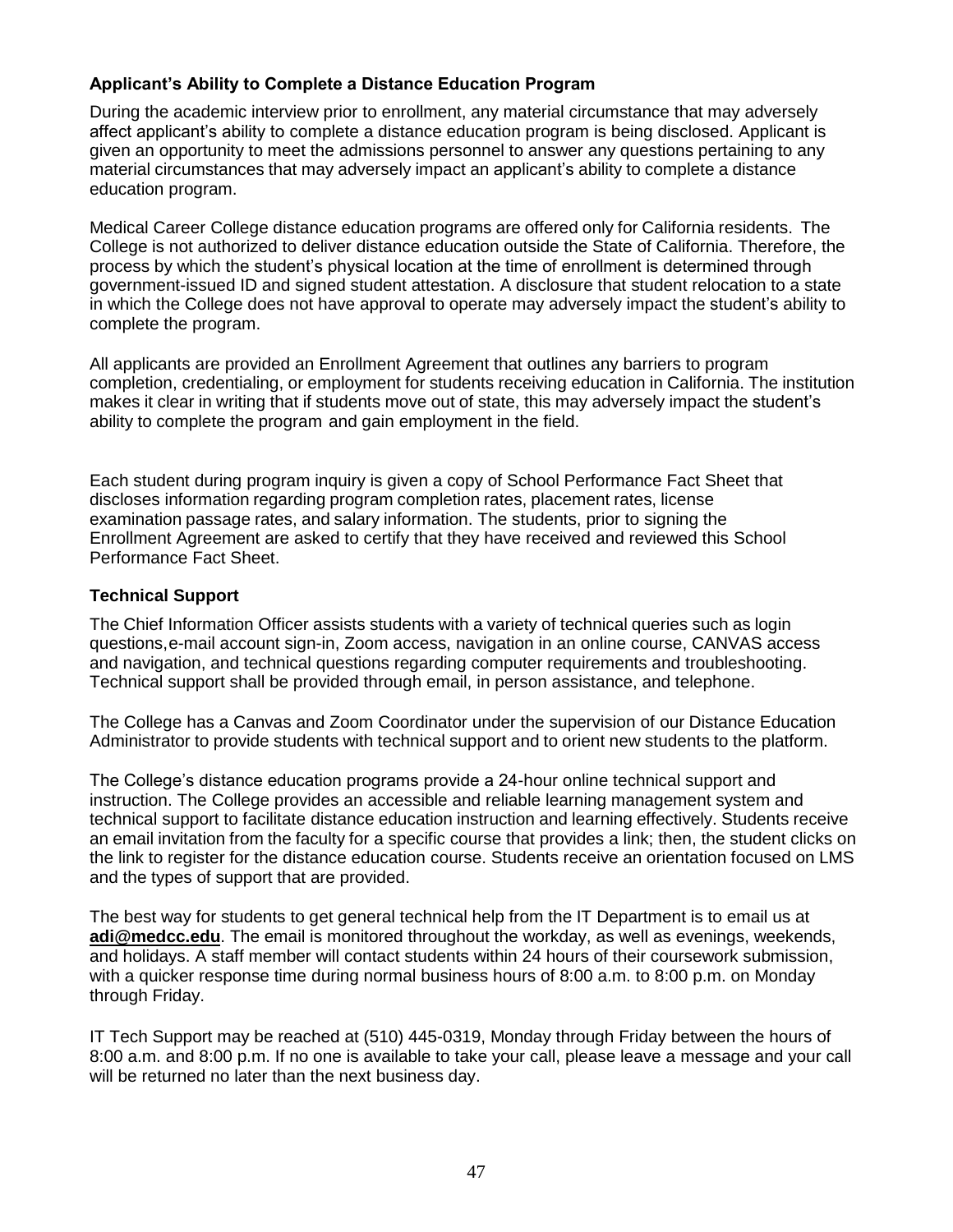#### **Online Identity Verification**

All students will be required to submit a government-issued photo ID on application to the school and program during enrollment. The Admission and IT departments will capture this ID and make it a valid documentation in the online student information system.

During Zoom instruction, student identity is verified by the instructor through attendance roll call while the camera is turned on. When student logs in, she/he needs to use proper name convention as it appears on the attendance record.

On the Zoom, meeting ID's are posted and only eligible students are allowed to get access to the platform. To get access to the CANVAS, all students are provided with username and password.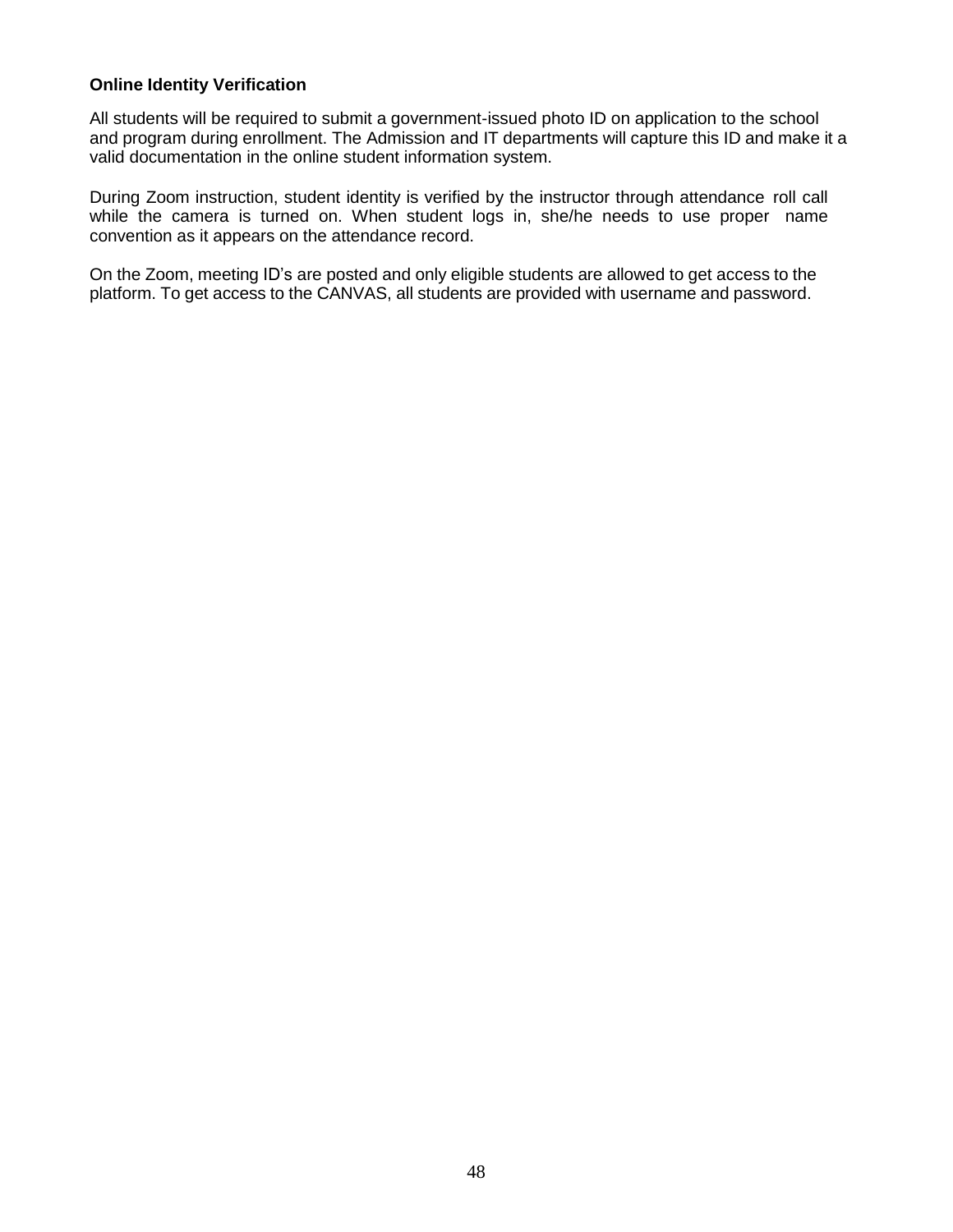# **Class Schedule**

#### **Nursing Assistant Class Schedule**

<span id="page-49-0"></span>Full Time: AM Class (4 Weeks and 1 day) Theory  $-7$  1/2 days Monday  $-$  Friday 8:00am - 4:30pm Clinical – 12 1/2 days Monday – Friday 7:00am - 3:30pm

Full Time: PM Class (6 Weeks and 2 days) Theory - 12 days Monday – Friday 4:00pm - 9:15pm Clinical - 20 days Monday – Friday 2:45pm - 8:00pm

**Vocational Nursing Class Schedule** (Schedule may vary) Full Time: AM Class (46 Weeks)

Theory - Monday – Tuesday 8:00am - 4:30pm (Term 1 & 2) Clinical - Wednesday – Thursday 7:00am - 3:30pm (Term 1 & 2)

Theory - Wednesday – Thursday – Friday 8:00am - 4:30pm (Term 3) Clinical - Monday – Tuesday 7:00am - 3:30pm (Term 3)

#### **Medical Assistant Class Schedule (Hybrid Delivery)**

Full Time: AM Class (6 months or 24 weeks) Theory - Monday – Friday 8:30am - 3:00pm Clinical - Monday – Friday 8:30am - 3:00pm

Full Time: PM Class (7 months or 28.80 weeks) Theory - Monday – Friday 3:30pm - 8:45pm Clinical - Monday – Friday 8:30am - 1:45pm

\***The schedule may change based on the number of enrollees.**

<span id="page-49-1"></span>\***Associate of Science in Healthcare Management is online.**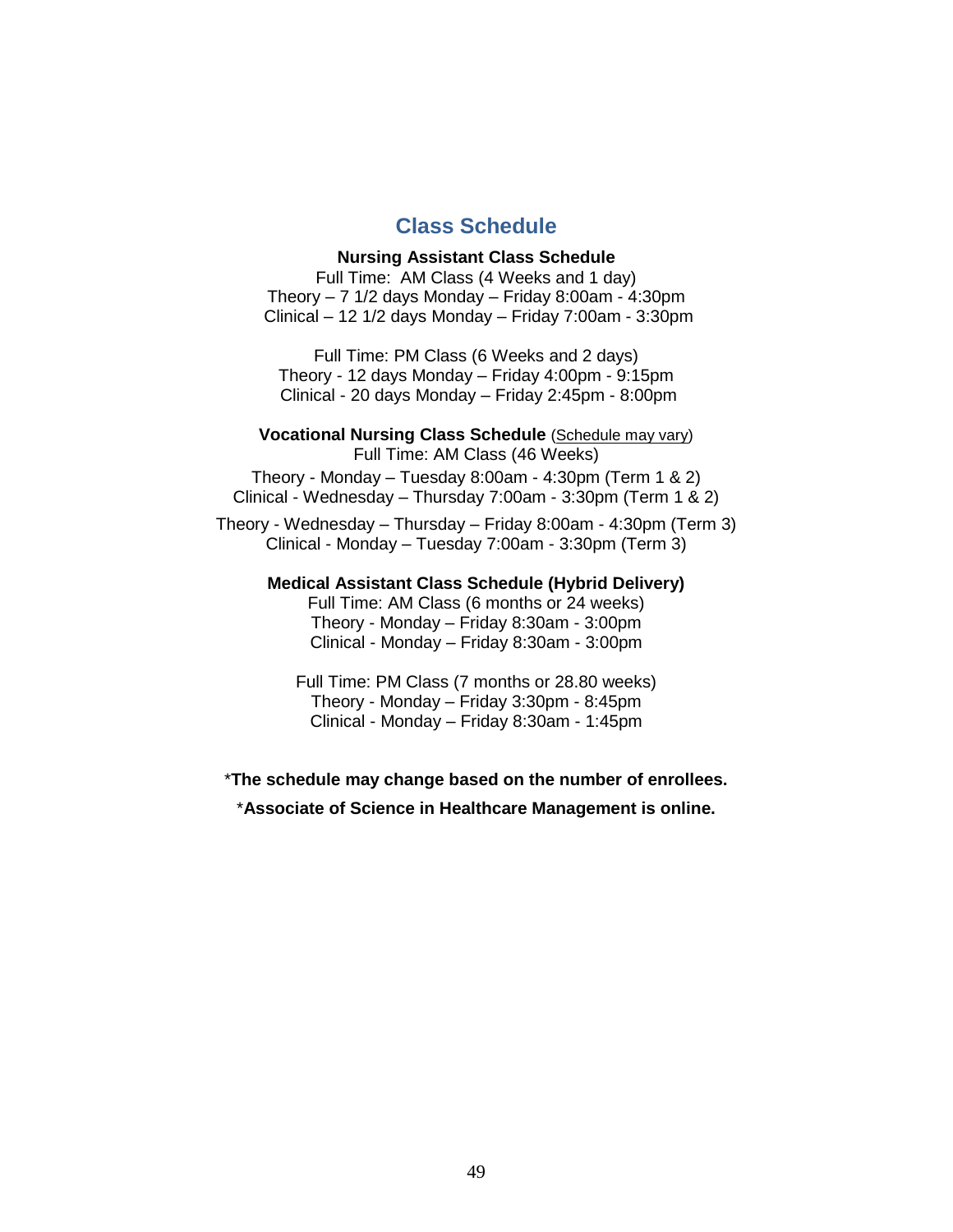#### **Course Descriptions**

#### **Nursing Assistant Training Program:**

# **NATP 101 Nursing Assistant Training Program 160 Hours**

Certification requirements, role and responsibilities of a nursing assistant, being professional, control and providing basic care skills, following safety procedures, restorative care and dealing with death and dying. Understanding long term care and providing good nutrition and managing information.

#### **Medical Assistant Program:**

#### **MA 100 Medical Terminology 40 Hours lecture/0 lab**

This course introduces the student to concepts of medical vocabulary system and its practical application to body structure, cells, tissues and organs. It provides information on how to use different combinations of word elements to form new terms from prefixes, suffixes, roots and combining forms as well as learn proper pronunciation and spelling.

#### **MA 101 Anatomy and Physiology 60 Hours/0 lab**

This course is designed to provide essential knowledge of the normal structure and function of the body as it relates to different structure of body processes from the cells to the body systems in relation to normal functioning, health and diseases.

#### **MA 102 Introduction to Medical Assisting 40 Hours/0 lab**

This course introduces the student to the field of medicine and medical assisting. It provides vital help in communication skills, legal and ethical responsibilities affecting medical professionals and patient education.

#### **MA 103 Fundamentals of Administrative Medical Assisting 40 Hours lecture/20 Hours lab**

This course will address the administrative duties performed in the medical office which include telephone and reception, appointment management, written communication, health information management, computer use, and medical office management.

#### **MA 104 Medical Practice and Health Information Management 20 Hours lecture/10 Hours lab**

This course is designed to give the student a detailed understanding of the various issues facing medical assistants during the practice of the profession. It includes medical practice management, marketing, customer service and health information management.

#### **MA 105 Managing Finances 20 Hours lecture/10 Hours lab**

This course provides information on various aspects of medical office finances beginning with diagnostic and procedural coding and health insurance reimbursement, bookkeeping, banking skills and other accounting responsibilities as well as collecting medical fees.

#### **MA 106 Fundamentals of Clinical Medical Assistant 20 Hours lecture/10 Hours lab**

This course is designed to provide the student an overview on nutrition and wellness, medical asepsis and infection control, medical history and patient assessment, vital signs and assisting with physical examination.

#### **MA 107 Assisting with Surgeries 20 Hours lecture/10 Hours lab**

This course provides instructions on preparing and maintaining sterile field, preparing patient for minor office surgery, assisting the physician in basic surgical and postsurgical procedures.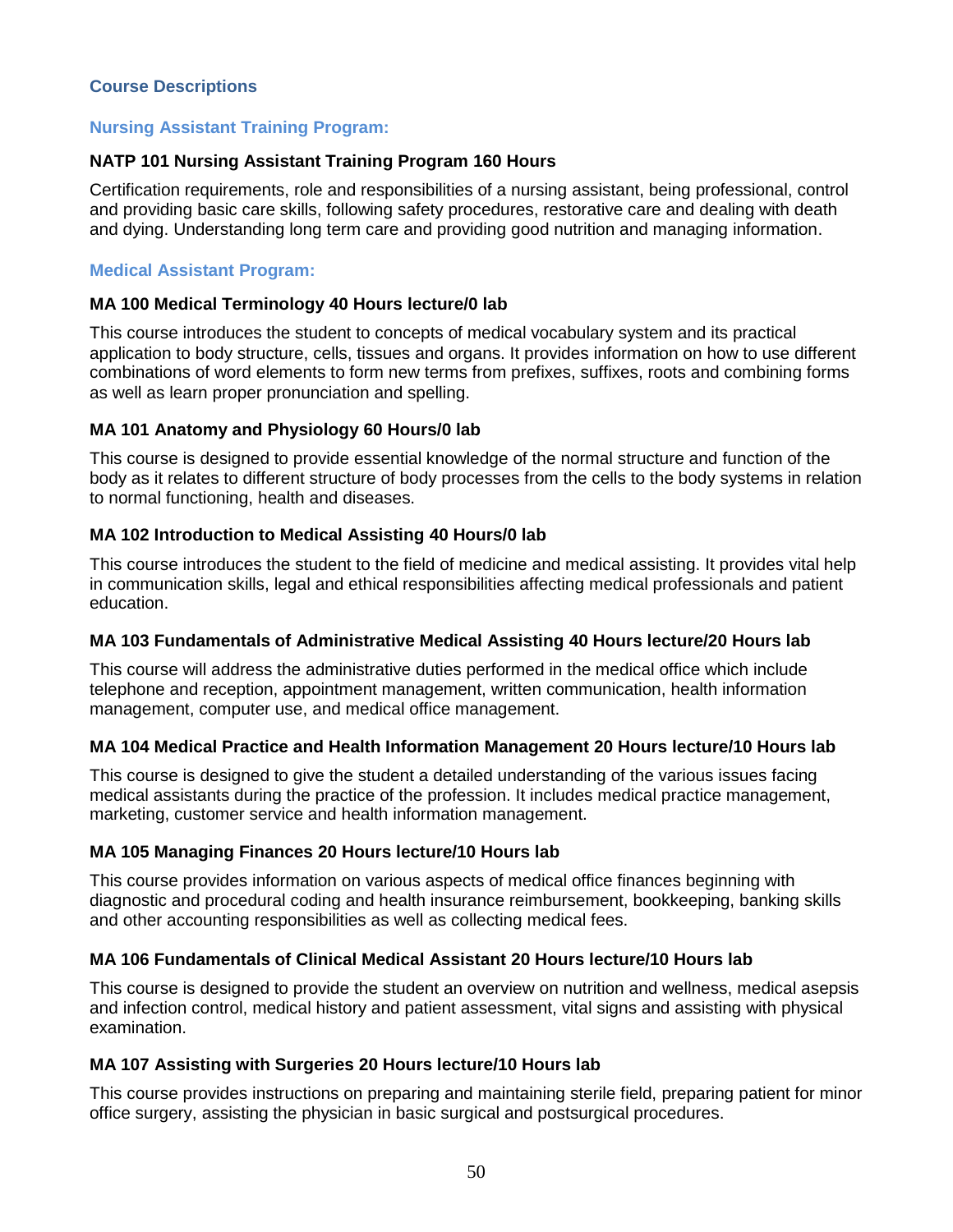# **MA 108 Pharmacology 40 Hours lecture/20 Hours lab**

This course is designed to provide knowledge on concepts and application on pharmacological principles, medication names with drug actions and interactions, legal regulations, preparing and administering medications as well as routes of medication administration and prescriptions.

#### **MA 109 Clinical Duties Related to Medical Specialties 40 Hours lecture/20 Hours lab**

This course provides didactic and practice on the clinical duties in assisting the physicians in the different medical specialties and learn the different diseases and medical conditions being treated in the medical office specialties.

#### **MA 110 Fundamentals of Laboratory Procedures 20 Hours lecture/20 Hours lab**

This course provides instructions on both concepts and applications on the various types of clinical laboratories, common laboratory tests ordered to diagnose disease and illness, equipment found in the physician office laboratory and routine maintenance and the role of medical assistant in clinical laboratory testing.

#### **MA 111 Assisting in Phlebotomy/Blood Analysis and Chemistry 20 Hours lecture/20 Hours lab**

This course is designed to provide instruction on the procedures including reasons or rationale for collection and processing of specimens, troubleshooting guidelines, quality control and safety in blood collection procedures.

#### **MA 112 Career Strategies and Development 20 Hours lecture/0 Hours lab**

This course focuses on how to acquire a job as a medical assistant by knowing how to make resume, interview techniques and job search methods. It also includes an intensive review for medical assistant certification examination.

#### **MA 113 Externship 180 Hours**

Upon successful completion of classroom and laboratory instructions, students will be scheduled to attend and complete their clinical externship at the physician's office or medical clinic to be eligible for graduation. The students will be able to perform the duties of a medical assistant and assist the physician in the front and back office while under the direct supervision of the externship facility employee.

#### **Associate of Science in Healthcare Management:**

#### **ART 180 Visual and Performing Arts 45 Hours 3 Semester Credits Prerequisite: None**

Introduction to the appreciation and interpretation of art, music, and dance. It addresses topics of style, form and meaning.

#### **CIS 106 Business Information System 45 hours 3 Semester Credits Prerequisite: None**

Students will study computer terminology, hardware, and software related to the health in a business environment. The focus of this course is on productivity software applications and professional behavior in computing, including word processing (as needed), spreadsheets, databases, presentation graphics, and business-oriented utilization of the Internet.

#### <span id="page-51-0"></span>**CIS 200 Information System 45 Hours 3 Semester Credits Prerequisite: CIS 106**

Standards in informatics, the evaluation and ethics, management of information in relation to patient centered care are emphasized in this course.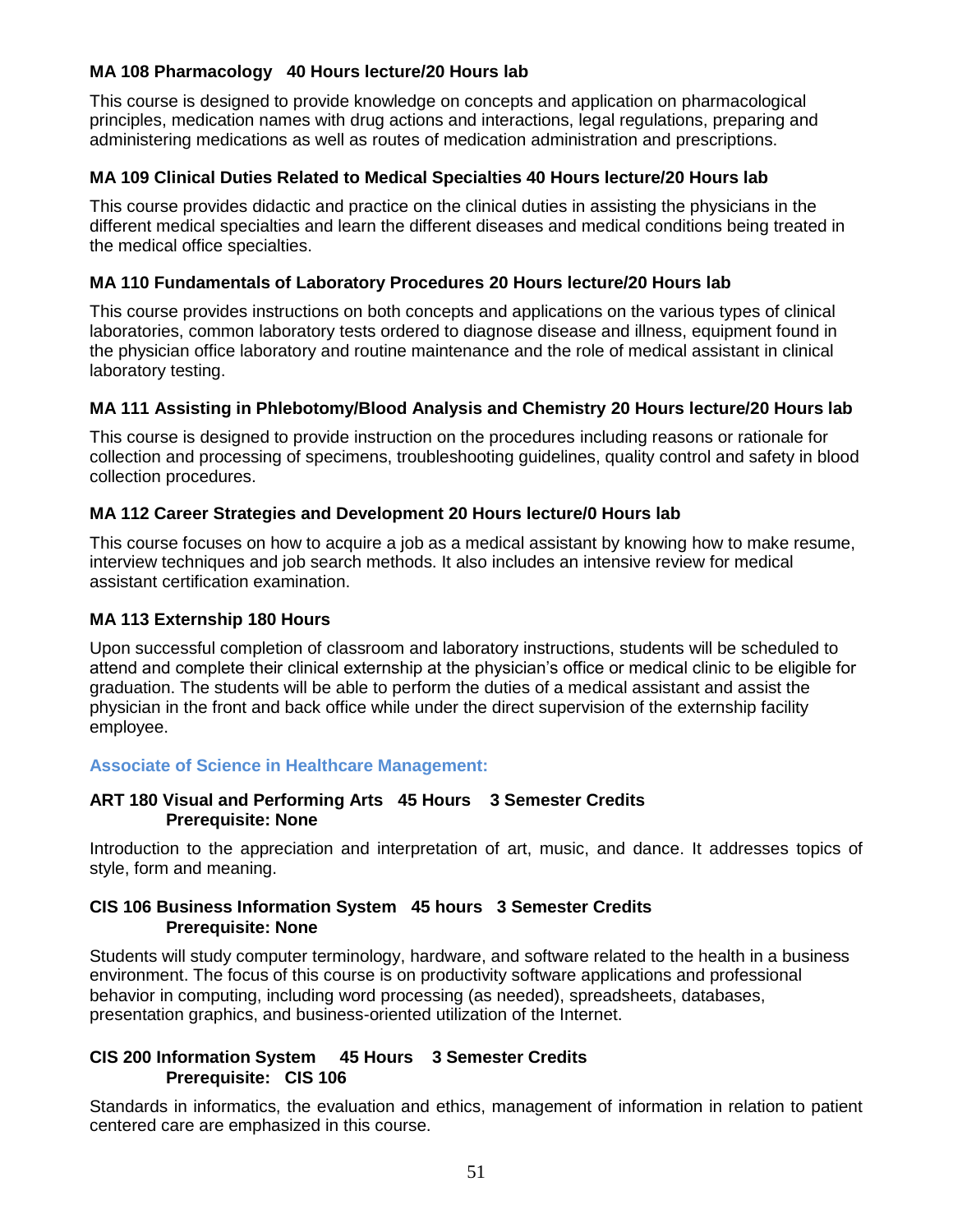#### **BIO 110 Anatomy and Physiology 1 45 Hours 3 Semester Credits Prerequisite: None**

The study of the structure and function of the human biology including cells, tissues and organs. Address the integumentary, skeletal, muscular, nervous, and special senses systems.

#### **BIO 118 Anatomy and Physiology 2 45 Hours 3 Semester Credits Prerequisite: BIO 110**

Continuation of: The study of the cardiovascular, immune, digestive, respiratory, urinary, and reproductive systems.

#### **ENG 130 Reading and Composition 45 Hours 3 Semester Credits Prerequisite: None**

Provides instruction and practice in reading and writing essays. Principles of organization, critical thinking, essay development and database and research techniques emphasizing evidence-based data. Includes revising, and editing written work using APA format.

#### **MAT 150 45 Hours 3 Semester Credits Prerequisite: None**

Includes operations with whole numbers, fractions, decimals, prime factors, percentages, ratio and proportion and measurements.

#### **PHI 230 Introduction to Ethics 45 Hours 3 Semester Credits Prerequisite: None**

Covers critical examination of the basis of morality. Analyzes various ethical theories in terms of their origin, development, and application. Discusses the application of ethical theories to current and moral issues.

# **PSY 250 Introduction to Psychology 45 Hours 3 Semester Credits Prerequisite: None**

Principles and concepts basic to understanding human behavior. Includes history and development of basic theories.

#### **SOC 210 Introduction to Sociology 45 Hours 3 Semester Credits Prerequisite: None**

Study of human behavior and includes sociological, cultural, perspective; socialization, social organization and stratification; deviant behavior, the family structure.

#### **HCM 260 Health Care Management 45 Hours 3 Semester Credits Prerequisite: None**

Emphasis is designed to prepare graduates for the rapidly expanding health care industry. Learners gain the key skills, competencies, and knowledge required to effectively serve in the field of health care management. The course examines the day-to-day operations and management of health care organizations including hospitals, private practice, ambulatory setting, and specialty services. Learners focusing on key issues that influence the administration of today's health care organizations.

# **HCM 265 Marketing 45 Hours 3 Semester Credits Prerequisite: None**

This course provides an overview of marketing processes and marketing principles, and provides students with the opportunity to apply the key concepts to practical business situations.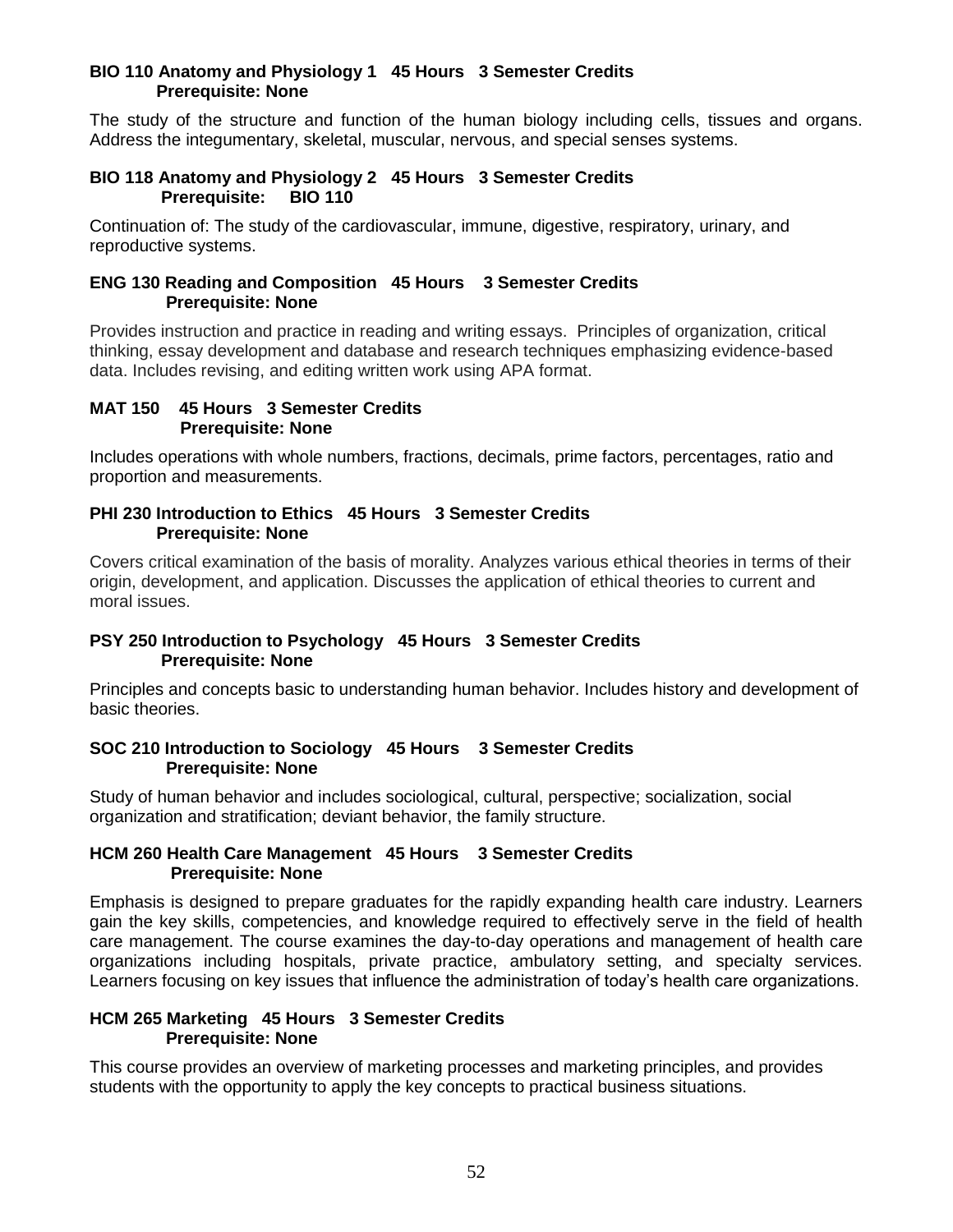#### **HCM 268 Health Systems 45 Hours 3 Semester Credits Prerequisite: None**

Studies the various components of the U.S. health care system over the entire continuum of care, with a focus on private and public governmental regulation, and the impact of health policy on key stakeholders. The course presents a broad range of opportunities for learners to explore as health care career options.

#### **HCM 270 Organizational Management 45 Hours 3 Semester Credits Prerequisite: None**

A study of behavior of individuals and groups within organizations and of the organization itself. Intended to develop in managers a greater awareness of the problems and opportunities in managing human resource in organizations. Specific emphasis is placed on the development of managerial skills.

#### **HCM 275 Managerial Accounting 45 Hours 3 Semester Credits Prerequisite: MAT 150**

An introduction to the fundamental concepts of managerial accounting appropriate for all organizations. Students will study information from the entity's accounting system relevant to decisions made by internal managers, as distinguished from information relevant to users who are external to the company. The emphasis is on the identification and assignment of product costs, operation budgeting and planning, costs control, and management decision- making.

#### **HCM 280 Human Resources 45 Hours 3 Semester Credits Prerequisite: None**

Provides a foundation of knowledge and skills applicable to the current issues in Human Resources Management with a focus on healthcare. Students will be exposed to key laws, issues and concepts related to HR management. Special topic study and case study analyses will provide students with the tools and insight needed to explore a variety of healthcare human resource management issues.

#### **HCM 285 Financial Management 45 Hours 3 Semester Credits Prerequisite: MAT 150**

Examines the complexities of reimbursement including changes in Medicare payment and other thirdparty payers, the evolution and shape of managed care, related public programs, and public policy. Topics addressed include financial management, financial statement analysis, working capital management, present value analysis, capital budgeting, cost of capital, variance analysis, and financing techniques.

#### **HCM 290 Quality Management 45 Hours 3 Semester Credits Prerequisite: None**

Classical management and modern management approaches, the understanding of permanent improvement, statistical knowledge are going to be explained. In addition, it is aimed to improve their thinking ability by handling matters scientifically.

#### **HCM 295 Legal and Ethical Issues 45 Hours 3 Semester Credits Prerequisite: None**

A clear understanding of the law and ethics as they relate to health care dilemmas and the proper foundation to make good decisions in the delivery of patient care. The practical application of ethics in the health care setting is accomplished by interspersing the thoughts of great minds through Quotes and the real world of News Clippings, patient experiences through Cases, and provider and organizational experiences through Reality Checks.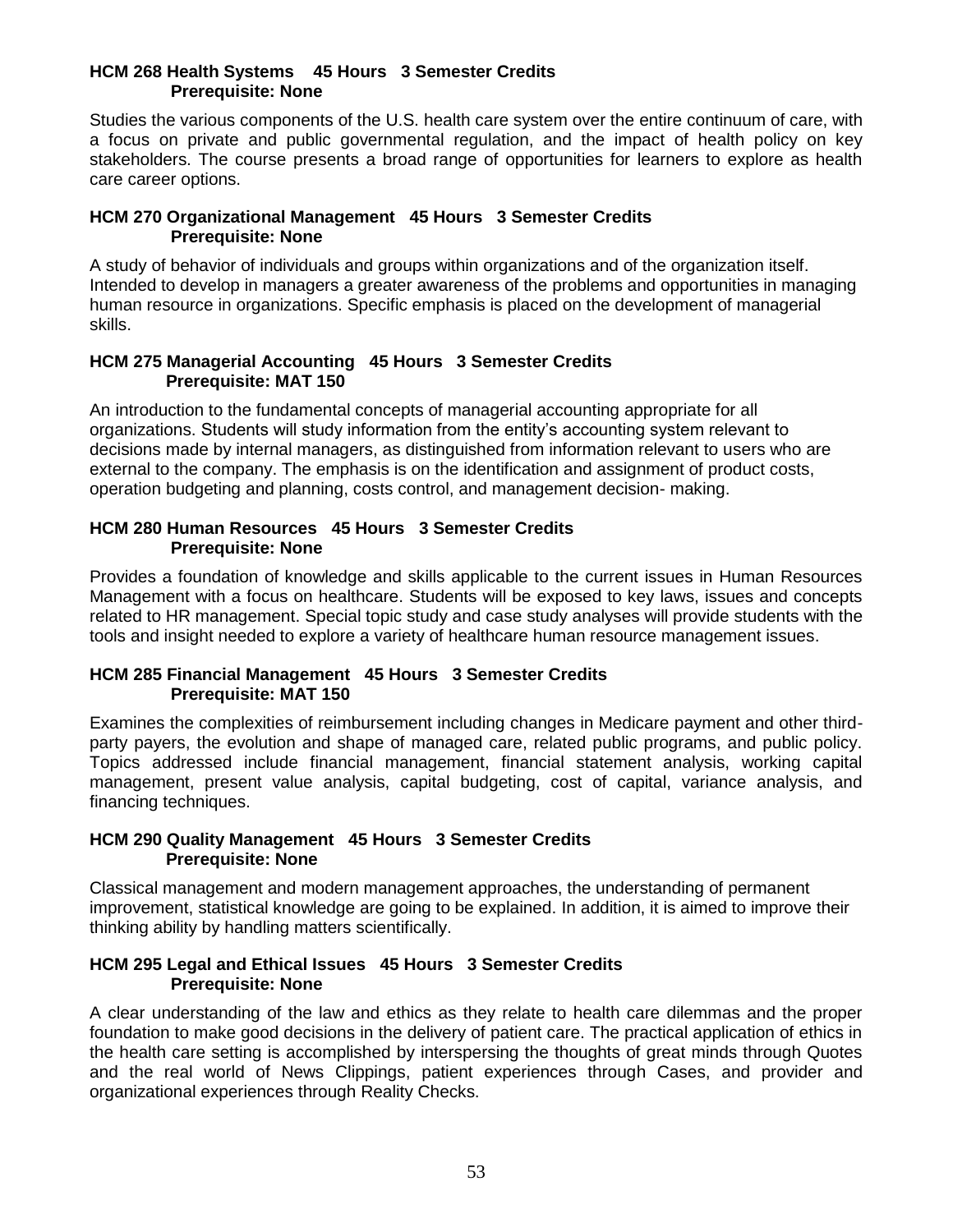#### **HCM 298 Health Literacy 45 Hours 3 Semester Credits Prerequisite: None**

This course examines health literacy, its role in a multicultural society, and its impact on patient care. Students learn how to increase health literacy so that patients better understand their health issues. The course also examines communication problems between healthcare providers and patients and how to improve health communication.

# **Vocational Nursing:**

#### **VN100 Fundamentals of Nursing Theory 224 Hours Prerequisite: Medical Terminology**

This course introduces basic nursing principles that underpin clinical practice. Integrated throughout the course are concepts related to nursing fundamentals and nursing care. This course also provides opportunities to promote development of competencies essential to meet the needs of individuals throughout the lifespan in a safe, legal, and ethical manner that is based on nursing process. This course is designed to introduce the beginning student to the following concepts: Nursing History, Wellness/illness continuum, Cultural Diversity, Communication, Anatomy and Physiology, Nursing Process, Hygiene, Bed making, Pain management, Comfort rest and sleep, Body mechanics, Wound care, Elimination, Admission and discharge, Specimen collection, Nutrition, Care of the Adult, Dementia, Elder Abuse, Legal and Ethical Implications, Community Health, Safety, Emergency Preparedness. Students will be expected to demonstrate beginning competency in application of the nursing process.

#### **VN110 Fundamentals of Nursing Clinical 224 Hours Prerequisite: VN100**

This course provides a scientific foundation for clinical practice with individuals in a setting that is diverse that incorporates a concept-based, patient-centered, holistic framework. Direct patient care is provided focusing on the client's individual needs utilizing the nursing process as the hallmark of decision making. This course will also introduce nursing skills needed to meet individuals' human needs.

#### **VN200 Pharmacology Theory 63 Hours Prerequisite: VN110**

Provides students with an overview of basic pharmacology with an emphasis drug regulation, classifications, nursing implications, responsibilities and clinical applications within the context of the nursing process and prioritization of needs. This course also provides special consideration on the physiological, psychosocial, cultural, and spiritual needs of patients. This will also allow students to have an understanding of drugs' indications, modes of action, side and adverse effects, contraindications and drug to drug interactions. Specific nursing responsibilities related to drug administration are focused as well.

#### **VN210 Medical Surgical Nursing 1 Theory 140 Hours Prerequisite: VN200**

This course centralizes on providing professional nursing care for clients with wide range of acute and chronic medical and surgical conditions. This also includes the study of human diseases and disorders that includes signs and symptoms of illness and process of diagnosis, management and prevention. Healthcare principles and promotion is emphasized on inflammatory process, immunity, perioperative, pain management, fluids and electrolytes, emergency and disaster, shock, delirium and dementia, connective tissues disorders, fractures, incontinence, falls, amputations, skin disorders, hematologic disorders, HIV, cardiovascular, hypertension, respiratory disorders.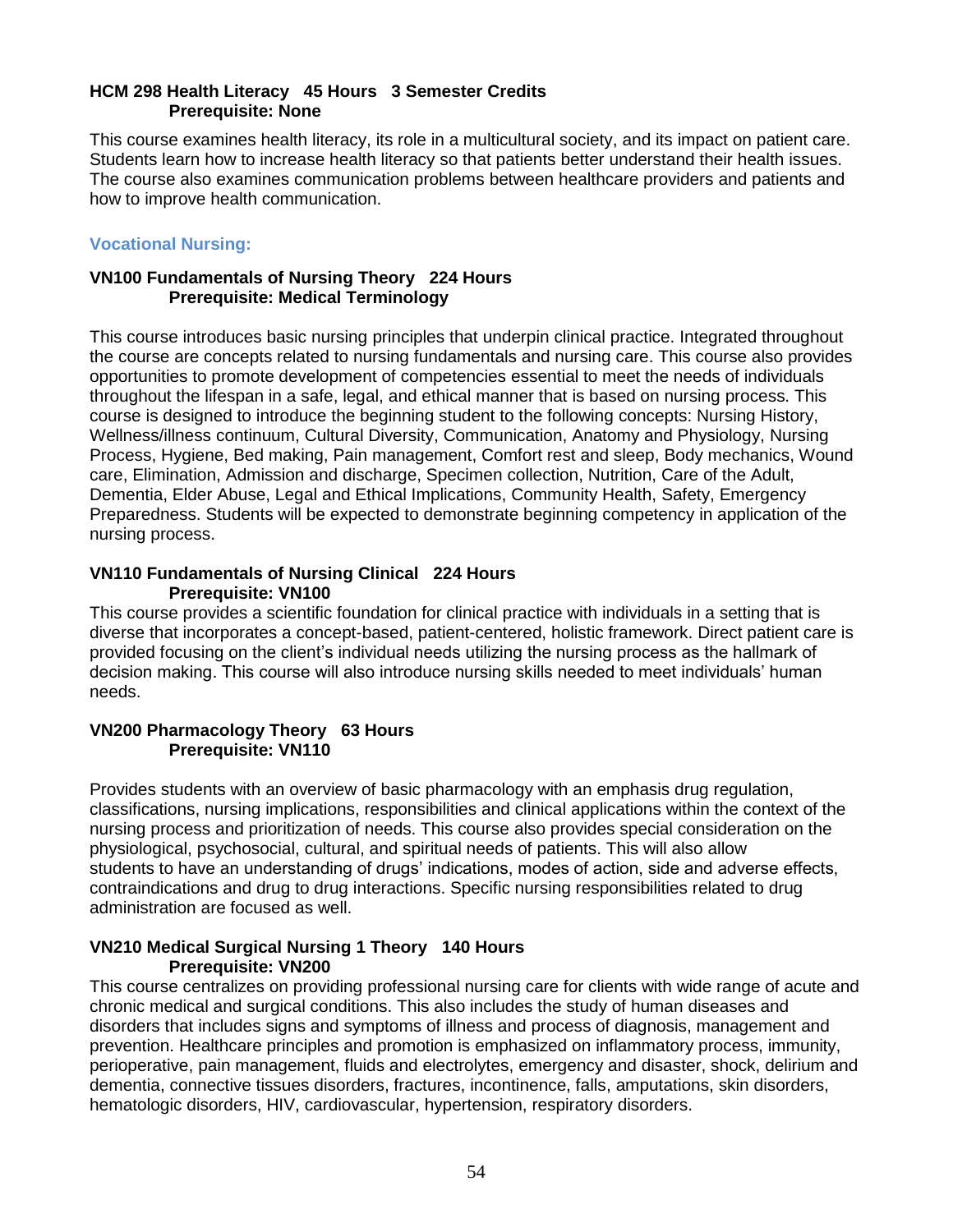#### **VN220 Medical Surgical Nursing 1 Clinical 261 Hours Prerequisite: VN210 Theory**

Provides opportunities for students to utilize their knowledge on Fundamentals of Nursing and Medical Surgical Nursing in a medical surgical clinical setting. This course is focused on providing holistic care based on nursing process. Emphasis is placed on application of scientific principles, decision-making skills, health promotion, health prevention, medical management and medication administration.

#### **VN300 Medical Surgical Nursing 2 Theory 146 Hours Prerequisite: VN210 Clinical**

This course centralizes on providing professional nursing care for clients with wide range of acute and chronic medical and surgical conditions. This also includes the study of human diseases and disorders that includes signs and symptoms of specific illness and process of diagnosis, management and prevention.

#### **VN310 Medical Surgical Nursing 2 Clinical 400 Hours Prerequisite: VN300**

This course provides opportunities for students to utilize their knowledge on previously learned concepts and nursing skills from the previous terms. This course is focused on providing holistic care based on nursing process. Emphasis is placed on application of scientific principles, decision making skills, health promotion, health prevention, medical management and medication administration.

#### **VN400 Maternal and Newborn Theory 32 Hours Prerequisite: VN310**

Emphasis is placed on the study of physiological, bio-psychosocial factors, legal/ethical, cultural and educational considerations that affects pregnancy, birth and newborn period. This also provides theoretical instructions on care and meeting the needs of women during the stages of pregnancy and newborn care. Subject matters include physiological changes and nursing care during pregnancy, fetal development and nursing management during labor and delivery. Other concepts include maternal and fetal assessments and complications during pre-natal, antenatal, and postnatal pregnancy.

#### **VN410 Maternal and Newborn Clinical 32 Hours Prerequisite: VN400**

This course provides clinical instructions, mentoring in a clinical based experience. Training includes direct patient care and management in clinical areas that focuses on maternal and newborn clients. The nursing process is used with emphasis on empirical basis of practice.

# **VN500 Pediatric Nursing Theory 32 Hours Prerequisite: VN410**

This course provides opportunities for students to learn and understand theories, concepts, knowledge, and skills needed for comprehensive Nursing Care of Children and Families. Focuses is placed on maintaining child health care of children with health problems through a care that is culturally competent family centered care. Subject matters include: concepts on family, infancy, childhood, and adolescence; health maintenance of hospitalized child; disorders of pediatric patients. Nursing process will be applied as students work with children from infancy through adolescence, and their families.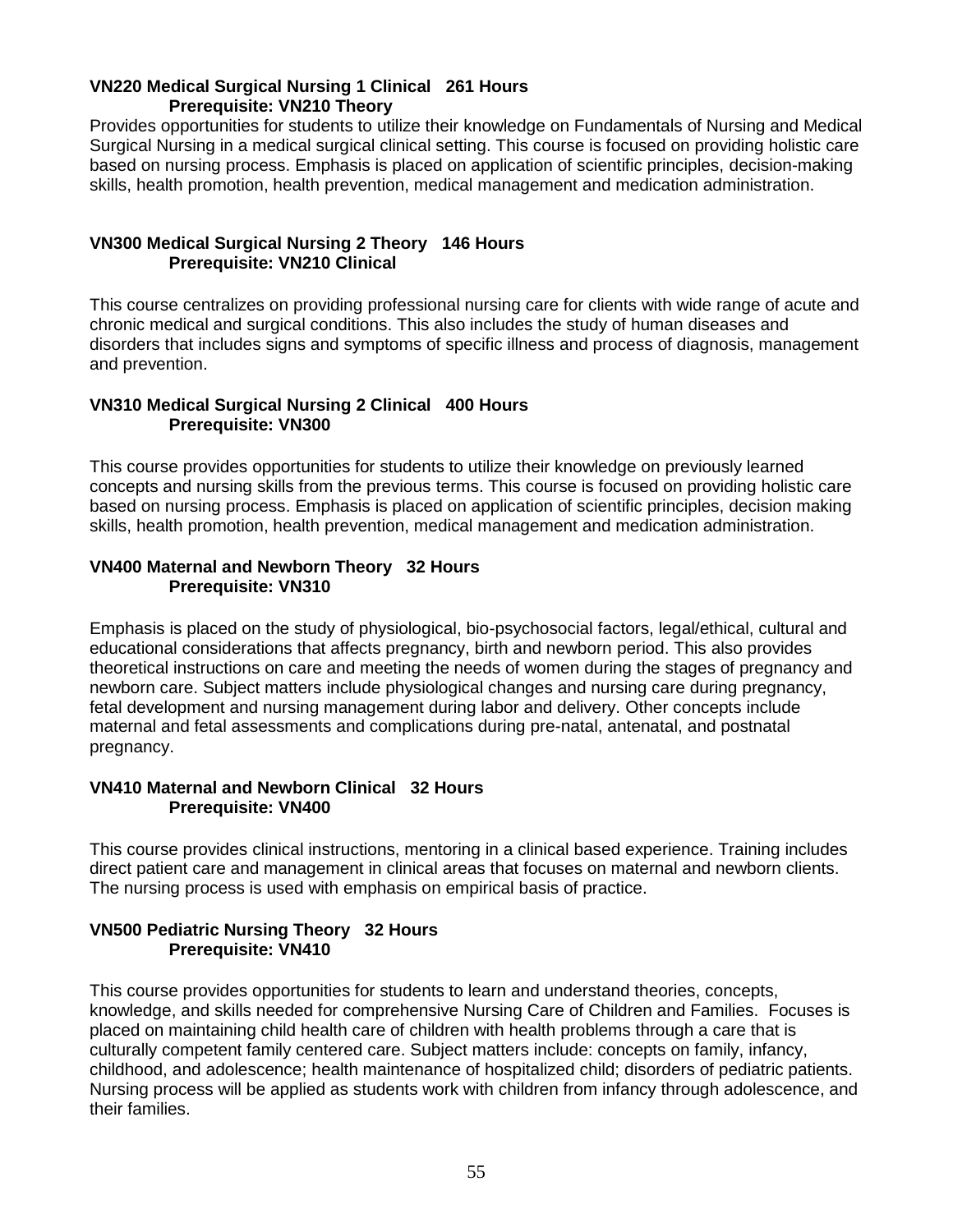#### **VN510 Pediatric Nursing Clinical 32 Hours Prerequisite: VN500**

This course provides clinical instructions, mentoring in a clinical based experience. Training includes direct patient care and management in clinical areas that focuses on pediatric clients. The nursing process is used with emphasis on empirical basis of practice.

#### **VN600 Professional Development Theory 38 Hours Prerequisite: VN510**

This course focuses on the importance of professional growth and their transition from student vocational student to a licensed vocational nurse. This also introduces them to the role and responsibilities of the license vocational nurse in a contemporary health care setting. Built on regulatory guidelines and professional standards, students will learn the leadership roles, styles and management utilizing critical thinking and judgment. Guidelines will be provided for career pathways, job seeking preparations and readiness. Successful completion and passing Predictor/Exit exam is a requirement to this course.

# **ATI LIVE NCLEX REVIEW 5 Hours Prerequisite: VN600**

ATI's Live Review is an engaging and highly interactive full review of every content area included in the NCLEX exam. The 3-day live session, led by an NCLEX expert, allows access to new assessments and NCLEX-style questions, including alternate-format items with detailed rationales. The live session also includes critical thinking and test-taking strategies, along with an individualized study plan and The Comprehensive NCLEX Review Book for post-session review.